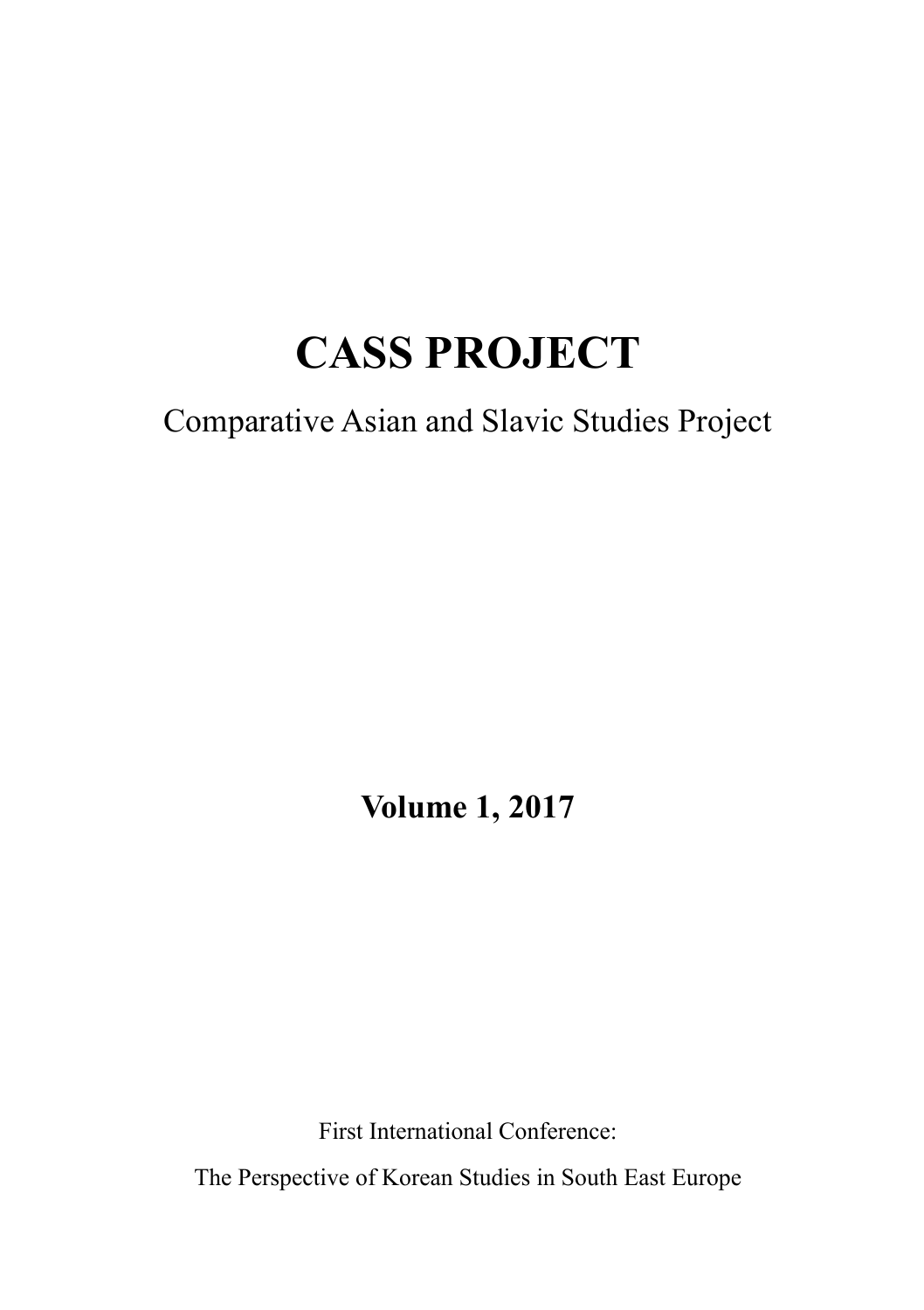Biannual Journal of Comparative Asian and Slavic Studies Centre

ISSN:

#### **Organizers:**

CASSP Project Initiative: University of Split, Republic of Croatia and HUFS University, Republic of Korea

#### **Venue:**

University of Split, Faculty of Humanities and Social Sciences

### **Time:**

#### **Split, 13th and 14th of July, 2017**

ISBN: 978-953-352-013-1

**Publishers**: Faculty of Humanities and Social Sciences, University of Split and Hankuk University of Foreign Studies.

**Editors:** Brian Willems and Boris Škvorc

**For the Publisher**: Aleksandar Jakir, Dean, Faculty of Humanities and Social Sciences, University of Split.

### **CONFERENCE AND EDITORIAL BOARD:**

**Conference coordinators**: Boris Škvorc (Univesity of Split), Kim Sang Hun (Hankuk University of Foreign Studies)

**Conference secretary**: Brian Willems (University of Split)

**Board: Boris** Škvorc (Split) and **Tihomir Brajović** (Belgrade) - Literature and Comparative Studies, **Kim Sang Hun** (Seoul) - Comparative Slavic and Korean Studies, **Brian Willems** (Split) and **Dan Oki** (Split) - Arts and Film, **Yong Heo** (Seoul) - Language, **Aleksandar Jakir** (Split) and **Kwon Hyok Jae** (Seoul) - Linguistics.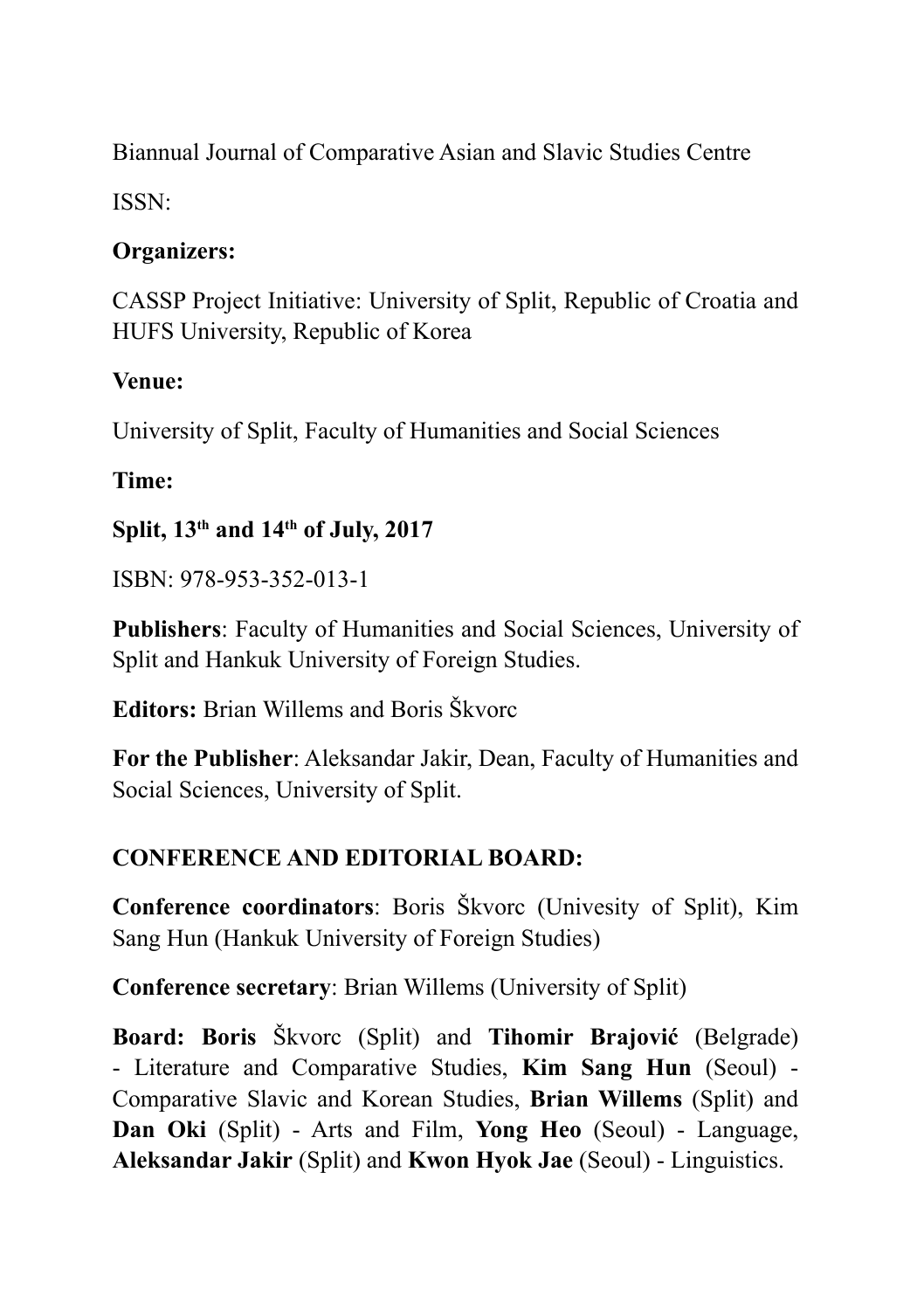### **TIMETABLE OF THE CONFERENCE:**

Thursday, July  $13<sup>th</sup>$ :

#### **Morning Session**

#### **9:30 AM Official Opening of the conference:**

Professor Aleksandar Jakir, Dean, Faculty of Humanities; professor Yong Heo, Dean, Faculty of Korean Studies, HUFS University

#### **10:00 AM – 12:00 Noon:**

#### **Morning Session, Faculty of Philosophy and Social Science, City Campus**

Participants:

Yong Heo, Kim Sang Hun, Hyok Jae Kwon, Hyung Jae Lim, Željko Marković, Dan Oki and Sandra Sterle

#### **01:00 PM – 02:00 PM Working Lunch**

#### **Afternoon Session**

#### **03:00 PM – 06:00 PM**

#### **Afternoon Session, Faculty of Philosophy and Social Sciences, City Campus**

#### Participants:

Pyo Sang Yong, Boris Škvorc, Mila Stamenković, Kim Jong Suck, Cho Yang-won, Jang, Tae Yeoub, Brian Willems, Snježana Zorić, Aleksandar Jakir, Tihomir Brajović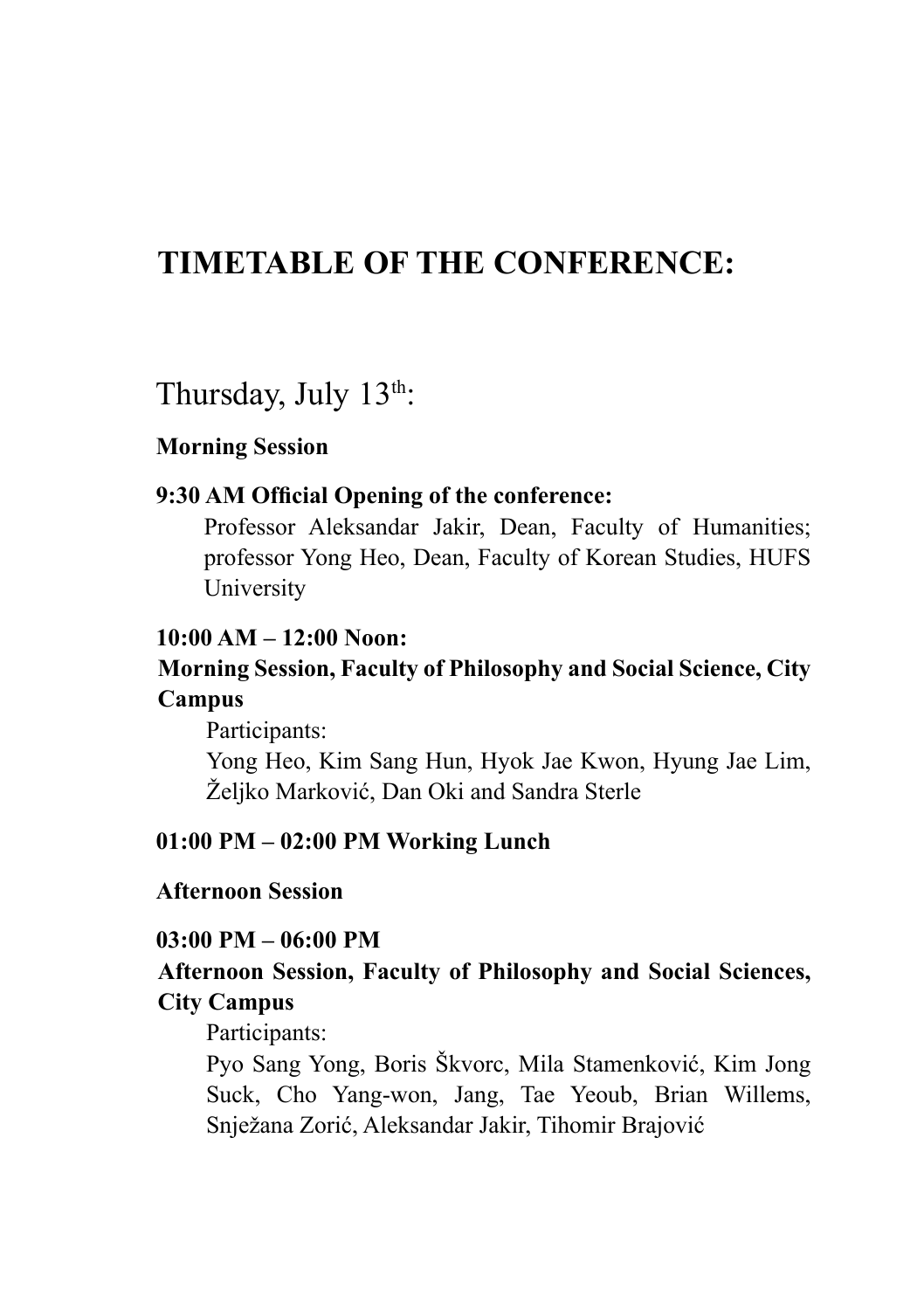Friday, July 14th:

Round Table

#### **09:00 AM -11:00 AM**

Working Excursion to the Island of Brač

#### **11:30 AM – 09:00 PM**

The titles of papers and Summaries are presented in *Proceedings*  on following pages of this booklet in the same order as above.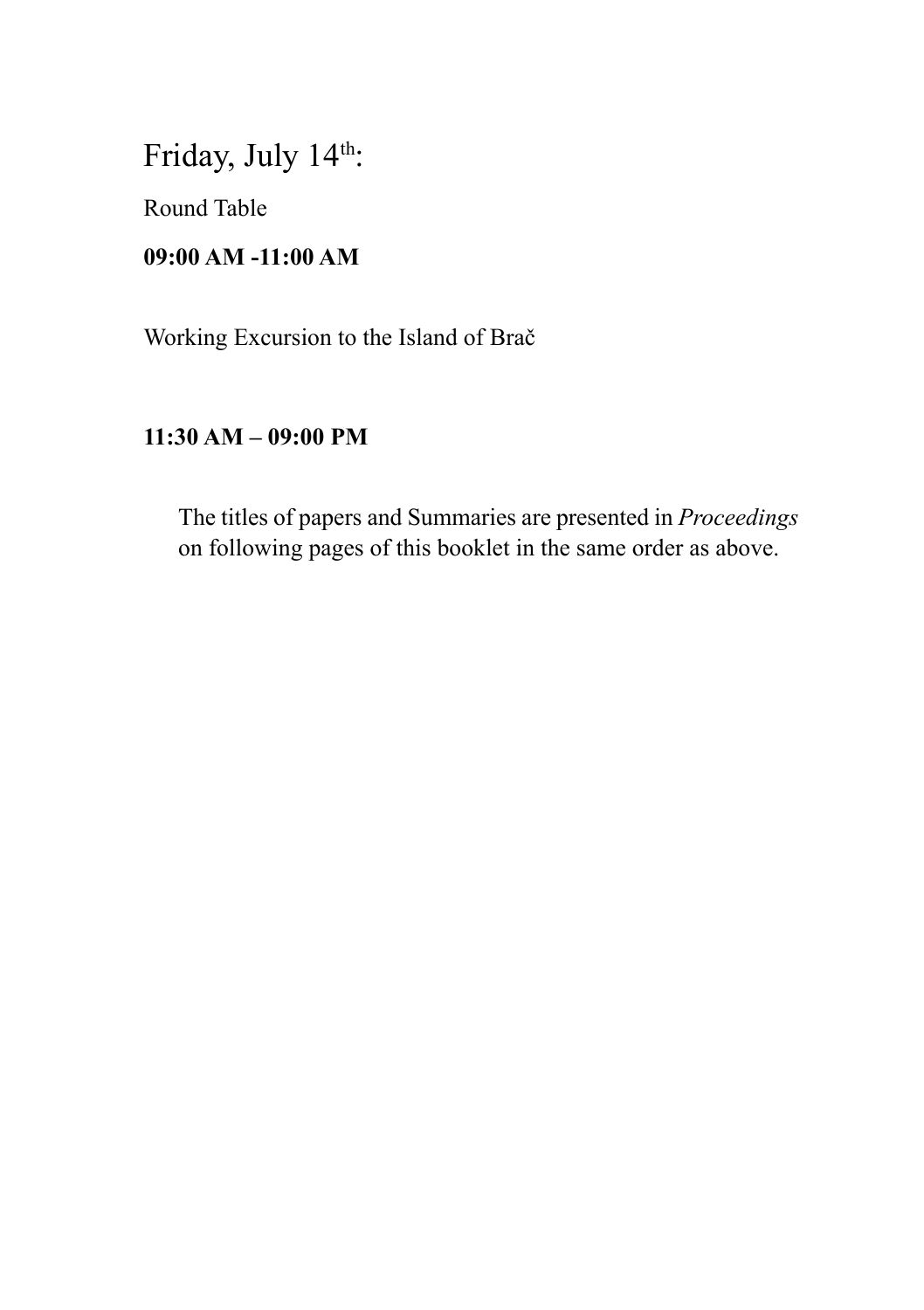**PROCEEDINGS:**

# **CASSP CONFERENCE: PROSPECTS OF KOREAN STUDIES IN SOUTH EAST EUROPE**

SPLIT, 13TH AND 14TH JULY, 2017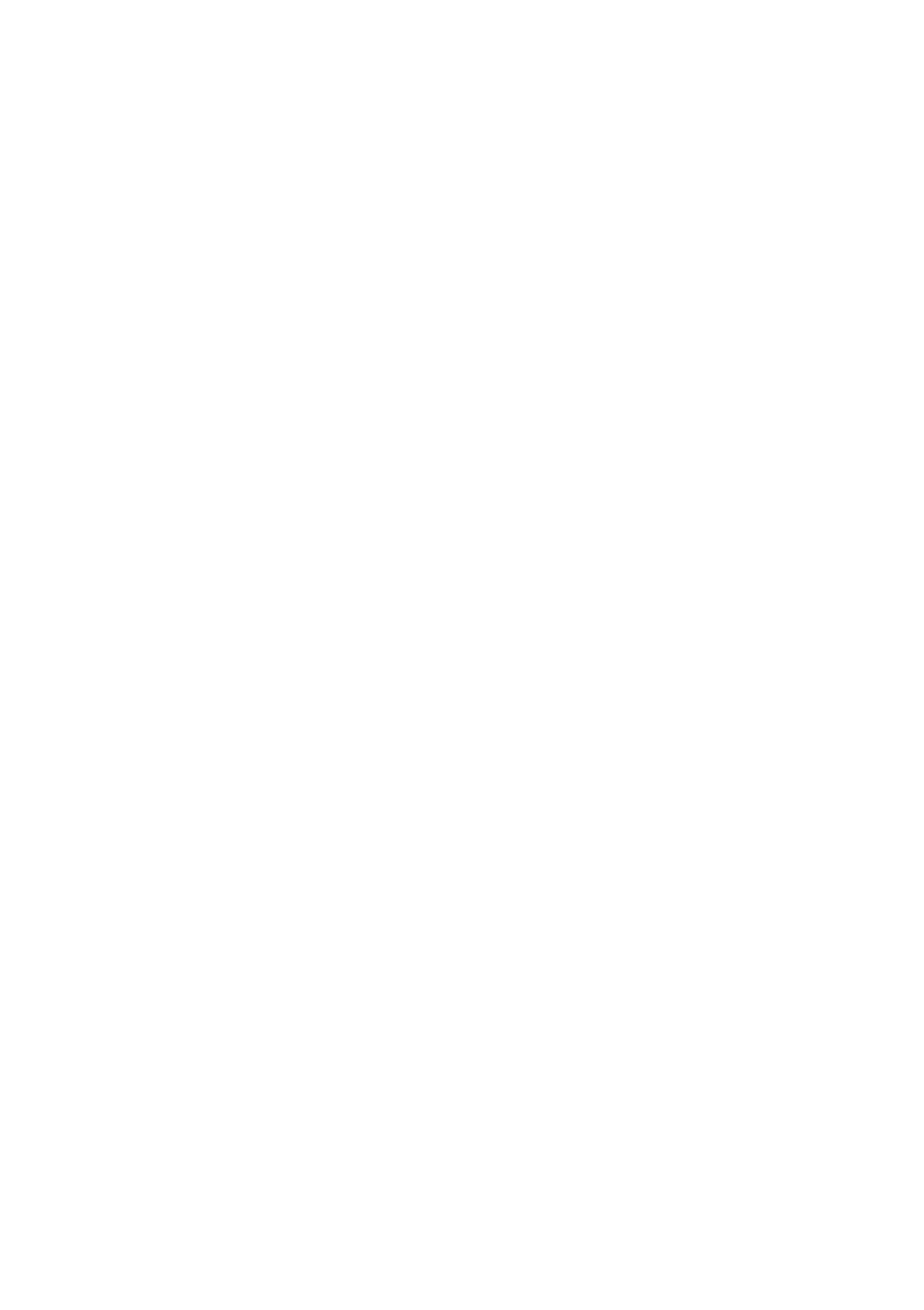# **Contents**

| <b>Introduction: How Comparative Asian and Slavic Studies</b> |  |
|---------------------------------------------------------------|--|
| Project came into focus of the cooperation between two        |  |
| institutions and a platform for future journal and series     |  |
|                                                               |  |
| Boris Škvorc,                                                 |  |
| <b>Editor and Conference Co-organizer</b>                     |  |
| The Diachronic Changes in the Consonant Systems of            |  |
| Korean and Slavic Languages: A Comparative Study  17          |  |
| <b>Yong Heo</b>                                               |  |
| Hankuk University of Foreign Studies, Korea                   |  |
|                                                               |  |
| <b>Kim Sang Hun</b>                                           |  |
| Hankuk University of Foreign Studies, Korea                   |  |
| <b>Current Status and Prospects of Korean Studies in</b>      |  |
|                                                               |  |
| <b>Hyok Jae Kwon</b>                                          |  |
| Hankuk University of Foreign Studies, Korea                   |  |
| The Approach of Foreign Korean Studies: The                   |  |
| Internationalization and Globalization of Korean Studies  25  |  |
| <b>Hyung Jae Lim</b>                                          |  |
| Hankuk University of Foreign Studies, Korea                   |  |
|                                                               |  |
| Željko Marković                                               |  |
| University of Novi Sad, Serbia /                              |  |
| Hankuk University of Foreign Studies, Korea                   |  |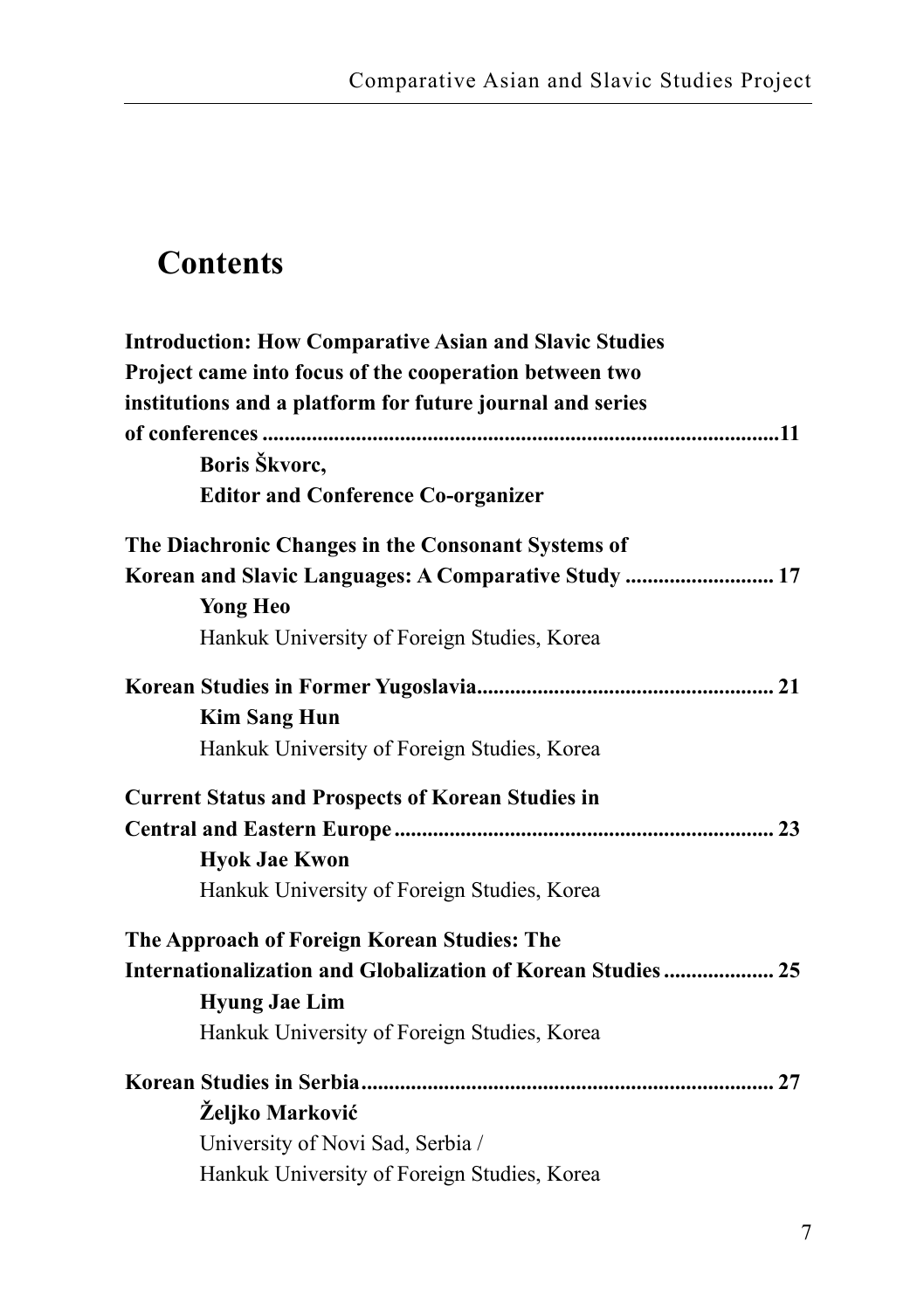#### **CASS PROJECT**

| Buddhism and Electronic Images of Nam June Paik  29                |  |
|--------------------------------------------------------------------|--|
| Dan Oki                                                            |  |
| University of Split, Croatia                                       |  |
| <b>Sandra Sterle</b>                                               |  |
| University of Split, Croatia                                       |  |
| Cultural Transmission and Succession of Koreans in Central Asia 31 |  |
| <b>Pyo Sang Yong</b>                                               |  |
| Hankuk University of Foreign Studies, Korea                        |  |
| <b>Teaching Languages and Cultures: Discursive Framework(s)</b>    |  |
| for Teaching Korean to Croatians and Croatian to Koreans 33        |  |
| <b>Boris Škvorc</b>                                                |  |
| University of Split, Croatia                                       |  |
| Traumatic Effects of Colonization in the Novel A Gesture           |  |
|                                                                    |  |
| Mila Stamenković                                                   |  |
| University of Novi Sad, Serbia                                     |  |
|                                                                    |  |
| <b>Kim Jong Suck</b>                                               |  |
| Hankuk University of Foreign Studies, Korea                        |  |
| Chosŏn Literati Elites' Perception of the Western World            |  |
| during the Early 19th Century - With a Special Focus on            |  |
| Kim Kyŏngsŏn's Journal of his Travel to Beijing,                   |  |
|                                                                    |  |
| <b>Cho Yang-won</b>                                                |  |
| The Academy of Korean Studies, Korea                               |  |
|                                                                    |  |
| <b>Jang Tae Yeoub</b>                                              |  |
| Hankuk University of Foreign Studies, Korea                        |  |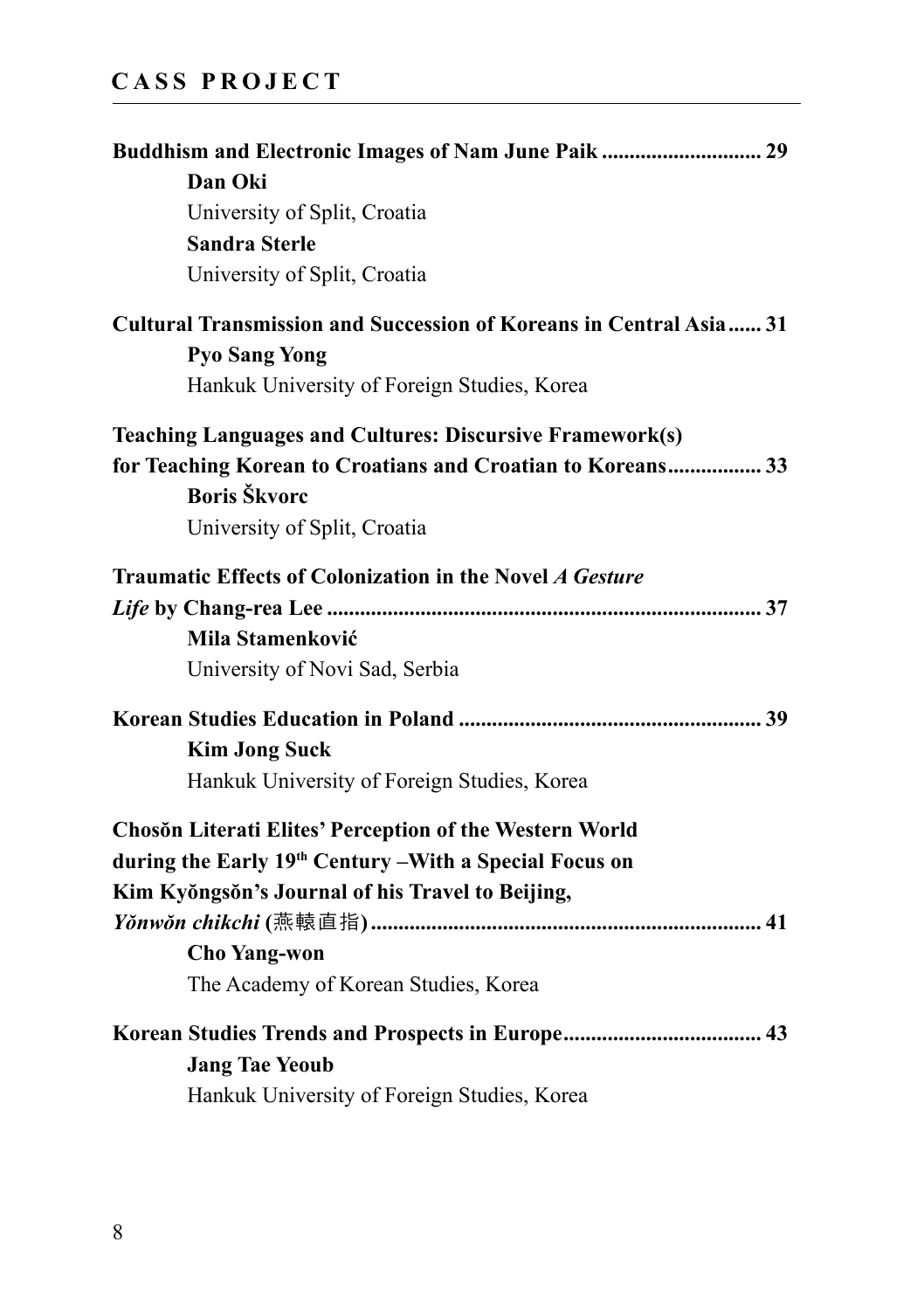| <b>Symbiosis and Separation: New Media Thinking in Dubravka</b> |  |
|-----------------------------------------------------------------|--|
| Ugrešić's In the Jaws of Life and Cathy Park Hong's Dance       |  |
|                                                                 |  |
| <b>Brian Willems</b>                                            |  |
| University of Split, Croatia                                    |  |
| Korean Language Courses at the University of Zadar 47           |  |
| Snježana Zorić-Hofman                                           |  |
| University of Zadar, Croatia /                                  |  |
| Hankuk University of Foreign Studies, Korea                     |  |
| Comparative Literature Studies: Comparing Paradigms 49          |  |
| <b>Tihomir Brajović</b>                                         |  |
| University of Belgrade                                          |  |
| Prospects of Korean Studies in South Eastern Europe  51         |  |
| Aleksandar Jakir                                                |  |
| University of Split, Croatia                                    |  |
|                                                                 |  |
| Dan Oki                                                         |  |
| University of Split, Croatia                                    |  |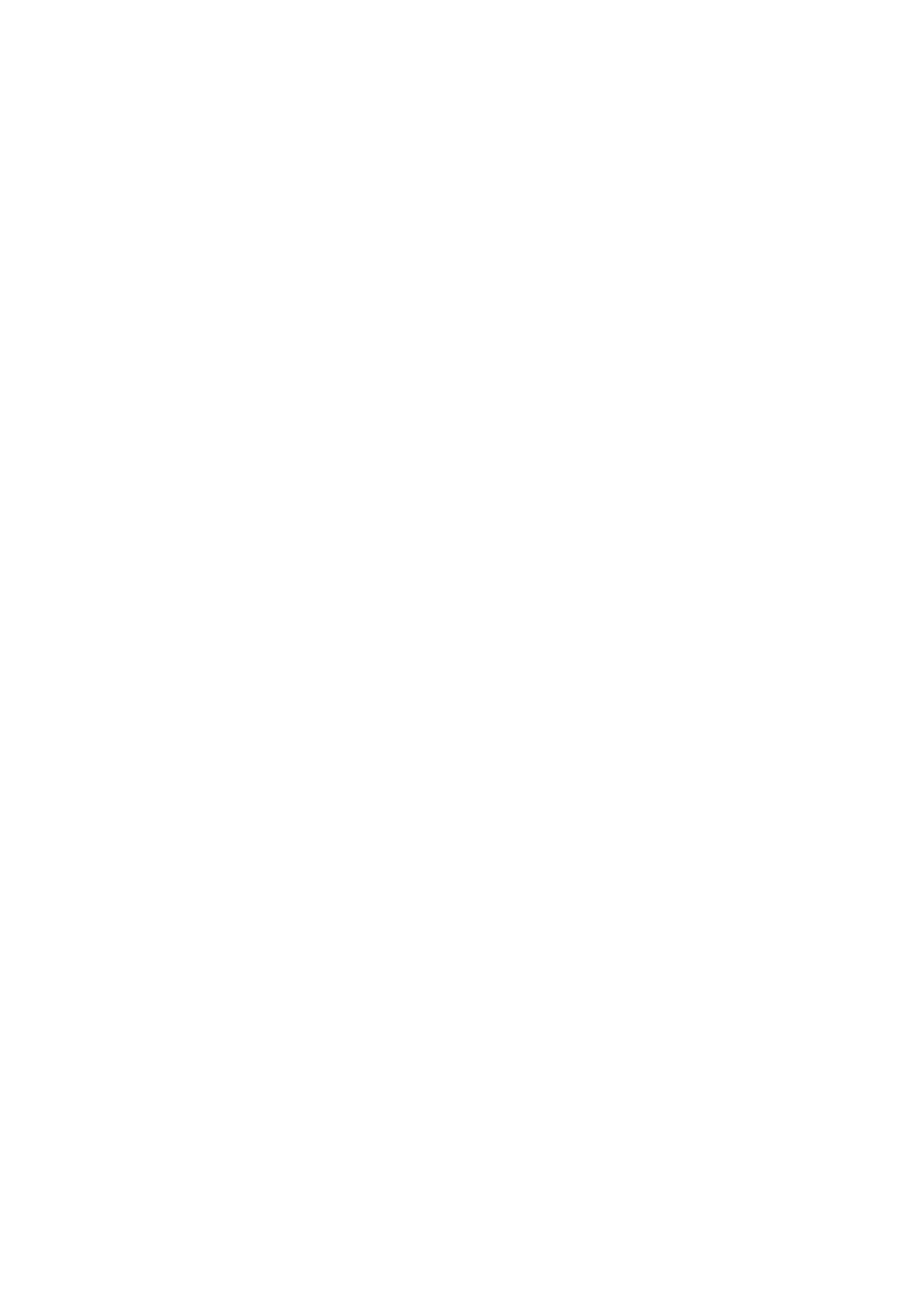# **Introduction: How Comparative Asian and Slavic Studies Project came into focus of the cooperation between two institutions and a platform for future journal and series of conferences**

### **Boris Škvorc, Editor and Conference Co-organizer**

During the academic year 2015/2016 I spent some time as a guest professor at Hankuk University of Foreign Studies in the Republic of Korea. This scholarly endeavor was part of an exchange program between the two universities, with a special emphasis on the field of humanities. My host at HUFS was the Department of South Slavic Studies and most of my students were students of Croatian and Serbian languages and of literature and Slavic comparative cultures. I was sent there by my home institution which is the University of Split. The idea of the whole project at the beginning was to start a cooperation between two universities and to initiate an exchange of students and academics in the years to come.

One year later the two universities signed an agreement of cooperation and the first Erasmus+ exchange between the two universities took place only a few months later. Two academics from Croatia spent a month in Seoul and two academics from Hankuk University came to Split only recently to gain some experience in working in the academic environment of South-East Europe. Also, some of the staff members from the University of Split are now involved in teaching students of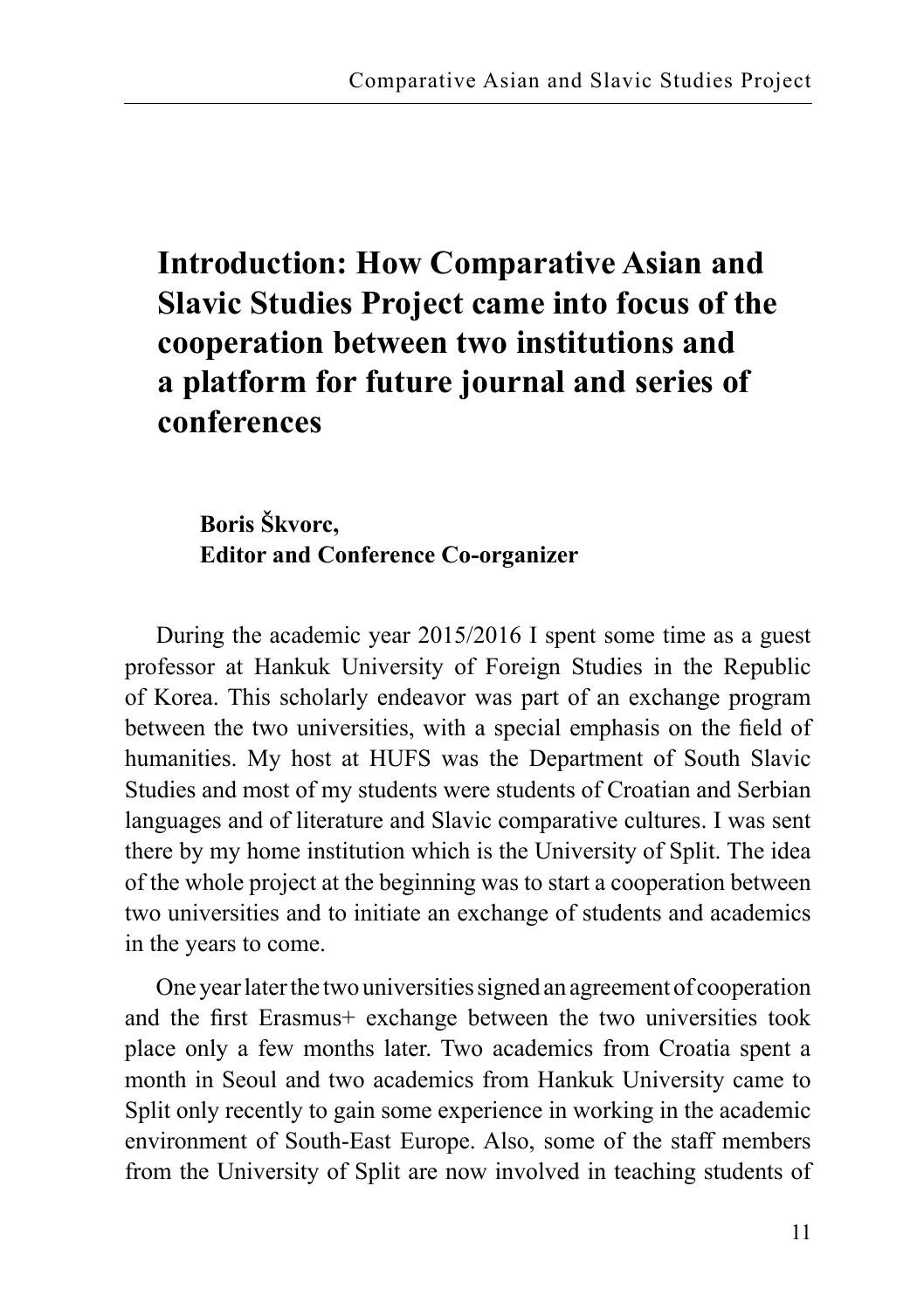South Slavic studies from HUFS. They teach them Croatian language, culture and history. Simultaneously, the first guest lecturer position of teaching Korean language and culture at the University of Split was created and financially supported by HUFS. From the academic year 2017/2018 a two-year program in Korean Studies will start at the University of Split. At Hankuk University of Foreign Studies a program of Croatian Studies is now in its  $20<sup>th</sup>$  year and every year there are more than thirty students taking courses in language, literature and culture.

Besides teaching, thanks to the recently initiated exchange program, some ideas regarding joint projects, joint conferences and a future refereed academic journal were also discussed. In the process of this international academic exchange and cooperation, there were discussions, guest lectures, round tables and the writing of applications for a joint project. But probably one of the most interesting things that arose from this cooperation is the idea of long-term project which will be an interesting challenge and become an important area of interest for both academic advancement and the internationalization of the two universities. The academic communities of the respective countries and regions in general will also benefit from this cooperation.

The project I am talking about is that of Comparative Asian and Slavic Studies. It was initiated in Seoul by professors Kim Sang Hun, Slobodan Jokić, Snježana Zorić-Hofman, Kim Seong-Hwan and others, and is now being presented to the wider academic community with the organization of this conference in Split. So, the initiative was "born" at Hankuk University of Foreign Studies in Yong-in campus. It started and was developed from discussions on literary topics from contemporary Croatian and Korean émigré writing, in a circle of the above-mentioned academics from the host institution and some guest professors in the Slavic department. We all realized that in an international academic environment there is much more to talk about than just our immediate field of expertize, be it Croatian Studies, Korean Studies, literature, linguistics or political science. The first idea was to imagine, design and discuss the possible framework of various possible points of contact(s),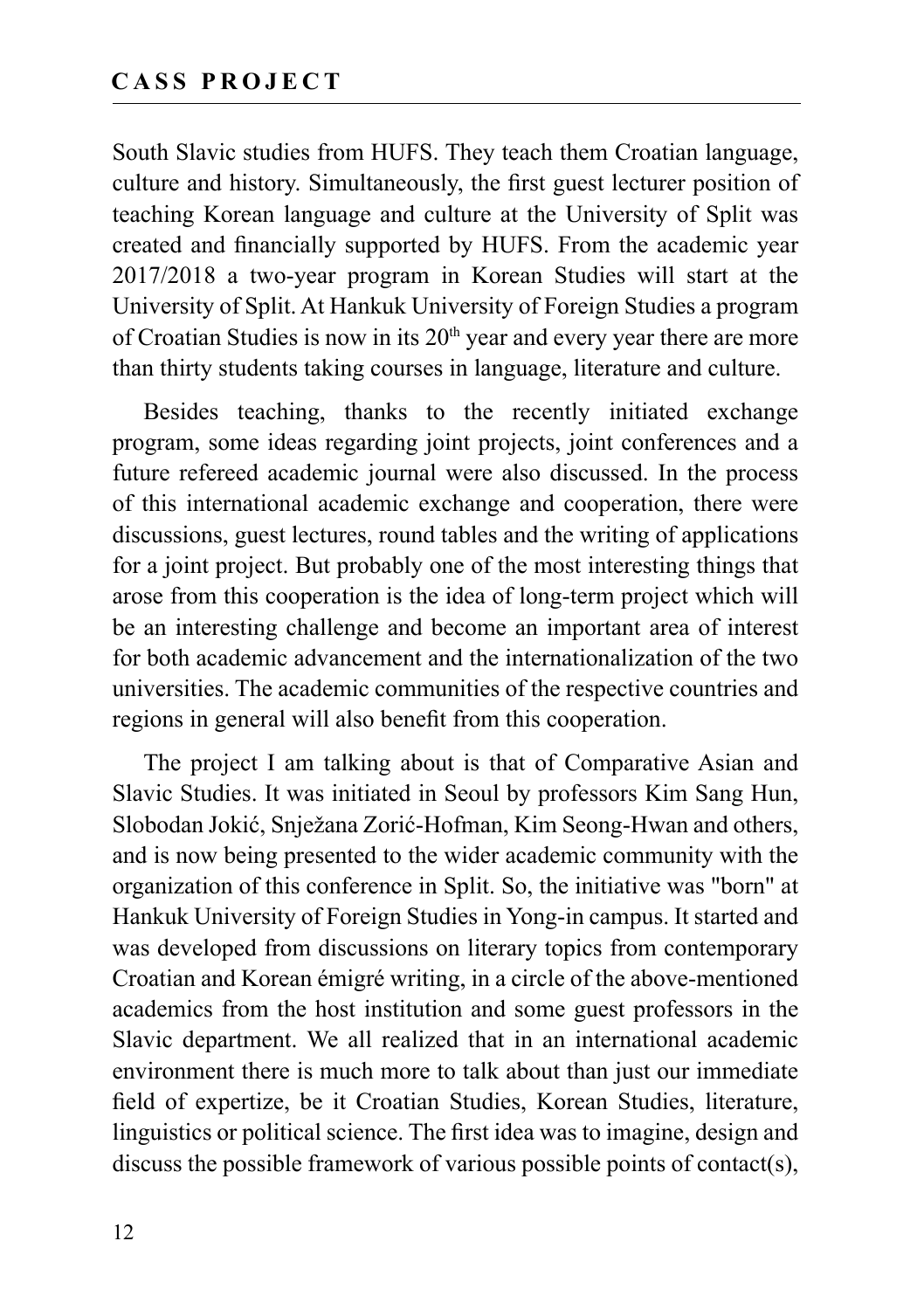points of difference and methodologically sound ways to compare them, being it in the field of language teaching, cultural theory and studies, or applied arts and the study of art. Some ideas also suggest the wide-open area of imagology, of contact and conflict studies in literature and the arts, comparative environmental studies, etc.

At the end of the day, in the initial circle of academics which started the CASS project, there was a consensus about the possibilities of comparative studies which are concerned with contact and conflict studies, the promotion of national and regional language, and cultural studies. These topics and their allied methodological approaches soon became central. We agreed that there is a mutually verifiable need to study how different cultural circles study literature and the arts, how they consider ("see and imagine") other culture(s) and how they treat various political, cultural and international (political) issues in international and interdisciplinary environments.

However, the academic part of the project is only one part of what this group of academics is trying to achieve and promote. The very title of our first conference explains this statement very well. Yes, the task is a comparative studies project that will involve experts in various fields of humanities discussing issues such as the "better understanding of other cultures," "outside views/interpretations of other cultures that are embedded in different traditions and cultural paradigms," but the group will also promote *other* culture(s) within the framework of our own cultures. This will contribute to a better understanding of (other) nation(s), academic environments and the ways in which the contingency of one's own cultural paradigm is viewed, along with opening various new and different approaches to the topic that concern us all, being it the environment, the permanent conflict between nations/cultures (and within national/cultural circles), or the ways in which the humanities as a discipline deals with these complex and often very frustrating issues.

This first conference of the CASS Project initiative presents Korean Studies to South-East Europe and its academic environment. This is a chance to better understand, accept and promote Korean culture, arts,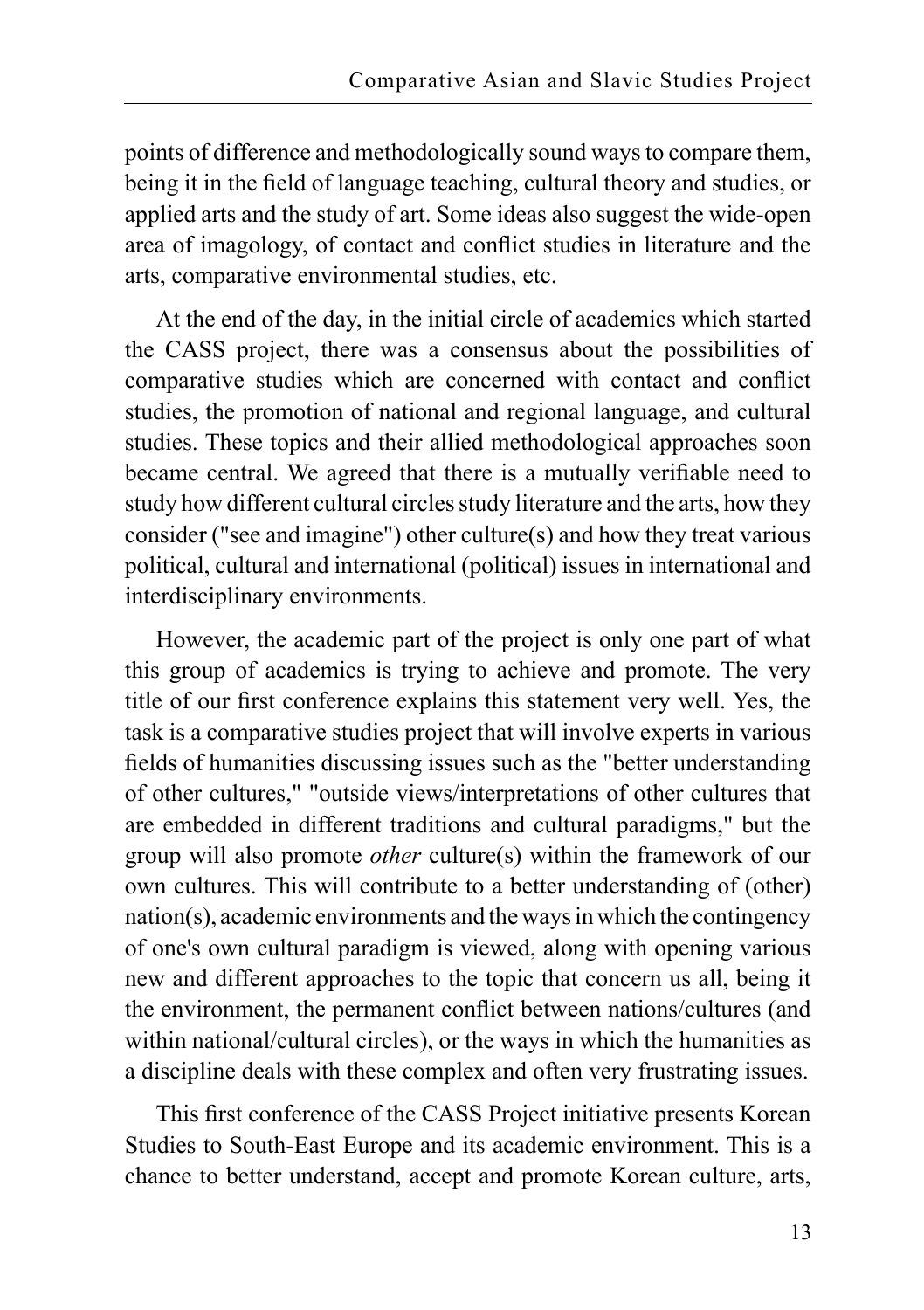film, philosophy and political topics in this (Croatian, South Slavic, Slavic in general and/or Central European and Mediterranean) part of the world. But it is also a possibility for Korean and other East Asian academics to study and better understand European and Slavic (Central European …) "academic manners," customs, tradition(s) and the ways in which South-East Europe understands and/or does not understand East Asia with, at this conference, a special emphases on the Republic of Korea.

What is to follow this conference is the first issue of the journal CASSP (Comparative Asian Slavic Studies Project) and the establishment of an inter-university research Centre. Following this, there will be a second conference dealing with promoting and better understanding Slavic Studies projects (Cultures, cultural paradigms and the ways they are set in the contingency of their respective languages) in East Asia. The journal will be a joint project between the Faculty of Humanities and Social Sciences at the University of Split and Hankuk University of Foreign Studies. The first issue of the journal will consist of the proceedings from this conference. What is to follow is a series of issues dealing with various topics of a comparative nature, interpreting the contact areas between Asian and Slavic Studies, particularly in the areas of cultural studies, literature and the arts in general. I sincerely hope that this initial CASSP group will soon be formalized in the form of a joint research Centre and a strong and internationally recognized refereed journal.

At the end of this informative introduction I would like to thank a few people who made this project possible. First of all, these are all the participants of this conference whose names are listed in this proceedings. Without them this initiative would never have started at the first place. Special thanks go to my closest co-editors, Kim Sang Hun, Brian Willems and Slobodan Jokić. Thanks also go to the rector of the University of Split, Professor Šimun Anđelinović, and the president of HUFS, Professor Kim In-chul, who supported the project and signed the agreement between the two universities which made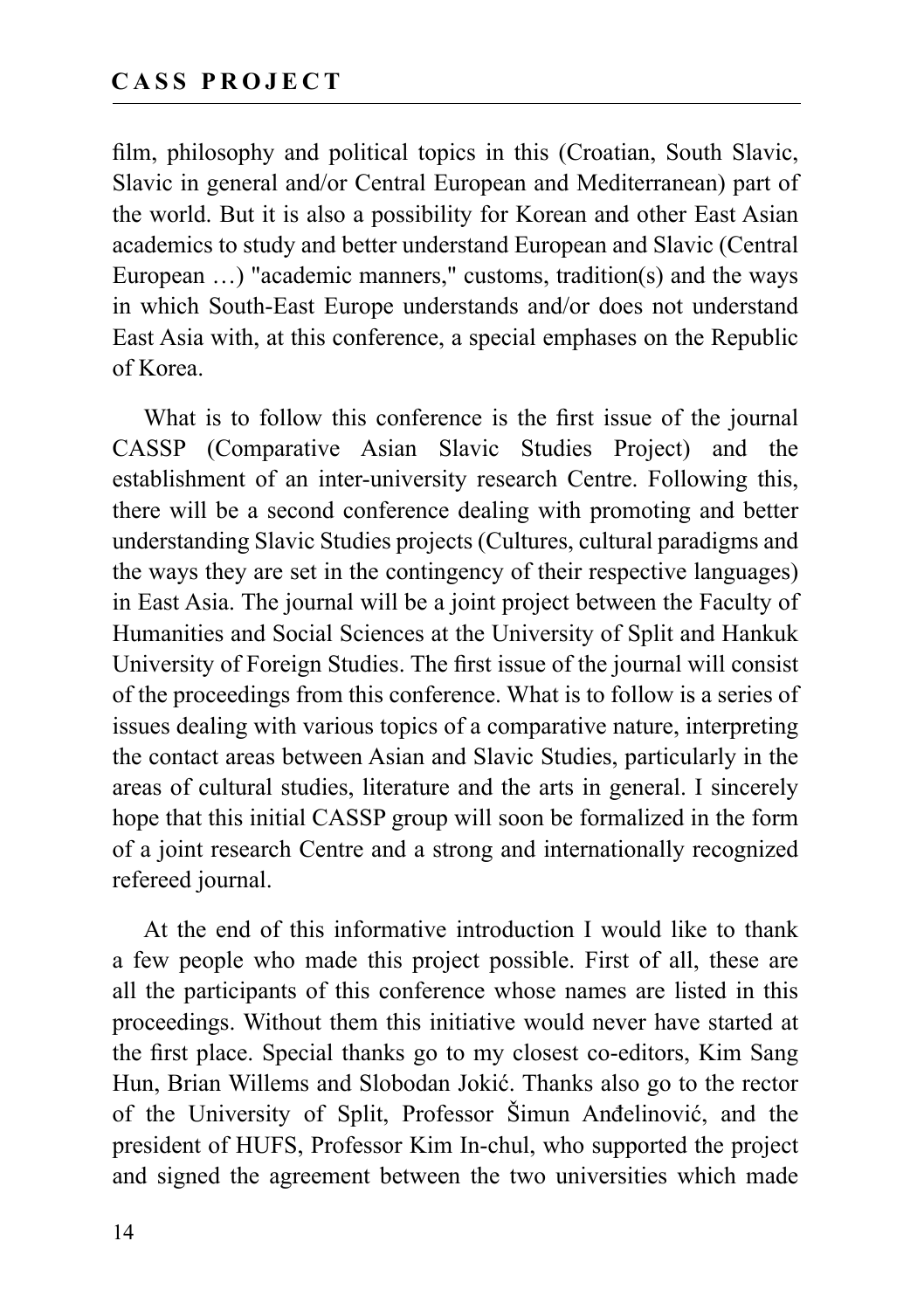this cooperation possible. Acknowledgment also goes to Professor Aleksandar Jakir, Dean of Humanities and Social Sciences, and Kim Jong Suck, Dean of Business Affairs at HUFS, who both worked hard with the administration of their respective universities to enable this project to take off. We also thank Professors Gloria Vickov, vice-dean for teaching at the University of Split, who has supported the program of Korean Studies, and Kim Sang Hun, from HUFS, who is the coauthor of the program of Korean Studies designed for the Continuing Education Program of the Faculty of Humanities and Social Sciences at the University of Split.

In last part of this introduction I would like to say a few words about the topics and areas of discussion which will be the focus of the conference in Split (the  $13<sup>th</sup>$  and  $14<sup>th</sup>$  of July, 2017). The emphasis is on the promotion, studying methodologies and critical approaches to the area of studies which are part of the Korean Studies program that is promoted, partially financed, and whose curriculum has been created in Korea, mostly at the Department of Korean Language and Literature (Korean as a Second Language Program). In this respect, a significant number of papers deal with the modes, motivation and pragmatic outcomes of learning Korean in South-East and East Europe. Another group of papers problematize Korean culture, promote it and try to interpret Korean topics within the framework of European traditions and methodologies of humanist disciplines. The third group of papers combines the two: the pragmatic side of teaching and learning a language, with a cultural approach that deals with comparative issues as well as differences in approaching the basic questions of the humanities.

The Conference Board of the CASSP trusts that we will be able to publish full-length papers in the forthcoming first issue of the CASSP Journal, which may be published even by the end of this year. We also hope that by the time the second conference will be held at HUFS University in Seoul, we will already have a well-established international research centre and accompanying journal for which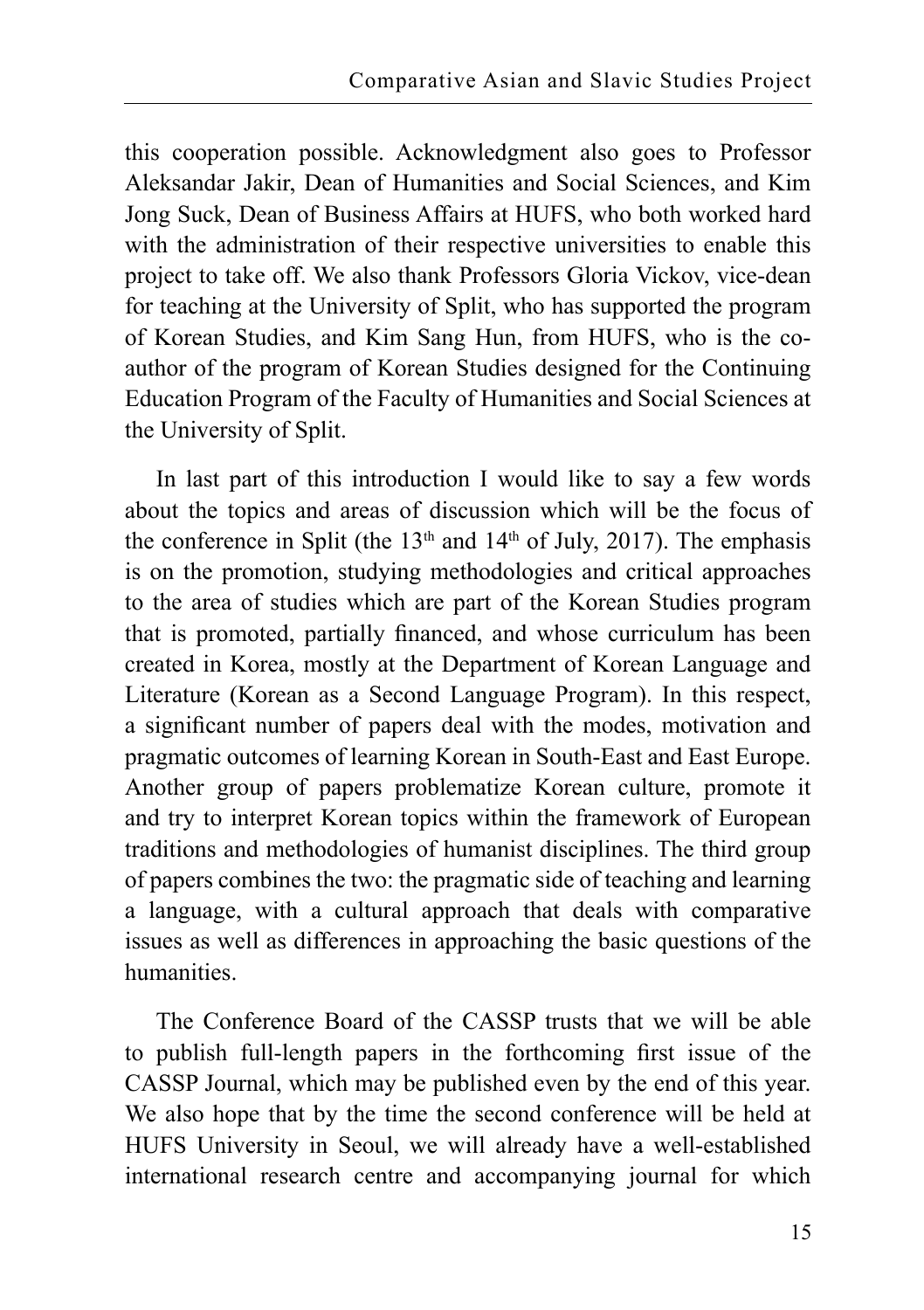we will, in the meantime, apply for and receive substantial funding from various sources and gather scholars from Slavic and East-Asian countries around these comparative and contrastive topics which are important for national humanist paradigms as well as for the future of humanities as a discipline.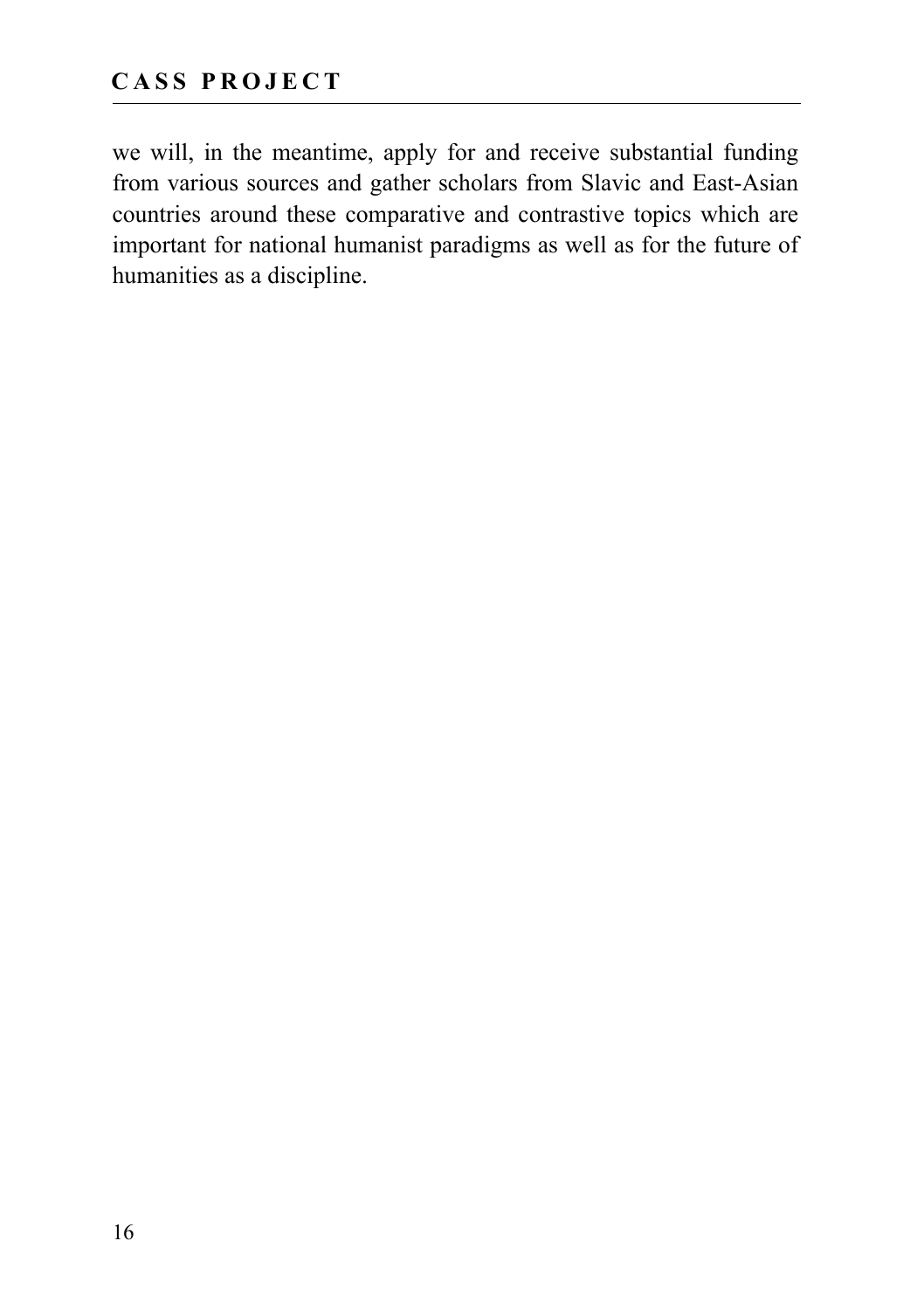# **The Diachronic Changes in the Consonant Systems of Korean and Slavic Languages: A Comparative Study**

**Yong Heo**

Hankuk University of Foreign Studies, Korea

The phonological system of a language consists of the phonological sounds of the language, but it is not just a simple assembling or set of sounds. When individual sounds are gathered together and form a set, the set is developed into a system and a relationship is formed between the system and the members of the system. Thus, specific speech in the phonological system does not exist as an absolute value, which is characterized by a phonetic or physical property, but exists as a relative value depending on the relationship among the sounds of a phonological system.

This relativity of the sounds' behavior in a phonological system is evident in the typology of an alternating vowel with zero  $(\varnothing)$  that an individual language chooses. As is well known, an alternating vowel is language-dependent. The mid back unrounded vowel /ə/ (namely schwa), as seen in English (eg. Cen[ter] vs. cen[tr]al) and French (eg a[pel] vs. a[pl]e), is the most popular vowel that alternates with zero in natural languages. It is generally said that schwa is the most unmarked vowel from a phonetic point of a view. The problem is that in some languages some other vowel is selected as an alternating vowel with zero rather than schwa, though phonetically the same as or a very similar vowel to a schwa exists as a member of the vowel inventory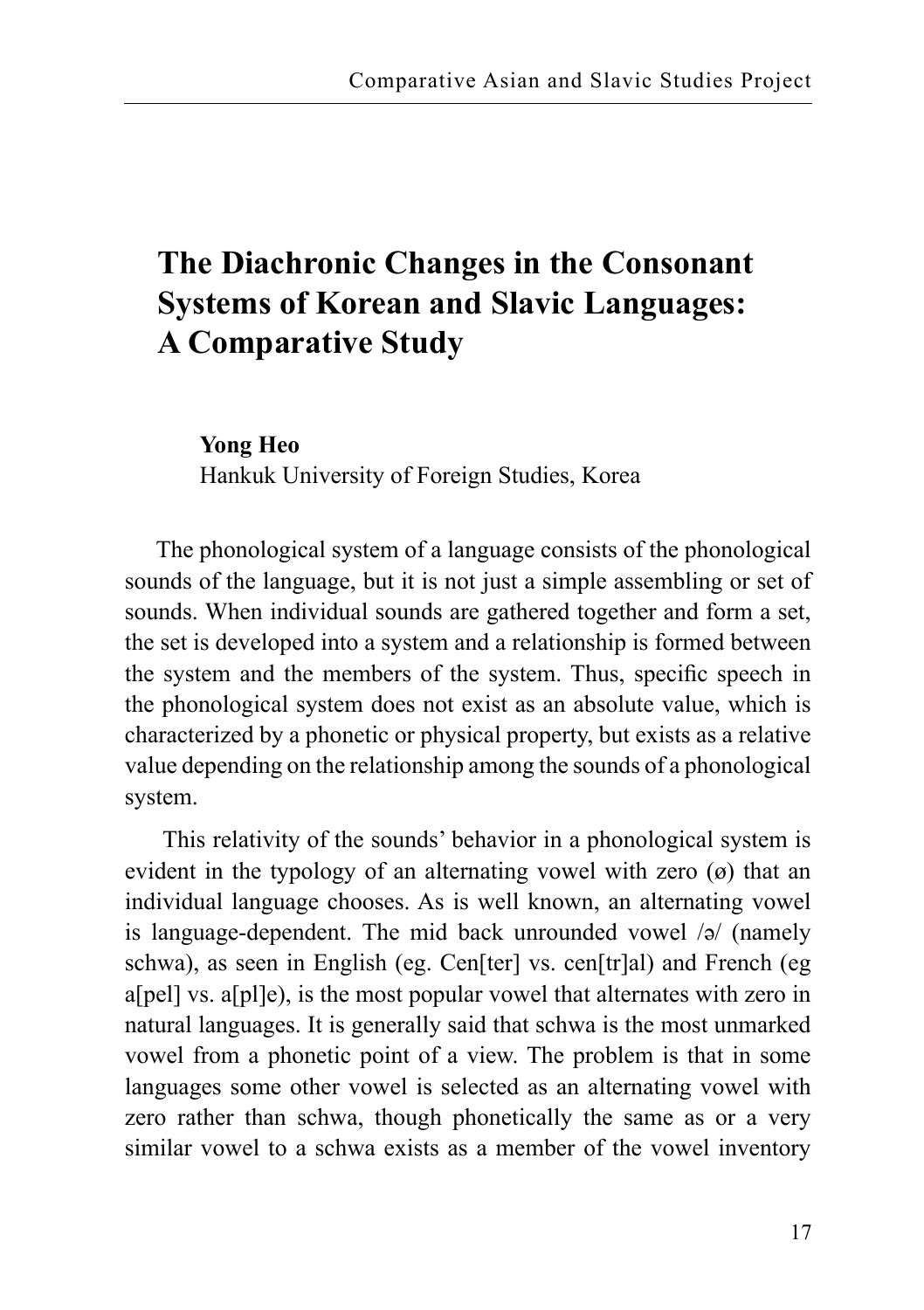of the language. Korean is one case. This language has a vowel which is characterized as  $/$  +  $/$  in the Korean alphabet system. Though the phonetic quality of this vowel is almost the same as /ə/ in English, it is not taken as an alternating vowel but the high back unrounded vowel /ɨ/ is chosen as in [u:lømyə] (울며) 'to cry and' and [məkɨmyə] (먹으며) 'to eat and' in Korean.

The linguistic differences in the selection of the alternating vowel can be explained by the phonetic characteristics of the segmental sounds and the relationship among the sounds in the phonological system of a language. According to Lombardi (2003: 5), the alternating vowel of natural languages is usually determined in the order of  $\lambda i > \frac{1}{2}$ . That is, the type of alternating vowel is determined by whether or not there is a vowel of a higher priority in the language. Thus, in English or French, when the  $\frac{1}{4}$  vowel is absent, the next rank  $\frac{1}{2}$  is chosen as the alternating vowel, but in Korean the highest priority vowel /ɨ/ is chosen rather than /ə/, which is the second-best one. From this we can observe that every single speech sound does not exist independently but exists with a relationship in the phonological system of the language.

This fact can also be confirmed in the process of constructing the phonological system of a language by adding elements to already existing segments (Gussenhoven  $\&$  Jacobs 2011). That is, unusual segments tend to be phonologically more complex than common segments, and thus they tend to occur in larger segment inventories. It is for this reason that though the common segment  $/k/$  can easily be found in many languages, the labialized voiceless aspirated velar plosive [kwh] of Igbo, a [k] with lip-rounding and aspiration, is very rare, thus can be found in only 21 out of 451 languages in the UPSID (UCLA Phonological Segment Inventory Database).

From this point of view, it is important to find out what types of segments are contained in a language. As mentioned above, some segments are very common, whereas there are segments which are very rare and thus can hardly be found in any language. In building up phonolgies of a language, there must be certain principles that control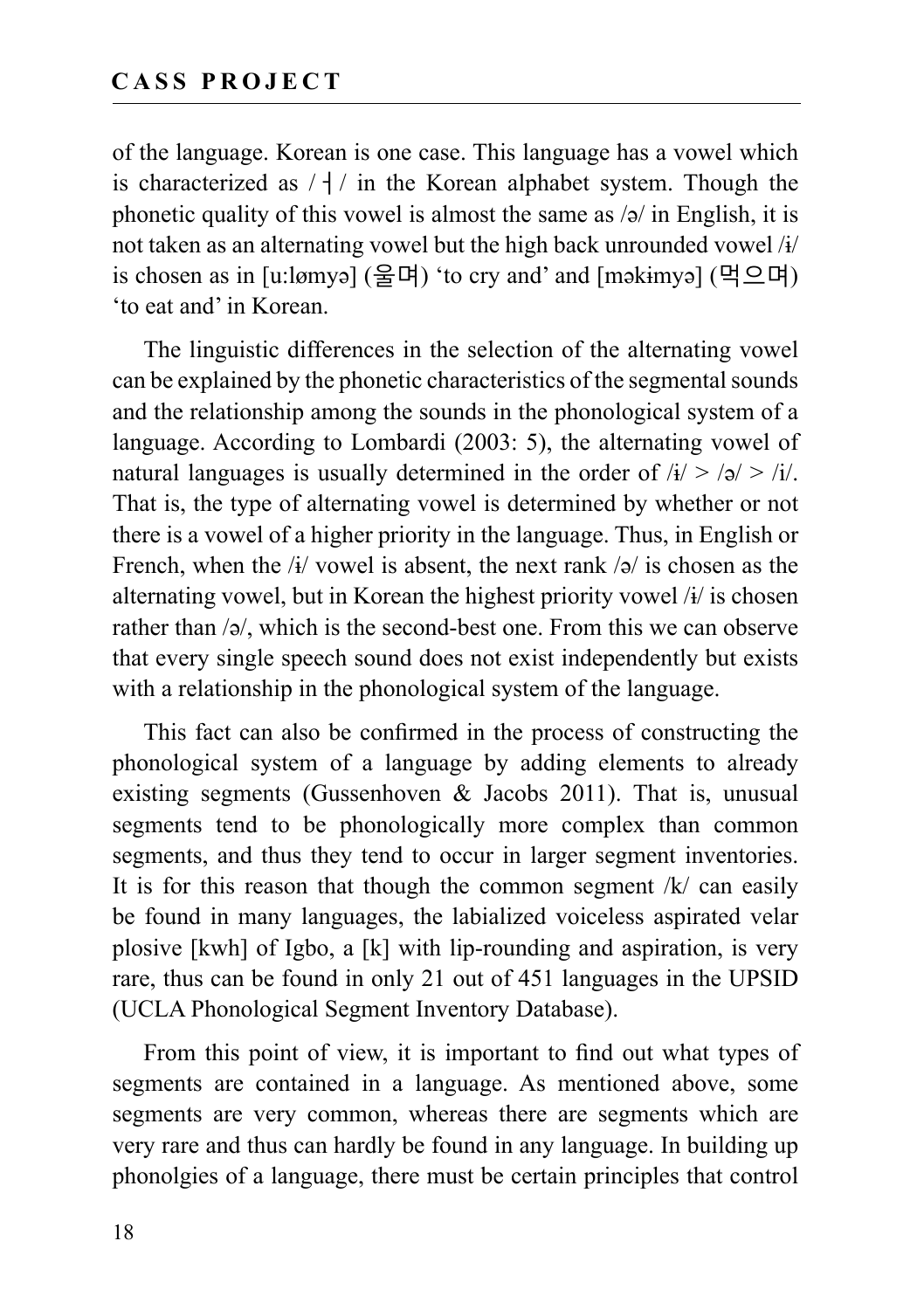what types of sounds languages take into their systems from the several hundred sounds available. Phoneticians and phonologists claim that phonological systems are trade-offs between the 'ease of articulation' on the one hand and 'perceptual salience' on the other hand. With these constraints, languages arrange their speech sounds according to phonation types such as obstruents and sonorants for hearers as well as speakers and they share some common sounds which we believe to be typological phonetic and phonological universals. The "size principle" is another compositional factor for sounds in a system and indicates the difference in the relation between the size of a language's consonant inventory and the kinds of consonants expected to be in it.

However, such an approach is not enough to grasp the true understanding of the phonological systems of human languages. As mentioned above, this is due to the fact that, unlike phonetic segments, phonological segments, which are traditionally defined as psychological reality, exist in relationship with other segments in a phonological system.

Many previous works in phonology have improved our knowledge and formed our opinions on the phonological system of natural languages. Theories are developed in the name of universals/universality and typology.

In this paper we compare the diachronic changes of consonantal systems of two language families, namely Slavic and Koreanic. In case of Slavic, we take four consecutive proto-Slavic consonant systems from Proto-Indo-European (PIE) to Late Proto-Slavic (PS2), and Proto-Balto-Slavic (PBS) and Early Proto-Slavic (PS1) in the chronological order between them. In case of Koreanic, three consecutive consonant systems, namely Classic, Middle and Modern Korean will be discussed under their typological universals. We will see how the phonological systems of the two different language families are differently developed in terms of universals and linguistic typology.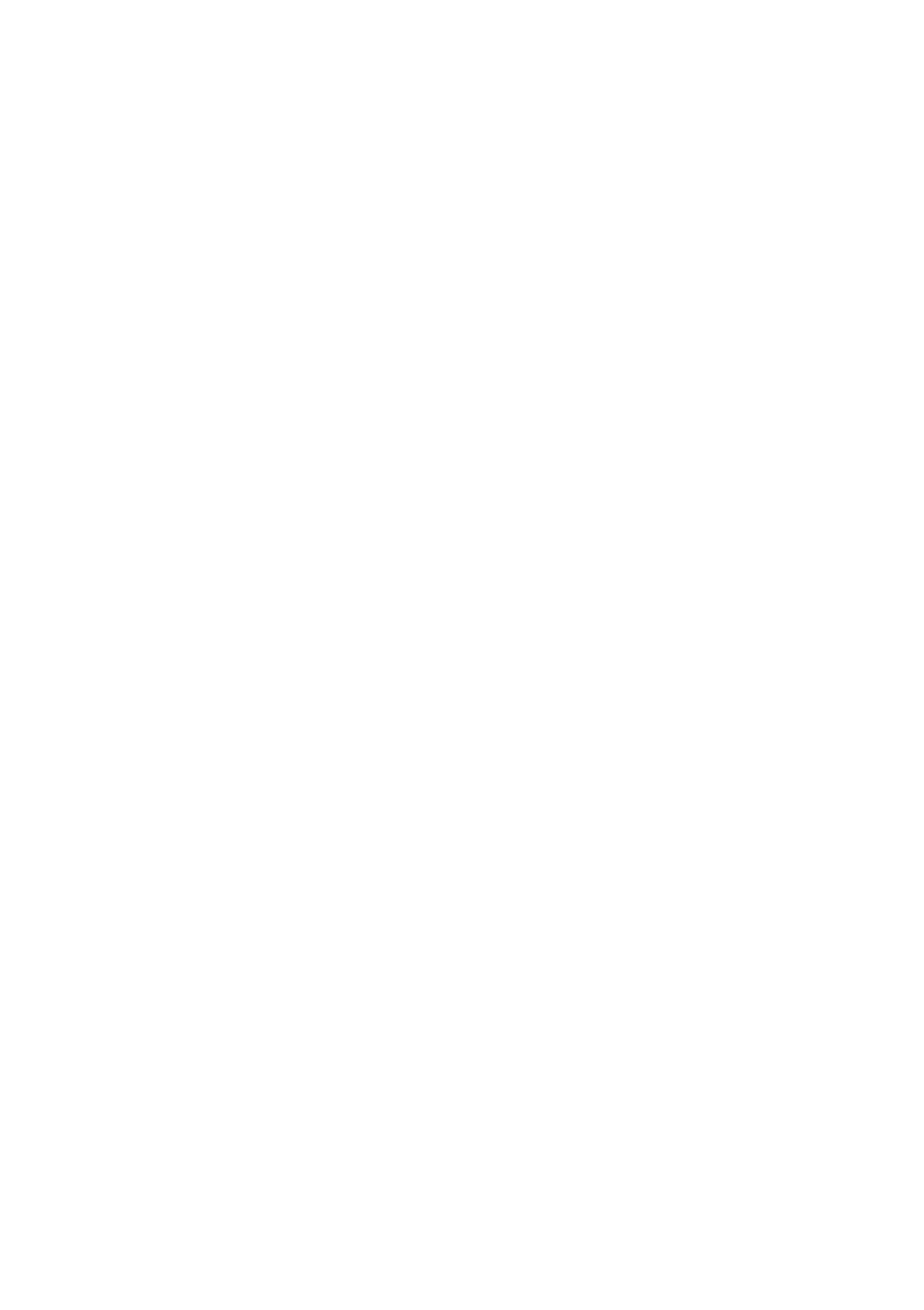### **Korean Studies in Former Yugoslavia**

#### **Kim Sang Hun**

Hankuk University of Foreign Studies, Korea

Unlike Poland, Czechoslovakia, Hungary, Romania, and Bulgaria, which were satellite countries of the Soviet Bloc during the Cold War, Yugoslavia, which created an independent communist economic and social system located somewhere between the United States and the Soviet Union after the Second World War, did not introduce "North Korean Studies" at its universities as other communist countries did prior to the 1990s. It had no "South Korean Studies" either. Rather, its Asian Studies focused on Indology, Sinology, and Japanology.

Asian Studies in Yugoslavia, after it disbanded into six countries after the 1990s, came to be divided into distinct academic fields for each republic. In the Republic of Serbia, for example, "Sinology" became representative of Asian Studies, while in Croatia and Slovenia, the focus was on "Indology" and "Japanology," respectively.

However, due to Korea's economic development after the 2000s, the country's increased status in global society, and the influence of the "Korean Wave" (which began in China), "North Korean Studies" came to be replaced by "South Korean Studies" in former communist countries. Through steady support from the Academy of Korean Studies, which pursues the globalization of Korean Studies, and the Korea Foundation, a formal Korean Studies Department was established at the University of Ljubljana in Slovenia for the first time in the 2015/2016 academic year. This department is also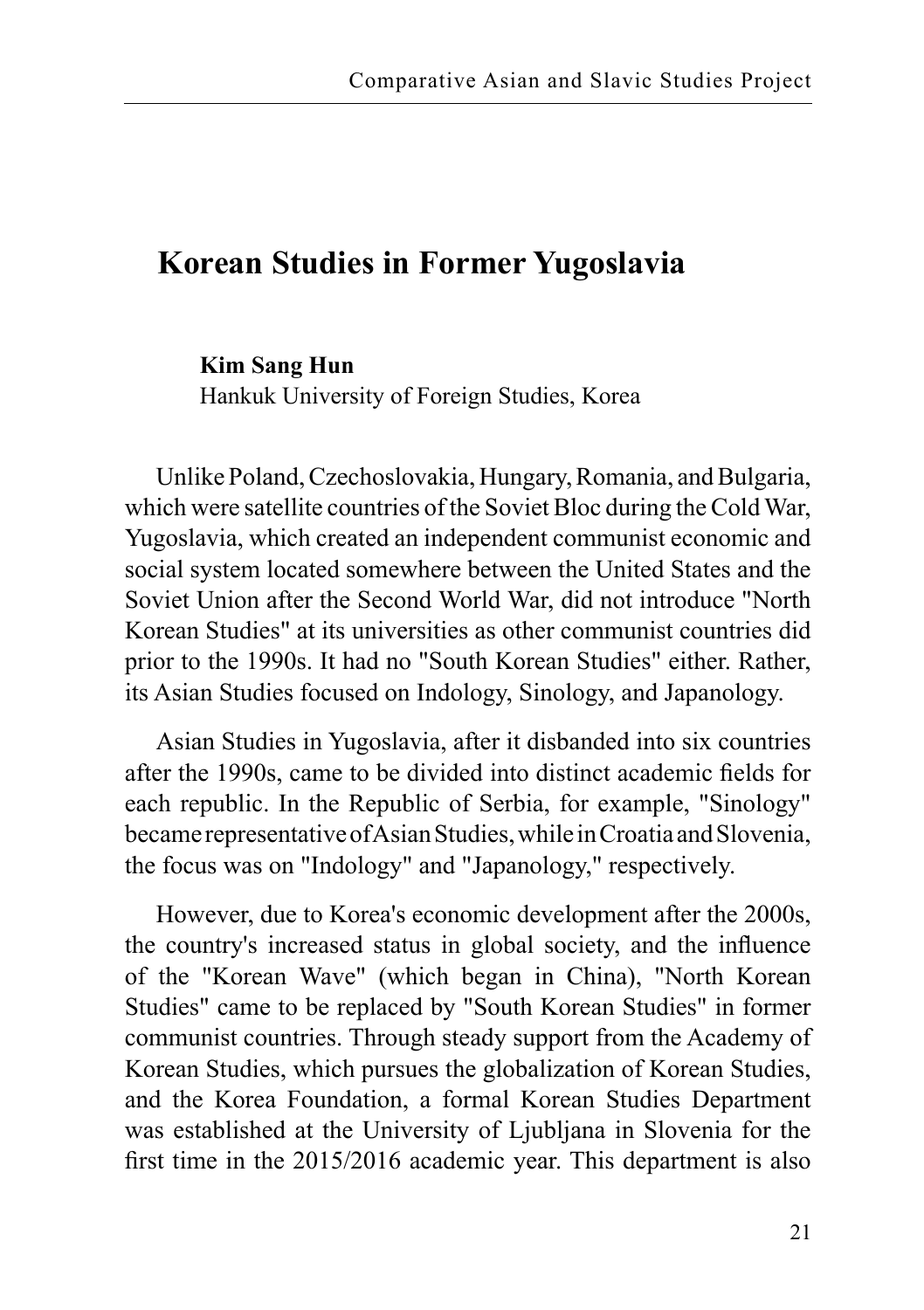the first of its kind among the six republics that formally comprised Yugoslavia. In the future, the establishment of Korean Studies is expected in other countries, including Croatia and Serbia.

Given the complexity of establishing new departments at universities, the role of local scholars should not be underestimated. Indeed, governmental support alone cannot solve all the problems for departmental establishment. If appropriate economic support from the Korean government is added to the willingness and efforts of local universities and scholars of Asian Studies, including Korean Studies, the process of department establishment can be less complicated and take a shorter amount of time. This fact needs to be recognized by Korean governmental agencies. The government should collaborate with the university, but take the position of facilitator rather than leader in order for this establishment to succeed.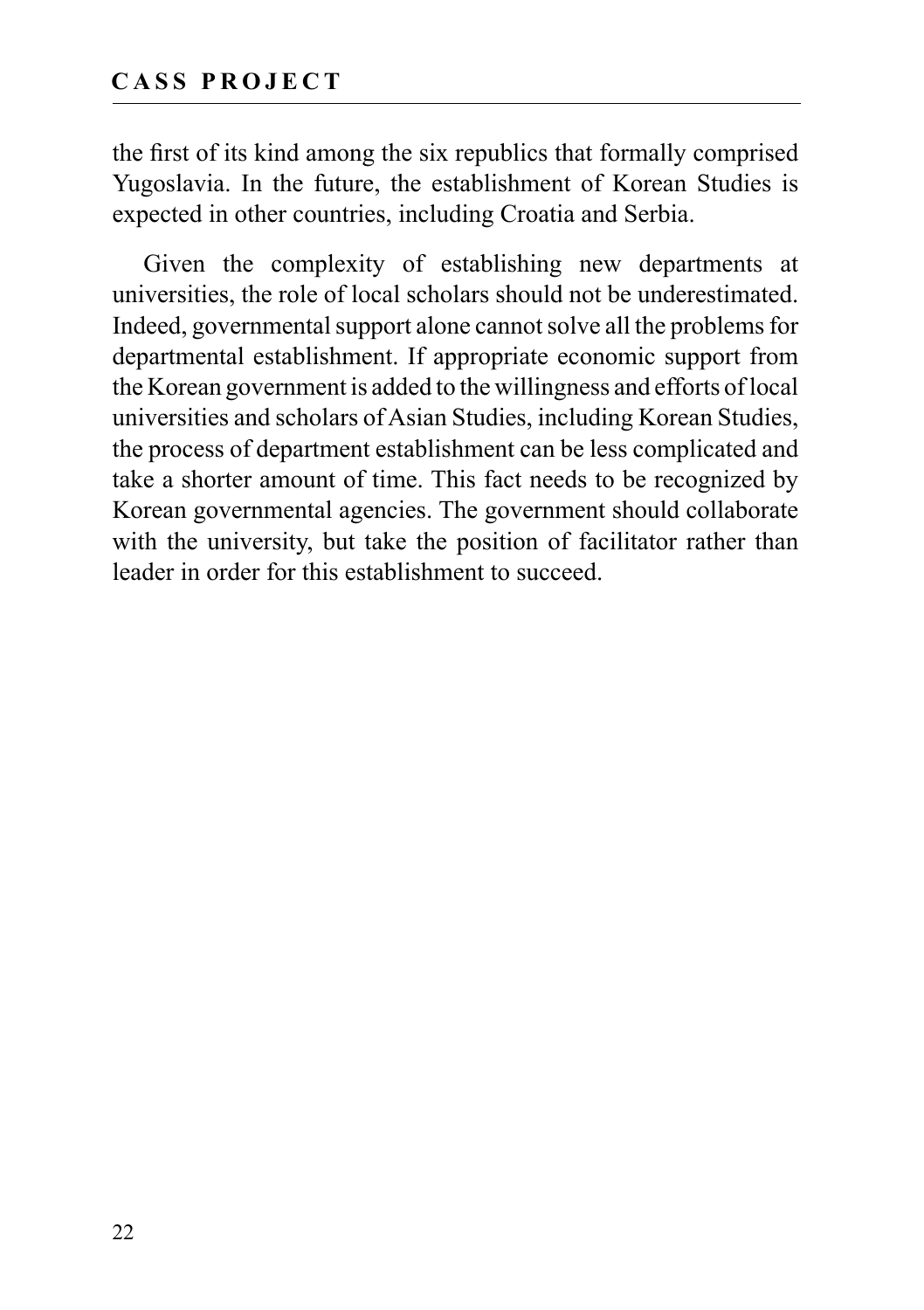### **Current Status and Prospects of Korean Studies in Central and Eastern Europe**

**Hyok Jae Kwon**

Hankuk University of Foreign Studies, Korea

In this paper, I will review the concept of Korean Studies and analyze recent journal articles to examine the current state of Korean Studies research in Central and Eastern Europe. Based on this, I will examine what researchers have suggested about the problem of Korean Studies and recommend desirable possibilities for the future of Korean Studies.

Foreign researchers refer to something which is related to Korea collectively as "Korean Studies." However, in the case of Korean researchers, there are two types: a position which understands Korean studies within the category of regional studies, and a position which understands Korean studies as ethnology. However, such a dichotomy is hardly objective and practical. Korean Studies should become an academic field with a systematic and rigorous character by making some changes It is necessary to have an object that is specifically Korean, not simply international

Although Europe came into relatively early contact with Korean Studies, it was slower than other regions. To find the reason for this, it is necessary to analyze it from the viewpoint of the public, together with other related content. Unlike in the Americas or Asia, Korean Studies research in Europe is characterized by a relatively high proportion of Korean literature and humanities, while the field of social science is relatively poor. This can be seen in the papers published at the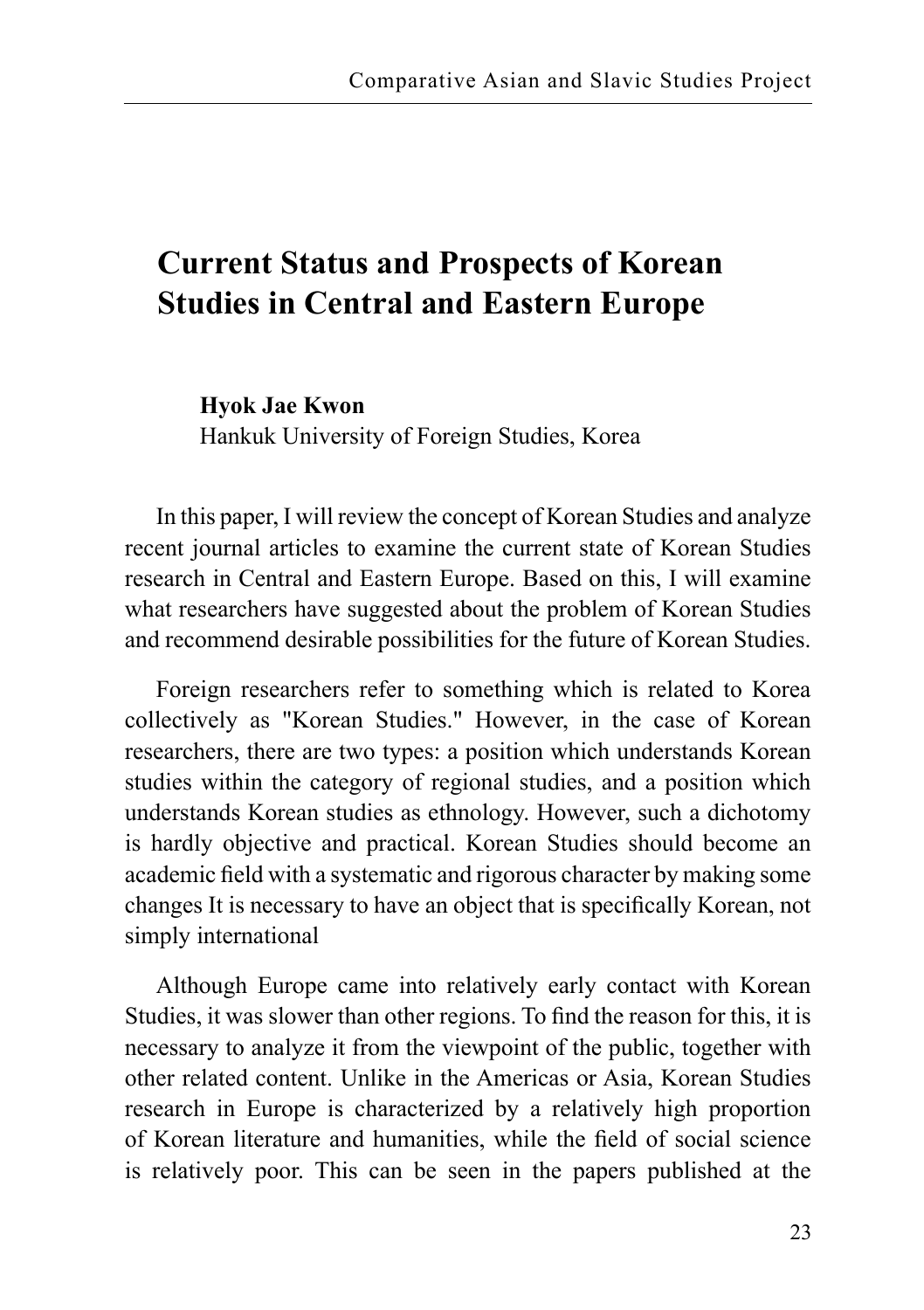conference of the Association for Korean Studies in Europe (AKSE), which is considered to reflect the position of Korean studies in Europe. Since its establishment in 1977, this colloquium has gradually expanded its status and has played a central role in the Korean Studies network.

As a result of examining theses and national journals, it can be confirmed that there is a problem regarding the similarity of research themes, the schematism of research methods, and the confusion of language education and cultural education.

Since literacy includes not only the ability to read and write but also analysis, evaluation, and critical reflection, it is necessary to extend literacy to cultural education in order to offer a methodology of Korean Studies in foreign countries which is not limited to Korean language education.

Currently, Korean Studies is conducted by individual researchers working at overseas sites. However, to pursue Korean studies in an integrated manner, it is necessary to maintain research activities through joint research. To carry out a comprehensive study on the field of research in the case of overseas researchers, it is necessary to establish an integrated understanding through smooth exchange with domestic researchers, not just one-time research exchanges such as international academic conferences or debates. This research attitude applies equally to national researchers.

In addition to short-term support, mid- to long-term support should be expanded to ensure the stability and substantiality of research activities and local networking. And it should be equipped with a system that can train those who study Korean Studies in the region.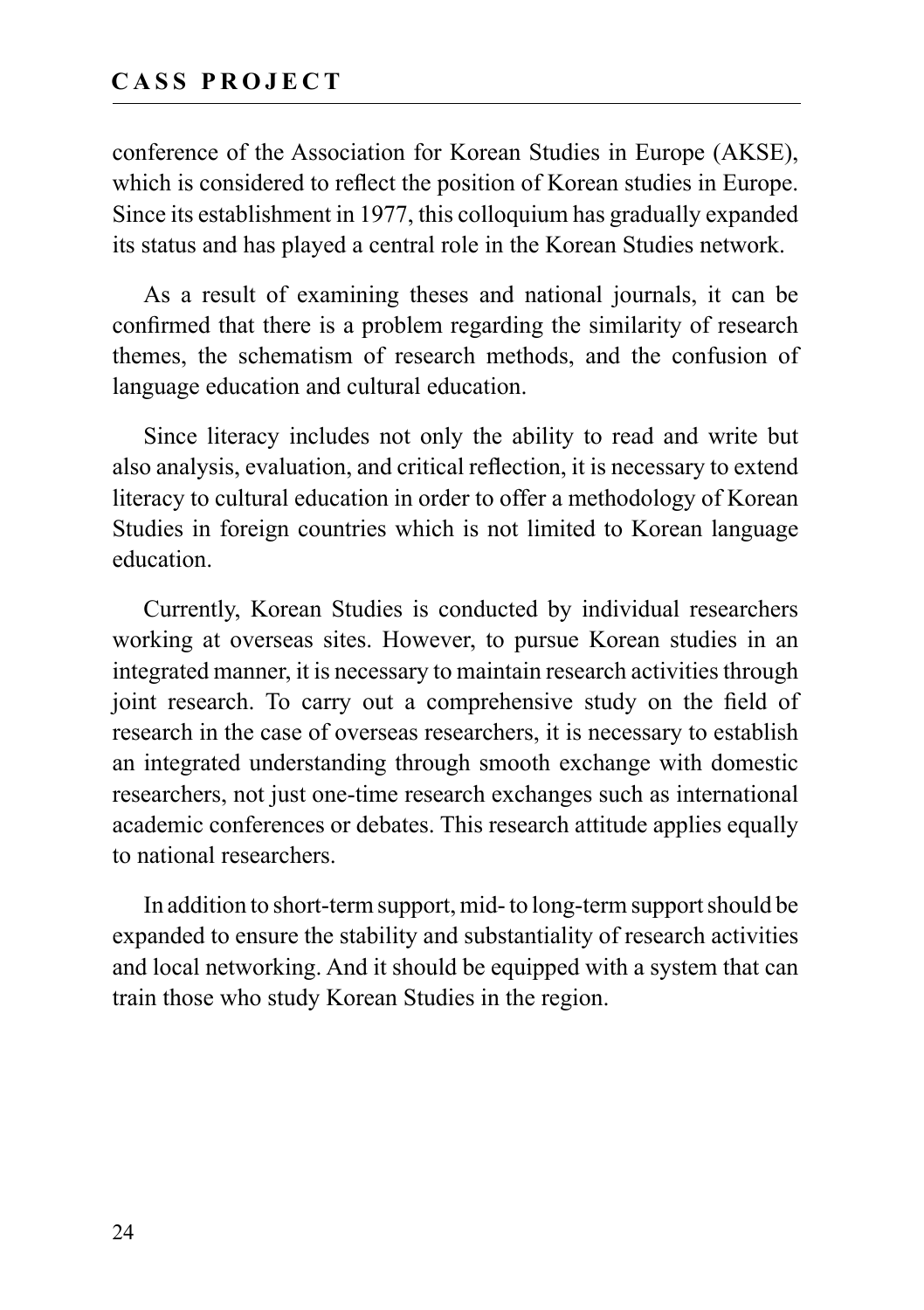# **The Approach of Foreign Korean Studies: The Internationalization and Globalization of Korean Studies**

**Hyung Jae Lim** 

Hankuk University of Foreign Studies, Korea

Since 2010, research on Korea has been promoted by the interests of every region and country in the world, but there is a phenomenon that Korean Studies in Korea cannot contain. This is not simply due to the limitations of Korean Studies or a lack of awareness of Korean Studies. It is because of the lack of specific concerns and consensus on the direction, method, scope, and object of Korean Studies.

In other words, we need to worry about where and how the globalization of Korean Studies should be conducted. In the meantime, discussions about the globalization of Korean Studies have been going on variously, but now it is time to need objective reflection on a definition, scope, and object that cannot be recognized. Especially, this reflection should start from distinguishing between the internationalization and globalization of Korean Studies.

Our society is in the flood of the terms internationalization and globalization. However, this is one of the concepts of the applied sciences, and the concepts of internationalization and globalization can be applied differently depending on what field is targeted. This is the same in Korean Studies

Ha Jueng-Ho (2009) argues in "The Difference between Globalization and Internationalization" that "globalization" is the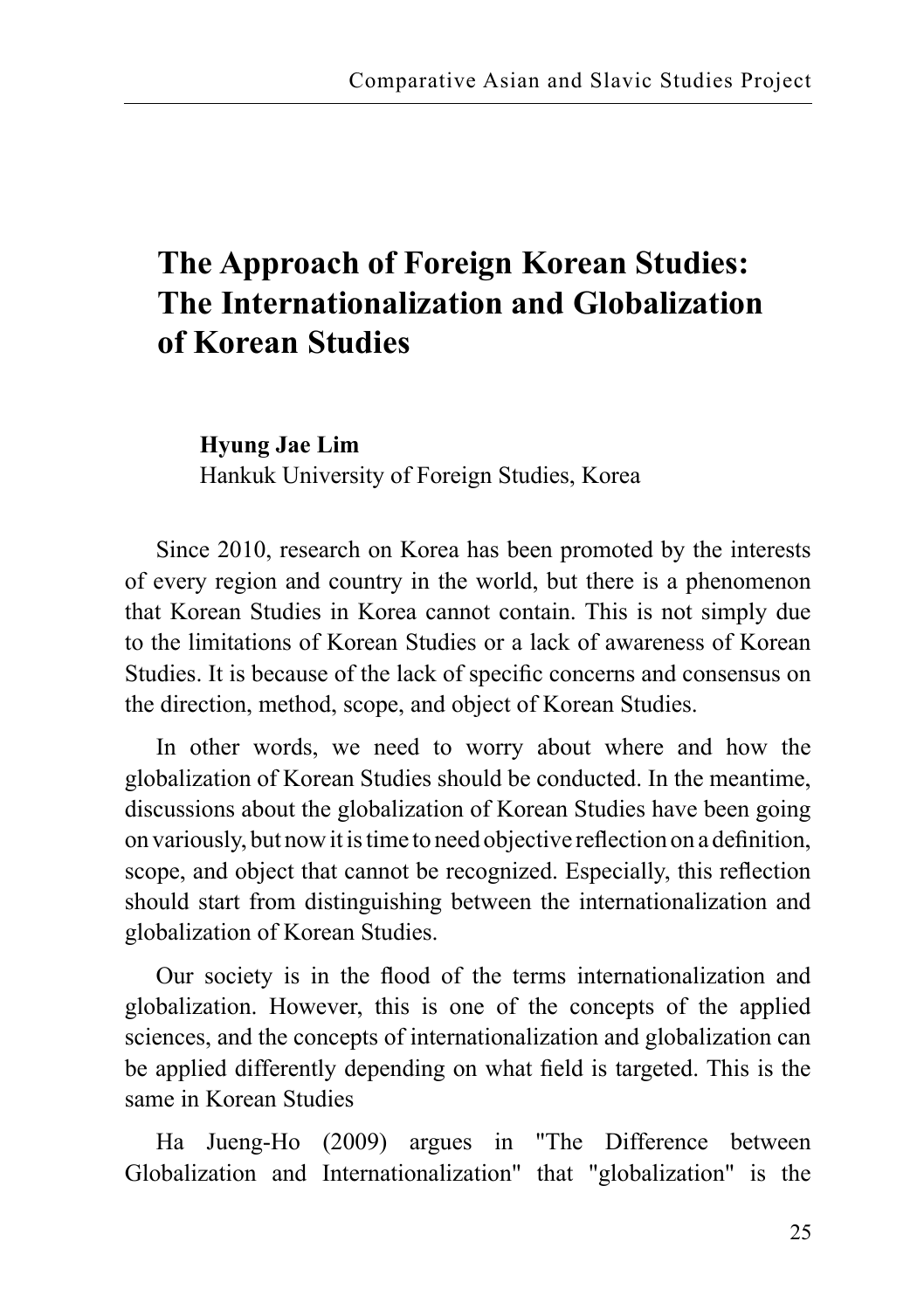integration of national economies into global economies. The barriers of goods, capital, labor, and information that existed between nations are eliminated, and the world is integrated into a single, monolithic market. This means the so-called "borderless world."

Globalization refers to the formation of a community beyond the division of a border or national values. The globalization of Korean Studies means that the cultural products that originated from Korean things are transformed into a culture that enjoys the whole world together by eliminating the uniqueness of borders and ethnic values. However, the meaning of internationalization is different because it means exchanges between countries that recognize the uniqueness of other countries' borders and national values.

In fact, except for small tribal nations, it is natural for nations to have access to political, economic, and cultural exchange while acknowledging borders and acknowledging the uniqueness of national values. In other words, the internationalization of Korean Studies is defined as the sharing of the objective value of Korean things by informing or providing our specialties to the social communities of other countries and borders, along with the specificity of Korea. The comparison of these simple concepts shows that the globalization of Korean Studies is very different from the internationalization of Korean Studies.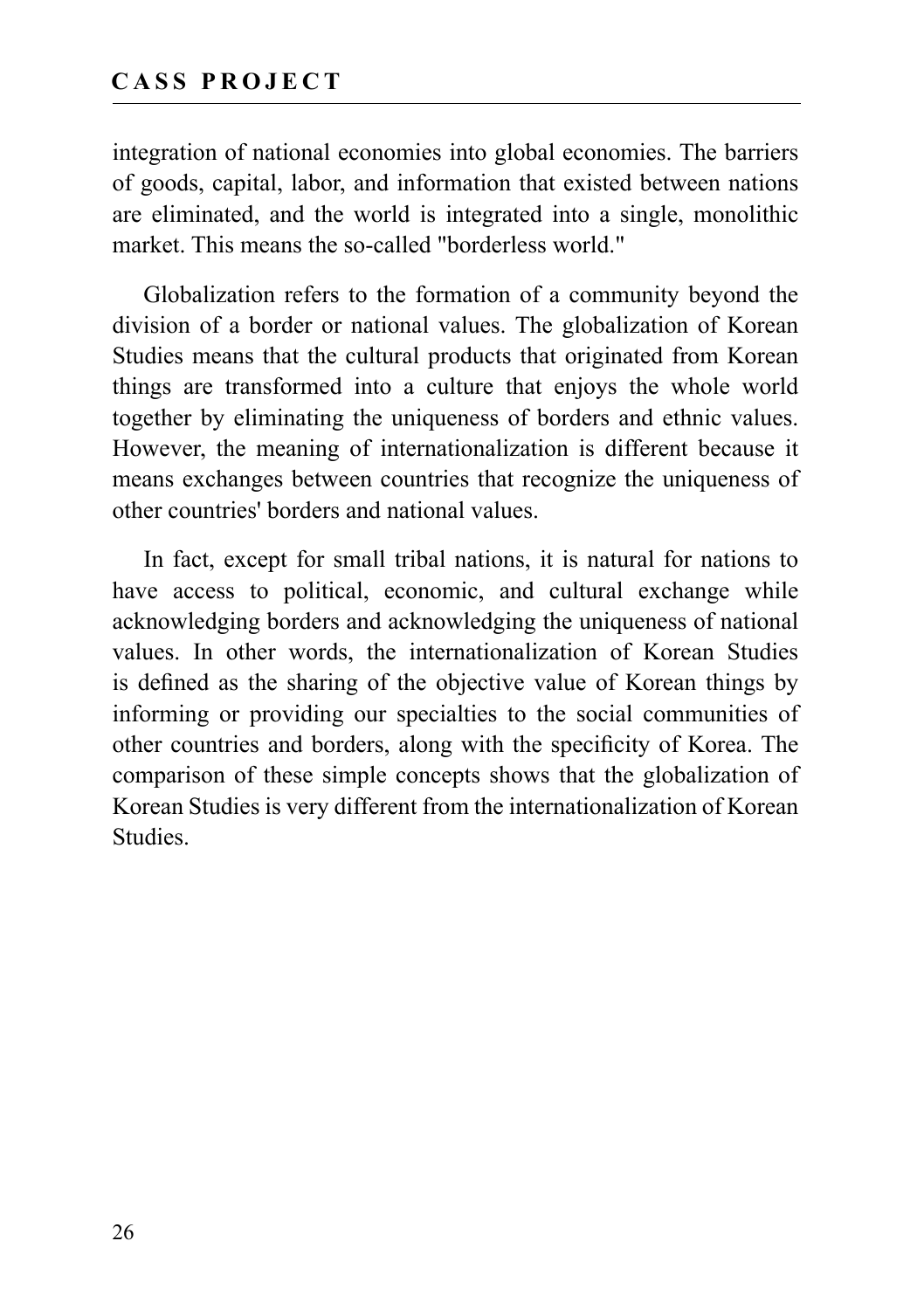### **Korean Studies in Serbia**

**Željko Marković**

University of Novi Sad, Serbia / Hankuk University of Foreign Studies, Korea

The tradition of Korean language studies in Serbia is solely located at the Faculty of Philology in Belgrade and only as an elective course within other study programmes, primarily of Japanese and Chinese languages. Last year, with the assistance of The Korea Foundation, Korean language teaching was organised at the University of Ni**š** in the form of extracurricular courses that may be attended not only by students of the University of Ni**š** but also by other interested citizens. It is certain that these courses will be held until the end of the next academic year and so far there are no indications regarding their continuation after the expiry of the abovementioned period. There are also plans to launch courses in Korean at the University of Novi Sad, the second largest university in Serbia after the one in Belgrade, but there are still no definite indications about when this might happen. Korean language courses at the University of Novi Sad would have, just as in the case of the University of Ni**š**, the status of an extracurricular course, similar to courses in other Asian languages that are being organised there at the moment (Chinese, Japanese, Hindu, Persian, and Turkish).

It is not to be expected within the foreseeable future that the status of Korean language studies will change at the University of Belgrade from elective course to an independent study programme, most probably because there is no sufficiently qualified teaching personnel at a national level that would make it possible to organise an individual study group for Korean language and culture.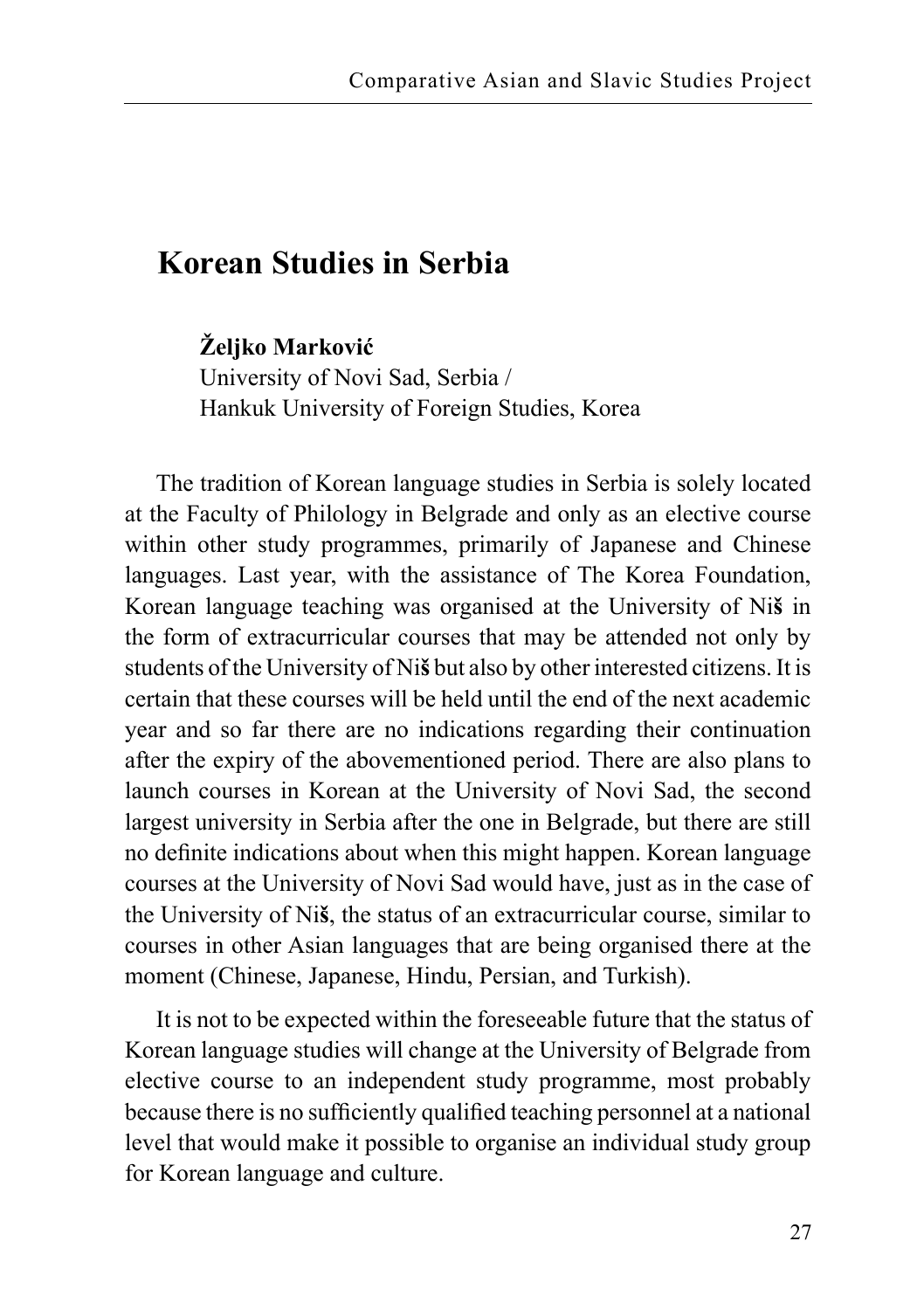The future fate of Korean language courses at the University of Ni**š** could depend on the level of interest of students from this university in attending. According to the data available to me, the interest is quite strong so far, and the Korean language courses have had many more attendees than Chinese language courses that have been organised at the University of Ni**š** since an earlier period by the Confucius Institute. However, the problem is the fact that, as shown in practice, extracurricular language courses – such as the Korean language courses at the University of Ni**š** and at the University of Novi Sad in the future (should plans for their launch prove successful) – have the tendency to show a rapid decrease in the number of attendees which is proportional to complexity of the curriculum that they are supposed to master. (This is certainly also conditioned by the fact that extracurricular courses are not a part of the official program, thus the students are not granted any study points for them and there is no institutional enforcing mechanism to complete such courses). The question could also be raised regarding the concept of such extracurricular courses - should they be exclusively language courses or should they also include diverse aspects of Korean culture?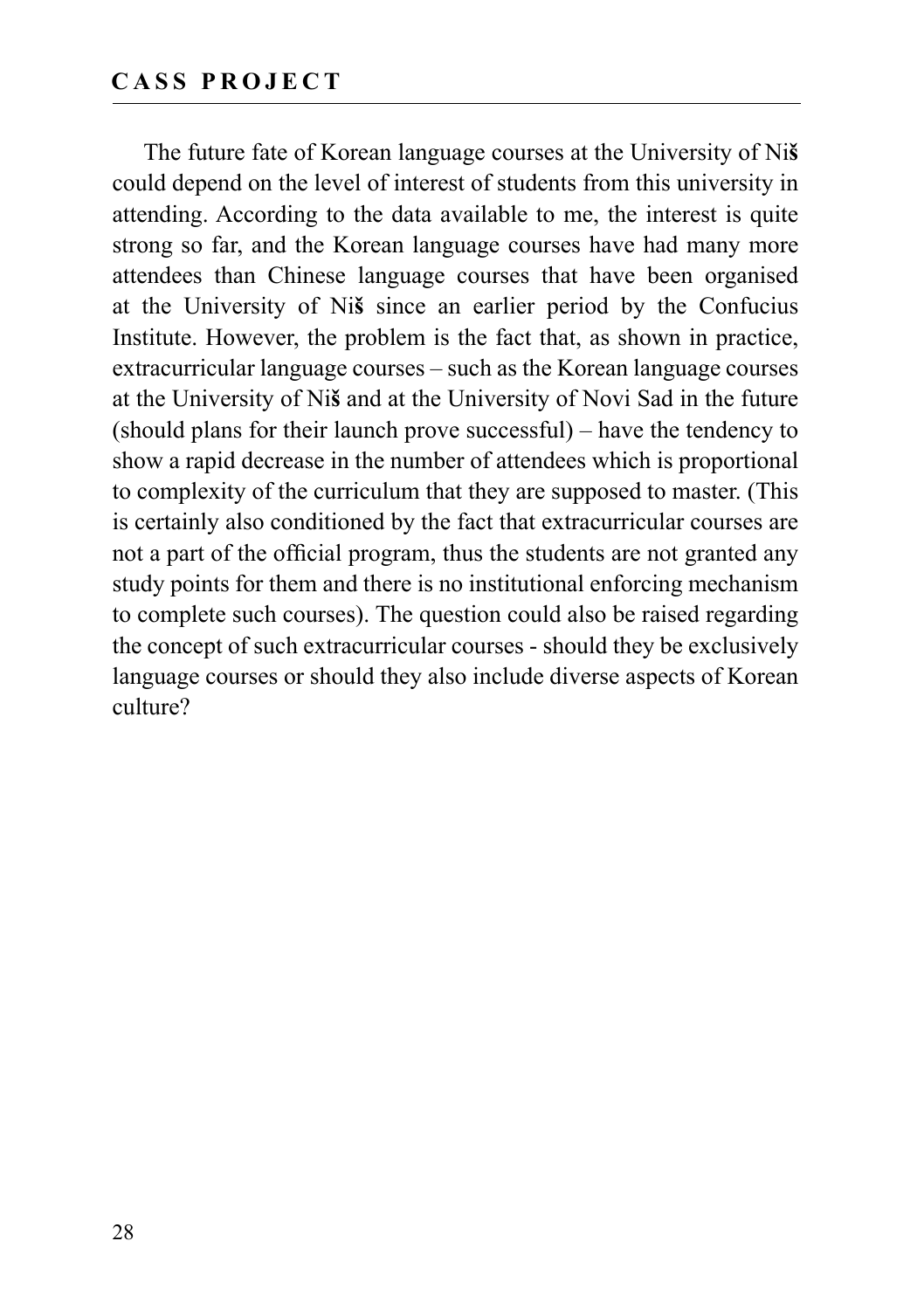# **Buddhism and Electronic Images of Nam June Paik**

**Dan Oki** University of Split, Croatia

**Sandra Sterle** University of Split, Croatia

Korean American artist Nam June Paik is considered to be a father of Video Art. Even if he spent most of his life in the USA, his Korean background was crucially embedded in his artwork. He has influenced many European artists, as he was working and teaching very frequently in Germany. He was a member of the Fluxus movement, connecting the United States and Europe with eastern cultures. We can say that he is the first Asian artist who became a key artist in the Western History of Art.

What makes his art so specific in being at the same time Western and Asian?

One of his most famous video works is *TV-Buddha* from 1974; an antique Buddha statue is watching himself on a screen opposite of the statue, recorded by a camera put above the screen. The gaze of the Buddha and the video recording are confronted, yet united in the joint mediation and circulation of the very same image. During his rich and intense artistic practice, Paik made many variations of this video installation.

Just to mention few most important ones: in the same year of 1974 in Cologne he already replaced the Buddha's statue with himself, adding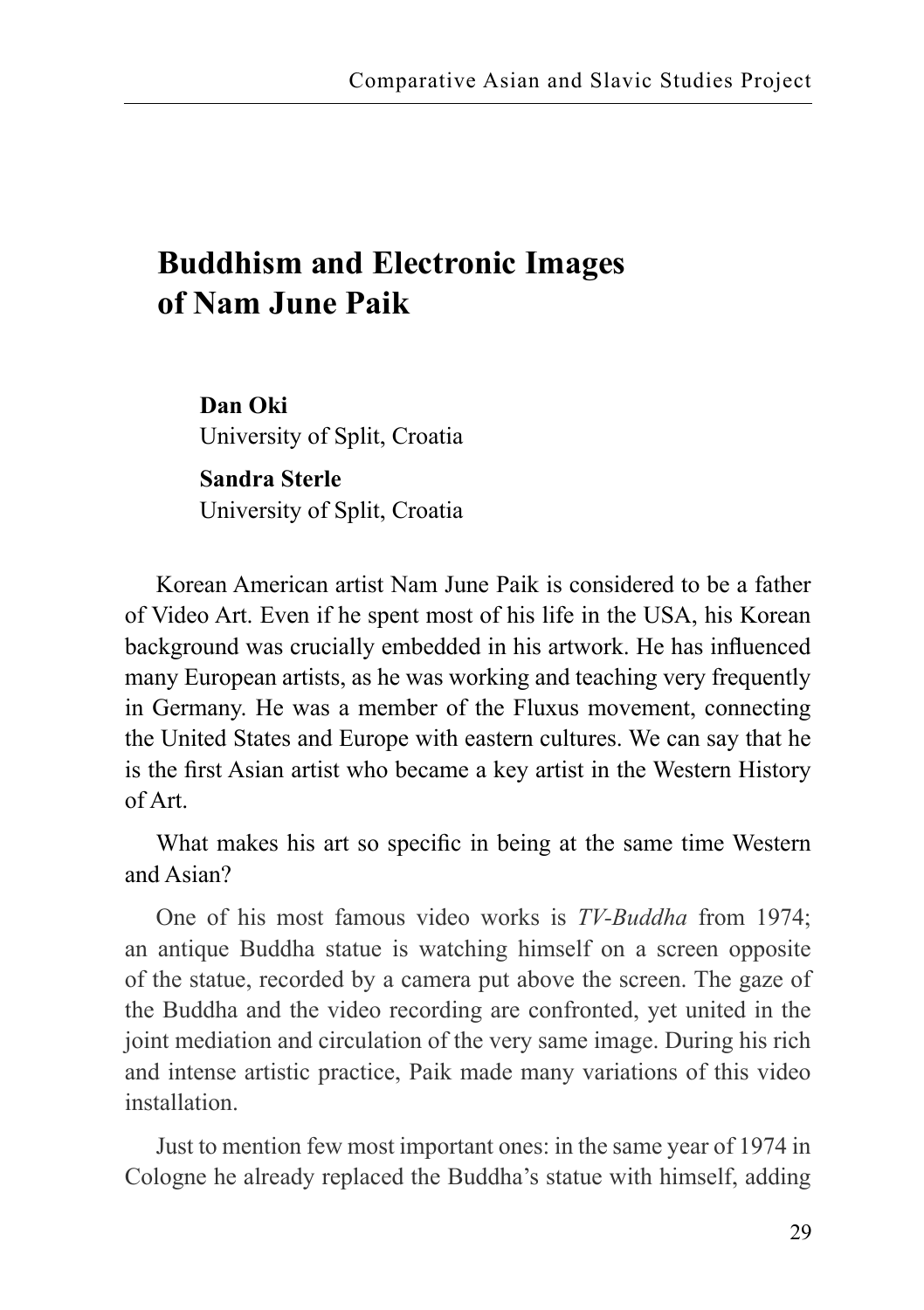a performance element to the installation, suggesting that the antithesis between religion and technology is part of his own personality; another important variation is *Video Buddha* (1976), featuring a statue of Buddha half buried in a mound of earth, contemplating himself on a closed-circuit video monitor, which can be related to Nam June Paik's background because it refers to ancient Korean burial rituals. In the complex indoor and outdoor sections of *Something Pacific* from 1986, focus is on the outdoor section, where he scatters ruins of televisions around the landscape; a couple of different Buddhas face TV ruins, making the whole environment into a media archeological graveyard, above which there is a small replica of Rodin's *Thinker* watching the smallest TV monitor at the time, joining the group of Buddhas in his Christian-Cartesian style of meditation. *Candle Light TV. Buddha*  is a work where a statue of a different Buddha is watching a candle burning on a TV screen. Nam June Paik has made lot of variations on the TV candle theme as well. These works have the same quality of the sophisticated relationship between a religious void and the circulation of electronic images. Variations on the use of a candle is spectacularly developed in the video environment called *One Candle (Candle Projection)* from 1988, in which the flame of one candle is multiplied and spread around various architectural spaces via a system of cameras and video projections, resembling spaces of prayer and meditation, evoking the natural light before electricity.

Nam June Paik's largest video installation is titled *The More the Better* (1988), which consists of 1,003 monitors which take the shape of giant birthday cake, as Paik put it, but we argue that it clearly looks like a combination of a Buddhist pagoda and a TV tower. The autoethnographic elements in this work are also emphasized in the artist's only appearance wearing a traditional Korean costume, for this huge video installation, which is permanently placed in Seoul's Museum of Modern Art.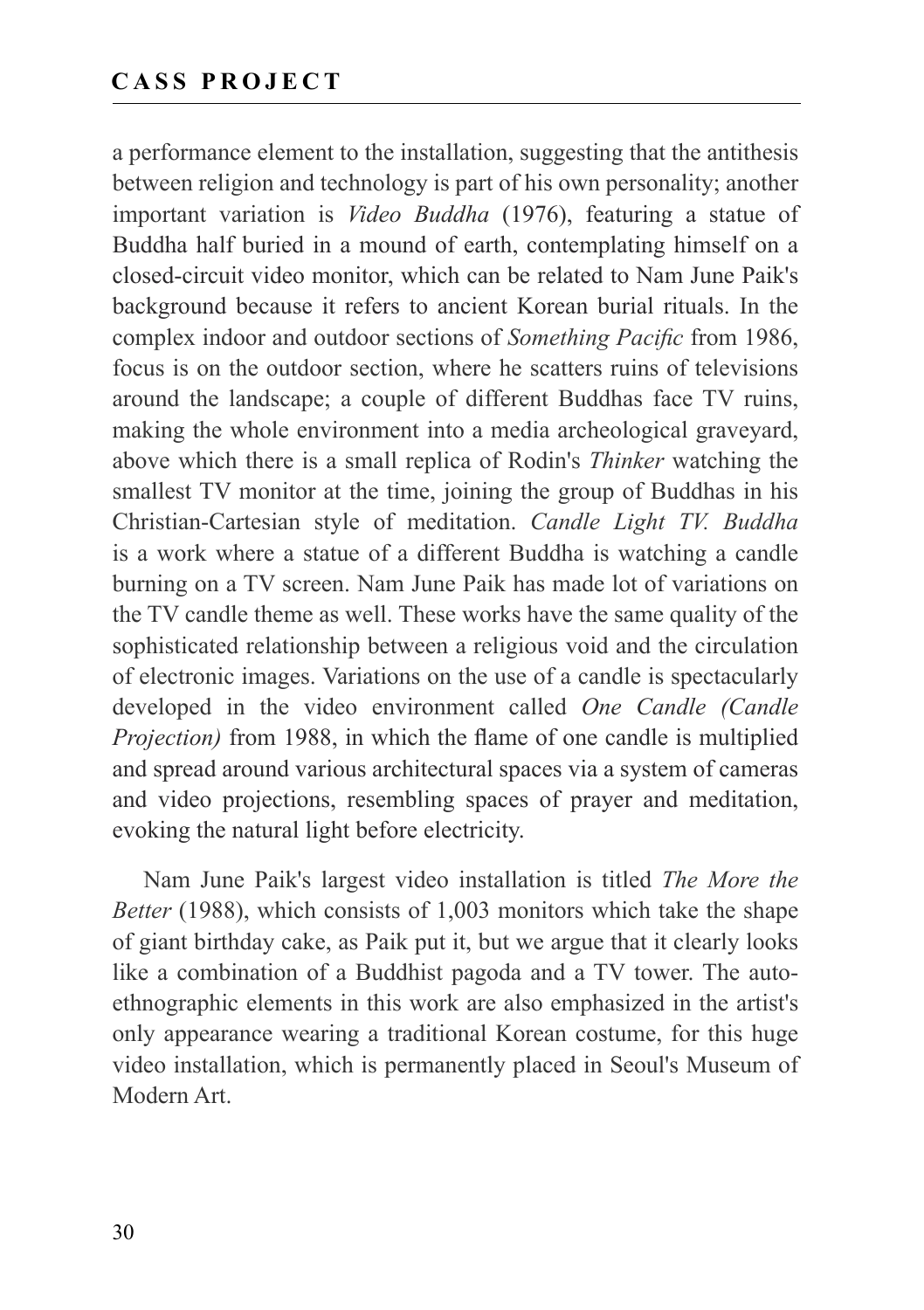# **Cultural Transmission and Succession of Koreans in Central Asia**

**Pyo Sang Yong**  Hankuk University of Foreign Studies, Korea

This paper is aimed at clarifying how Goryeo Koreans are adapting to the new situation of Koreans after the Soviet collapse. It is to explore the influence of the local culture where they settled.

Among Central Asian minority ethnic groups, there are about 300,000 Koreans. During the Soviet period, the Goryeo culture underwent a great deal of trials. It was forced into the ideology of others and the ideologicalized cultural values of other nations. Under the circumstance that the desire to develop a national culture was regarded as an expression of nationalism against the authorities, the Goryeo people chose to be thoroughly disconnected from their cultural roots. These are things that erase customs and traditions and devalue their mother tongue.

The Goryeo Cultural Center plays an important role as a public organization. As the subject of social relations, the Goryeo Cultural Center emerged from the end of 1980, when the social and cultural life of the republics began to closely cooperate with the political, socio-economic development of the Central Asian republics. In the late 1980s, national-legal and political laboratories that had to perform administrative-command system functions failed to respond to problems that arose in connection with the Perestroika, and political crises emerged along with the emergence of civic organizations. As the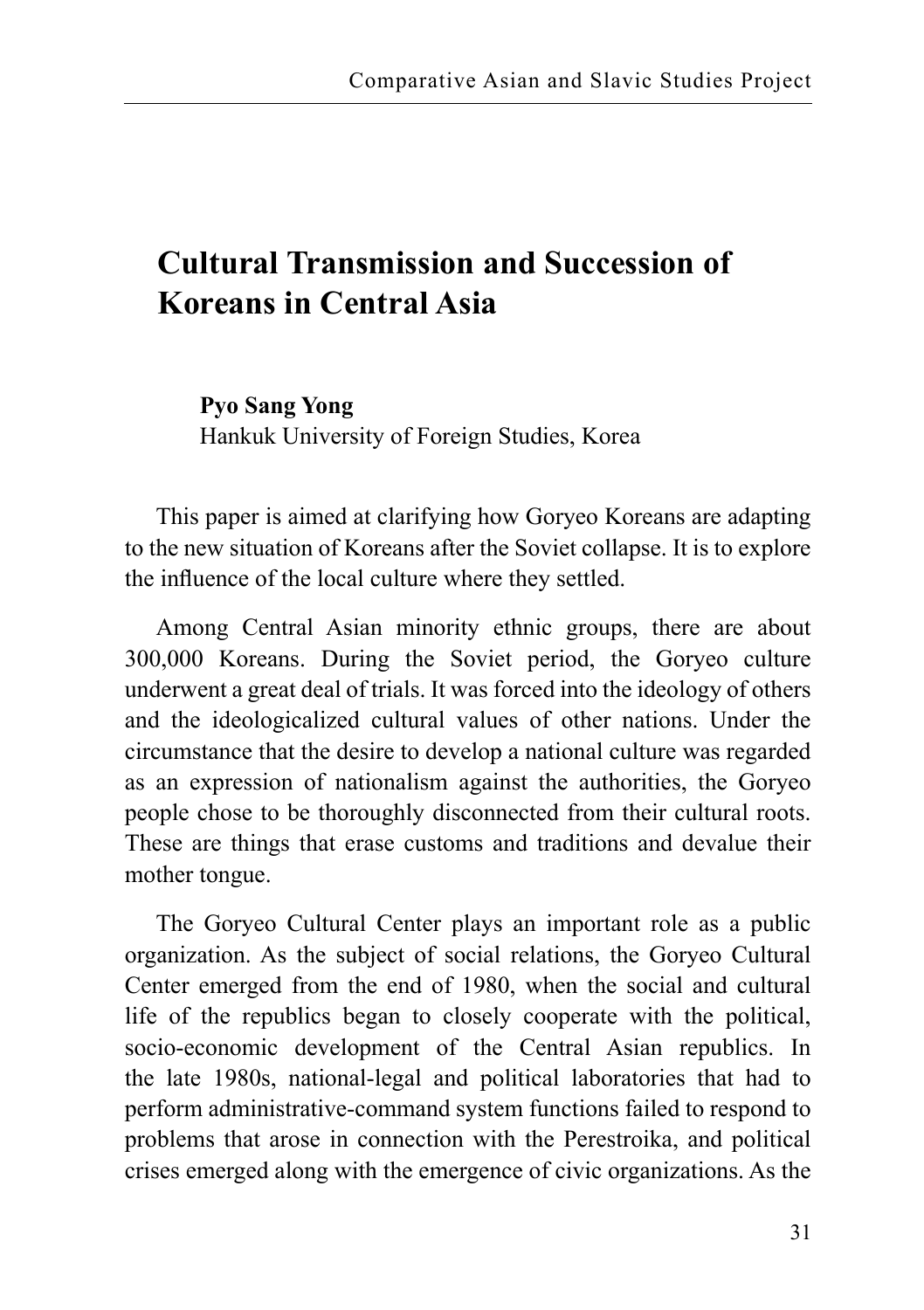Perestroika began, ethnic groups expressed their desire to realize their national-cultural aspirations and contribute to social reform in public institutions and cultural centers.

In the future, Goryeo Koreans should continue to strengthen cooperation organizations and expand international relations in order to mutually develop the National Cultural Association in the place where they live as Korean diaspora. The deep ties of Korean diaspora harmony are only possible through national culture. On the one hand, the single culture of the Korean people demonstrates the internal character of Koreans by strengthening it with other peoples, cultivating, preserving and promoting their culture. In recent years, the activities of the Korean diaspora, which is living abroad, have become more prominent due to the strengthening of cultural relations and the spread of international relations. Culture, not politics, contributes to unity among Koreans living outside the Korean Peninsula. Koreans living overseas should contribute to the unification of their country with the help of their own national culture. At the time, North Korea is not South Korea, it is called a "beautiful Korean" culture, and all the Korean diasporas of the world live in a single culture.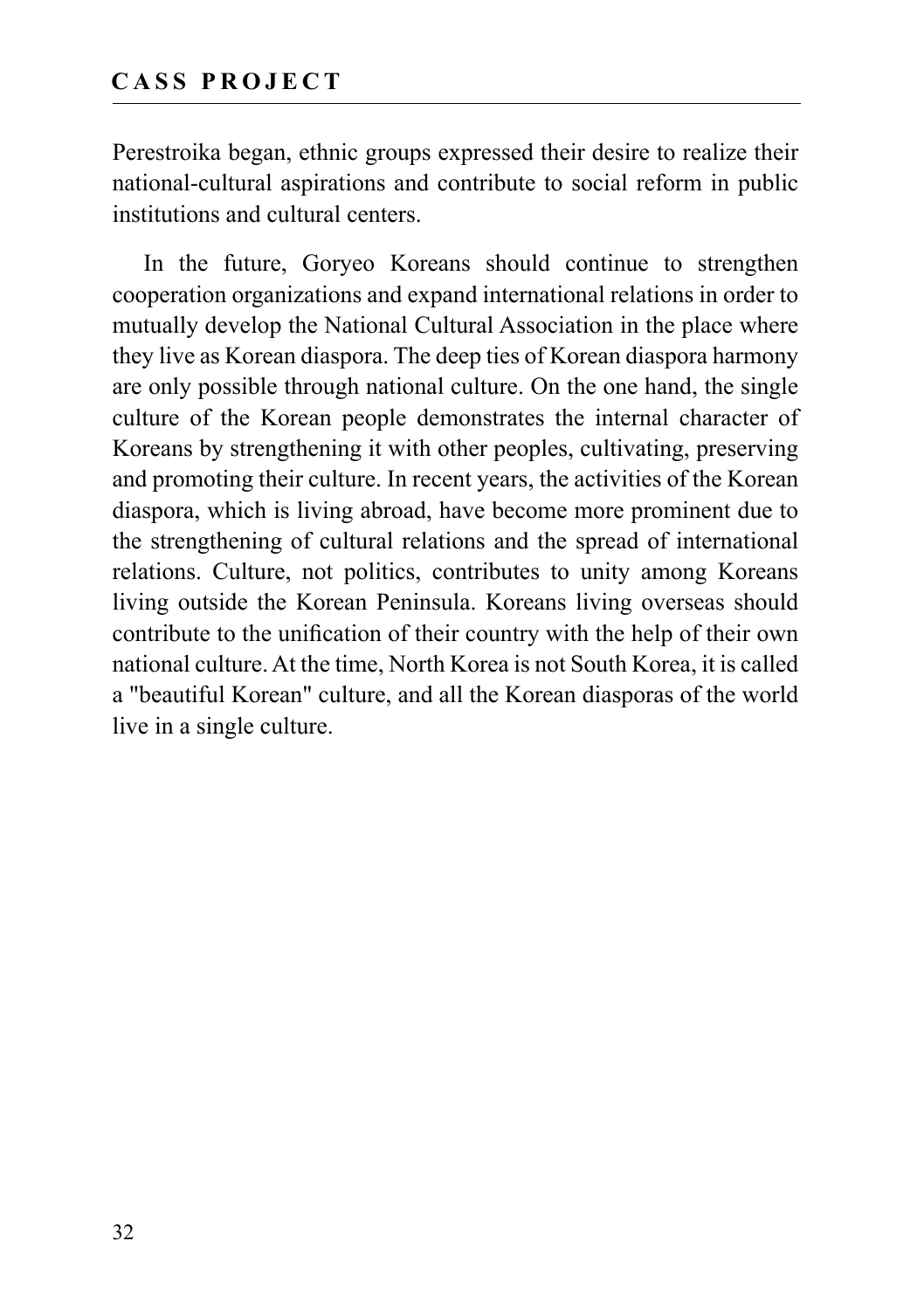# **Teaching Languages and Cultures: Discursive Framework(s) for Teaching Korean to Croatians and Croatian to Koreans**

**Boris Škvorc** University of Split, Croatia

Teaching languages is always closely connected to the appreciation and understanding of other cultures. This is a well-known that has been taken into consideration in the post-structural environment of applied linguistic studies. Knowledge about another culture represents a widespread discursive awareness in the areas of culture, cultural paradigms, arts, politics and history.

While learning about languages and cultures that are structurally or culturally close represents the usual paradigm and framework for learning (about) another language (and culture), the situation becomes more complex when we talk about languages and cultures which belong to different families of languages and cultural circles that is not shared either historically or structurally.

In the case of Korean (Asian) and Croatian (Slavic) language and cultural discourse, we are talking about completely different traditions of scholarship, about different consideration of tradition and about a discursive environment that does not have shared paradigms of cultural "value" in the shaping of current systems of knowledge, educational values and the culture of the everyday.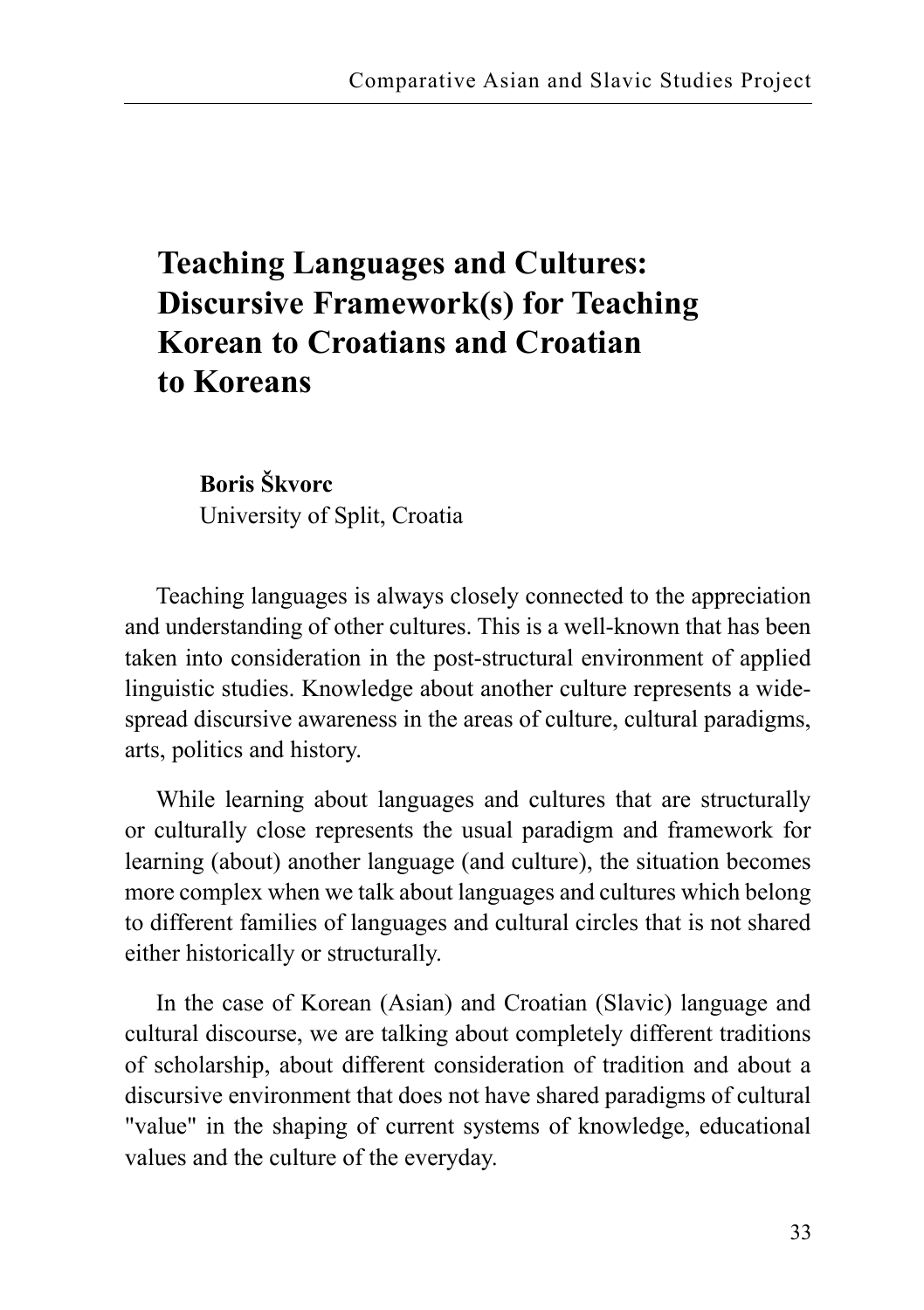Starting with an appreciation of otherness (either Asian or Slavic, Korean or Croatian), both scholars and students shall first consider the approach and methodological strategies from which they will enter the exciting field of learning about the other, studying the otherness of language and culture, and also learning and comparing ones' own position towards the other (and the discourse of otherness). In this respect, I will argue in this article/paper that there a number of possible positions from which the process of "discovering and learning about the other" can become a process of discovering both the other and oneself, rather than being a painful process of learning about grammar structures, syntactic orders in sentences, examples of using phrases in the "appropriate" way, etc.

I argue for the possibility of four different approaches towards a discursive inclusion of otherness in a process of learning (studying) language and/or the culture of an "alien," structurally and from the phenomenological point of view very different, culture, or cultural paradigm. The first one is a holistic approach which takes into consideration various fields of human endeavor in the other culture. It is followed by a comparative approach, relying on modes of difference and possible influences, which are either direct or (mostly) indirect, through a third (cultural) party/paradigm. The third approach is combined, inclusive, meaning simultaneously holistic and comparative, with an emphasis on mapping both possible connections and, what at first glance look to be "insurmountable" differences. Working on these differences introduces the fourth possible approach to the discourse of otherness as a discursive whole, which should be considered as a space for open-ended dialogic possibility. This is a deconstructive approach that considers the ways in which the discursively "strong" narratives of nation are closed/opened towards interpretation from the outside.

The consideration of these "openings" will be examined in what have become universal forms of expression in the areas of motion pictures, novels, and especially in diasporic forms of expressing socalled double otherness: one related to the non-national, and one focused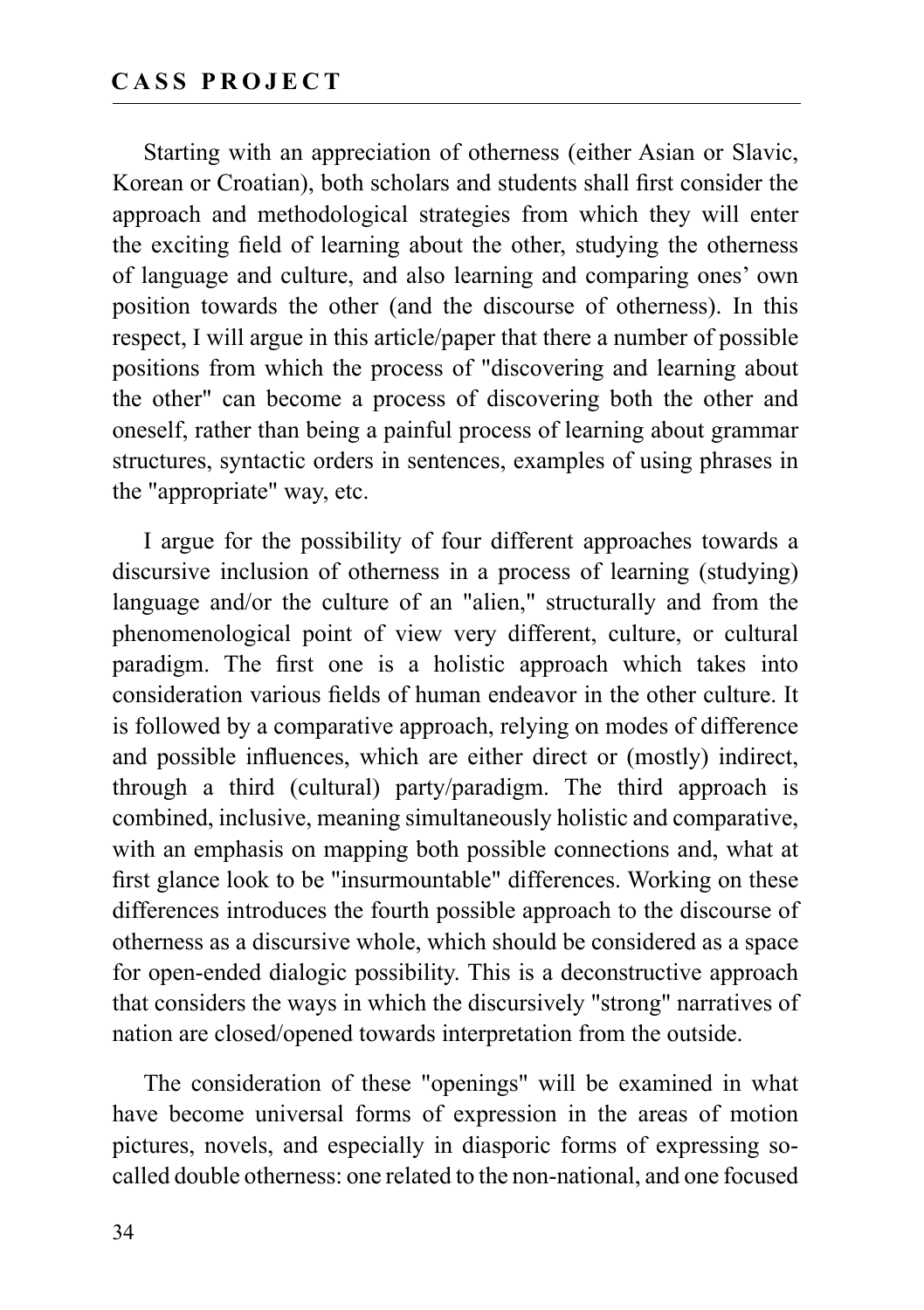on being excluded as nationally (ethnically) marked in the space of otherness. From these openings of possible "universal language(s)" and structures, the study will move towards establishing a discursive framework of considering an "alien" cultural paradigm as a space of possible comparative interference. This will enable us not only to read and interpret cultural and artistic signs of the nation better, but also to motivate prospective students of language in the best possible way.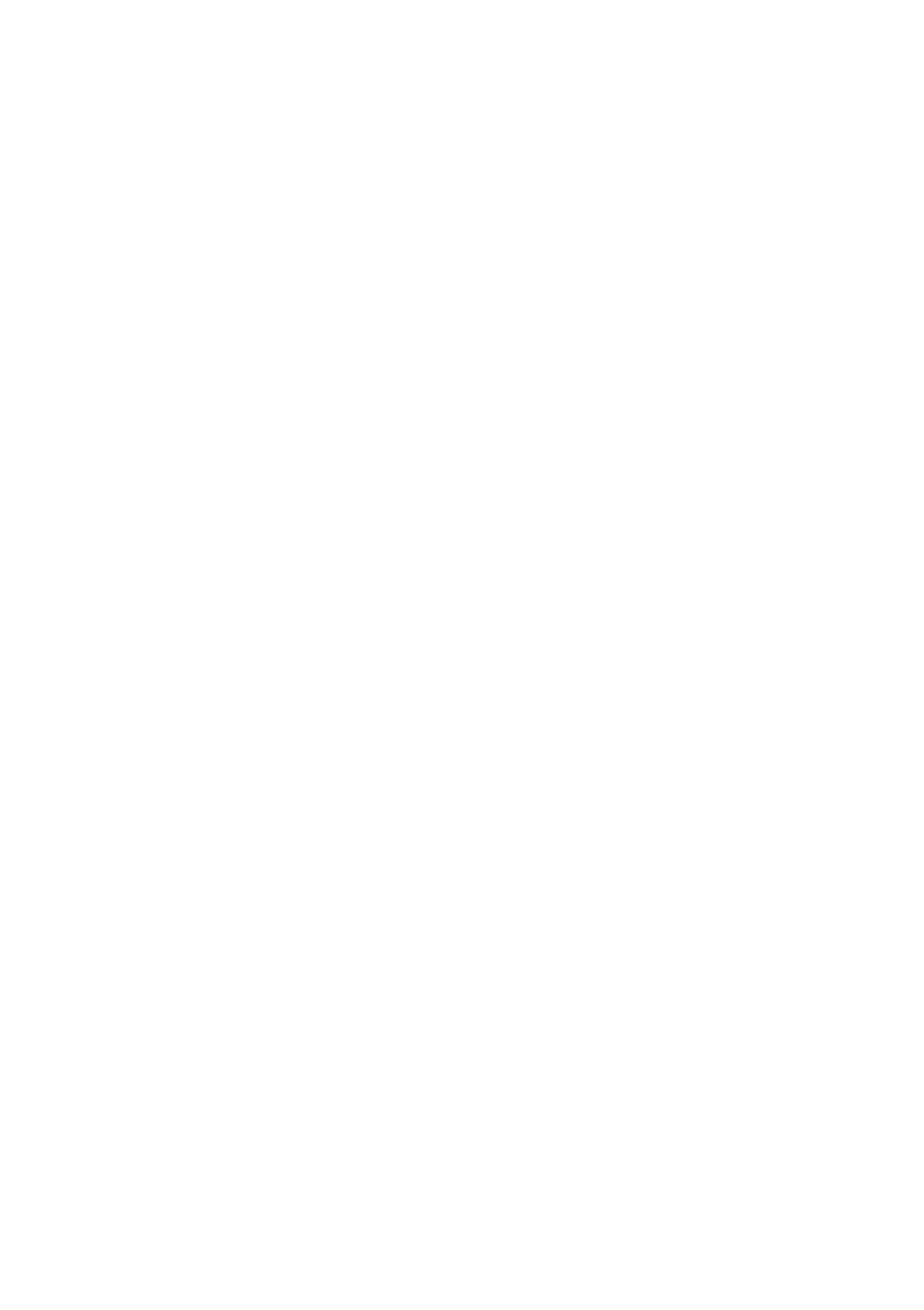# **Traumatic Effects of Colonization in the Novel** *A Gesture Life* **by Chang-rea Lee**

**Mila Stamenković**  University of Novi Sad, Serbia

This work deals with the novel *A Gesture Life* by Chang-rea Lee. The aim is to depict the traumatic effects that colonial situation in Korea 1910-1945 had on the life of the main protagonist Hata. It will tend to show how the colonization of Korea, with a focus on experience in the "comfort camp," affected the life of the Korean-Japanese medic, Hata.

Colonization, beside its tremendous influence on the colonized, in many ways influences also the colonizer. More specifically, starting with the fact that a person's identity is constructed in interaction with others, it can be seen that while encountering the colonized, the colonizer's identity, beliefs and thinking patterns, can be deeply affected.

To be able to fully grasp the protagonist's life, his actions, reactions, the ways he organized his life and the reasons for his life-style, this work will use postcolonial and psychological theories. I will tend to depict the powerful effects that colonization had on the life of the protagonist. By doing so, I will show how the creation of stereotypes, as well as educational and socio-cultural effects, influenced and shaped the life of Hata. Further on, it will be shown how his life after liberation was influenced by the experience he survived in the "comfort camp."

Therefore, in this paper I will argue the following: Hata's identity as a colonizer has been created due to the powerful socio-cultural climate;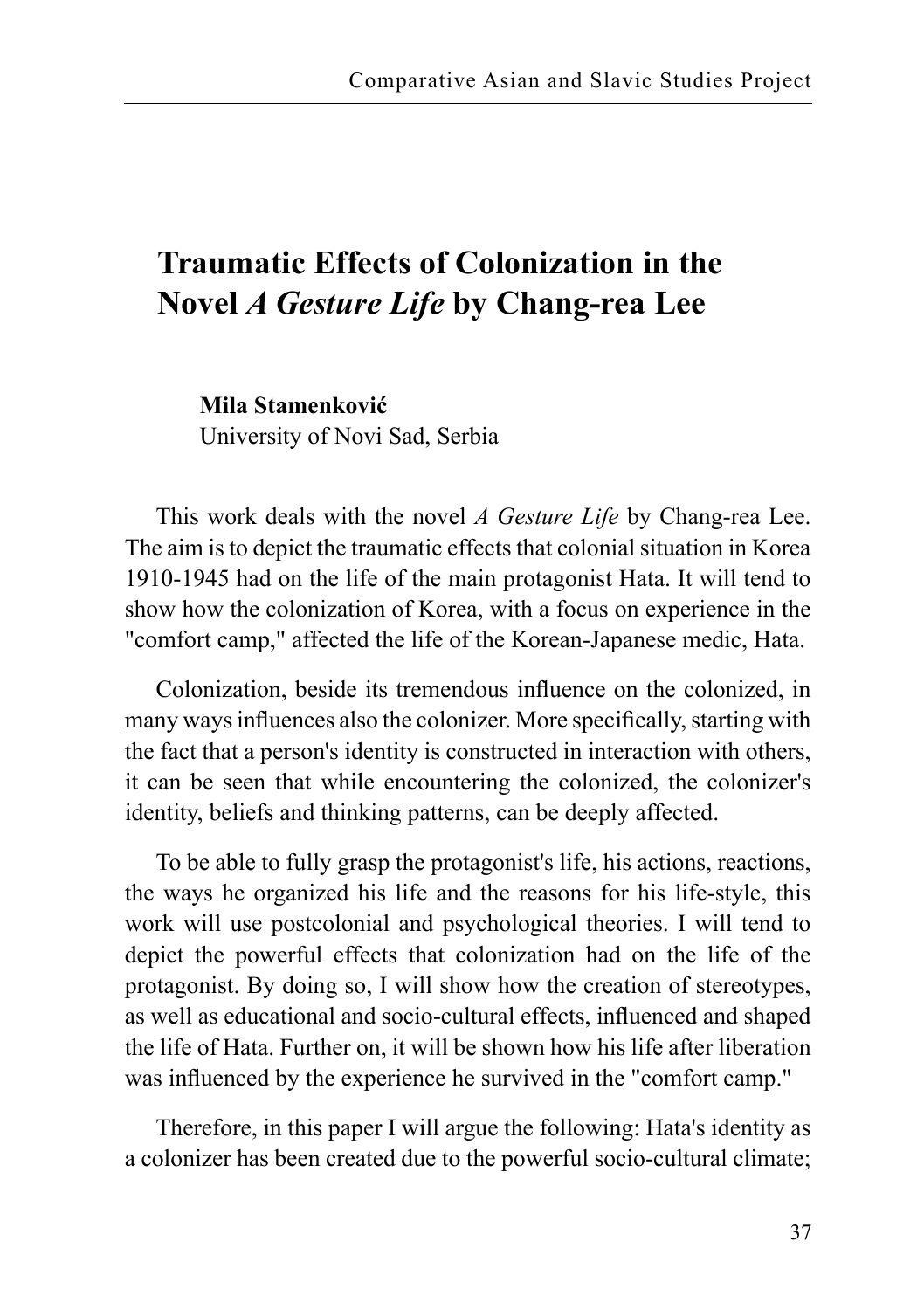through an encounter with the colonized, a Korean "comfort woman," his identity and beliefs were shaken; and this further led to the shame and disappointment that influenced his life after liberation and sustained his trauma.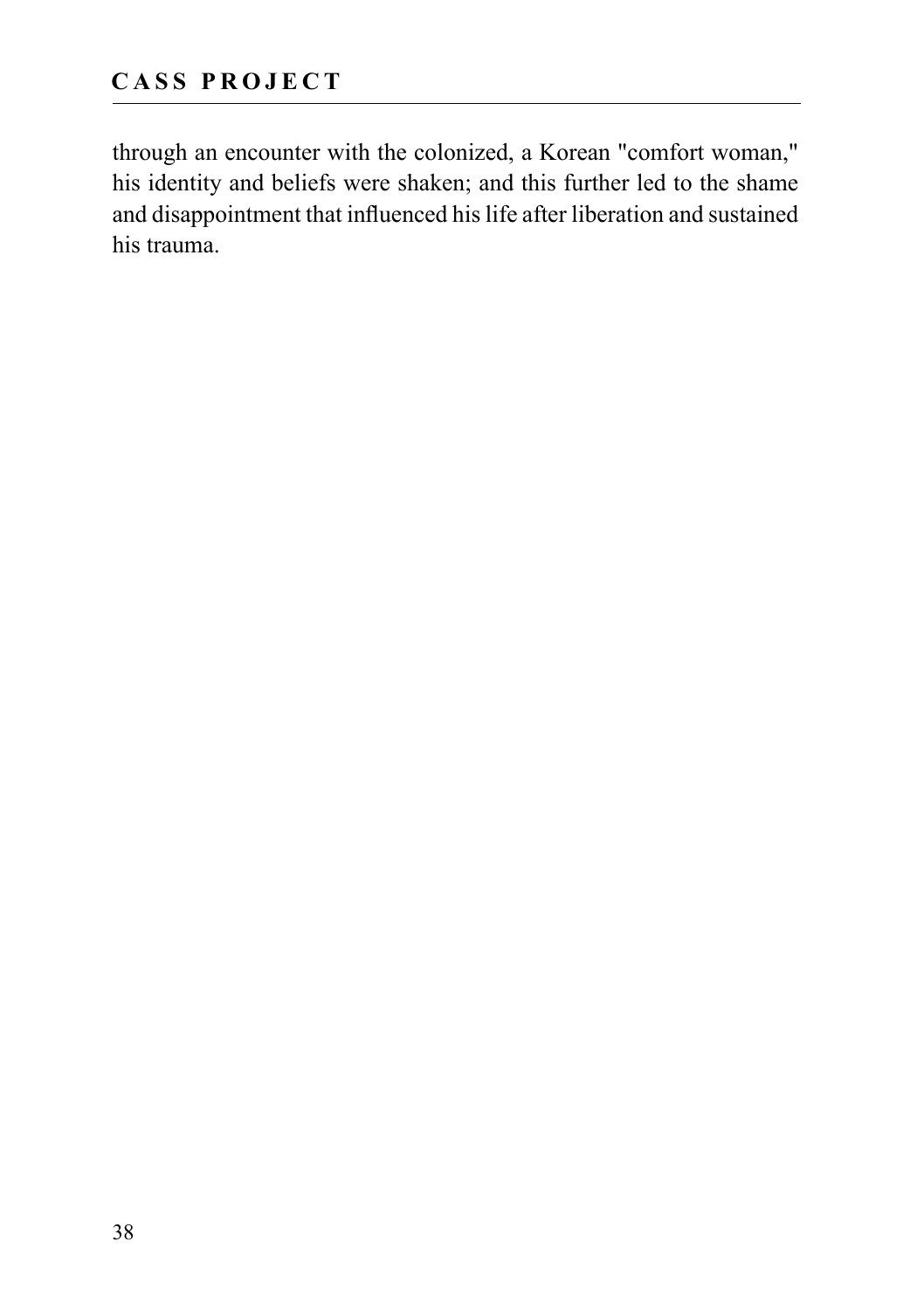### **Korean Studies Education in Poland**

**Kim Jong Suck** 

Hankuk University of Foreign Studies, Korea

The interest of Korean Studies at the University of Eastern Europe was created in exchange with North Korea in 1950. After the 1953 Armistice Agreement, political, economic, academic, and cultural contacts with North Korea began to attract interest in Korean and Korean Studies at Eastern European universities. From this time on, I opened a Korean language course at Charles (Karl) University in the Czech Republic, Humboldt University in East Germany, and the University of Warsaw in Poland. It was not a Korean lecture course but a Korean *lectorat*. After the collapse of the Cold War system, Korean Studies has been newly reorganized, and the number of universities in Eastern Europe is gradually increasing, opening Korean language courses due to Korean companies' entry into Eastern Europe and Korean culture, or opening Korean departments as independent departments. However, it is a reality that there are problems such as the establishment of the identity of Korean studies, the establishment and operation of a curriculum, the development of teaching materials, and the recruitment of professors. This paper discusses these issues in the light of the University of Poland.

In order to develop Korean Studies, problems such as establishing the identity of Korean Studies, developing textbooks of various subjects, and expanding a major in each field should be solved. In recent years, the Korean government has promoted various overseas Korean studies promotion programs, and it seems to be effective. However, in order to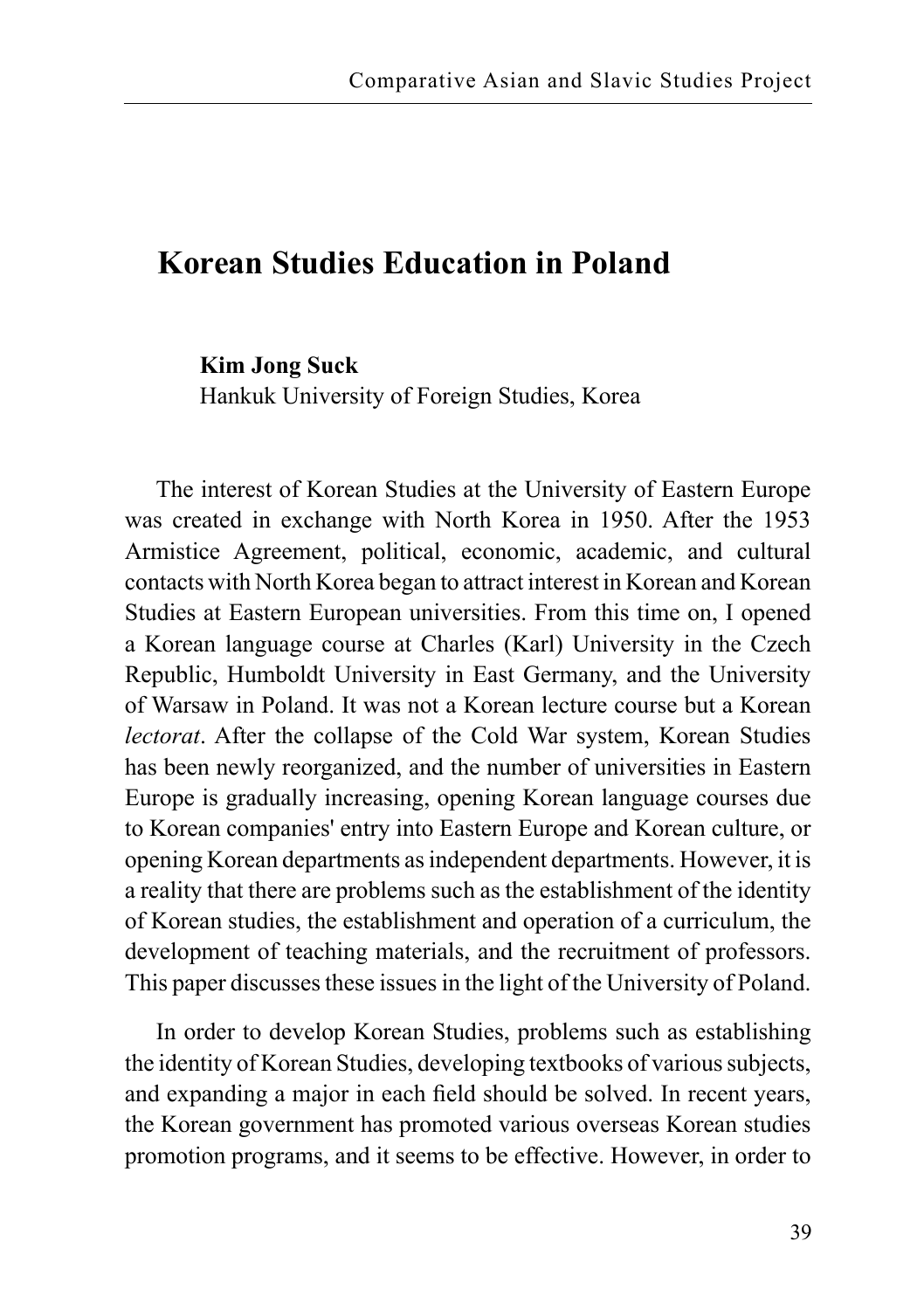achieve effectiveness, it is necessary to further support the system and manage the system in a concrete manner.

Korea's economic development is an important driver of the Korean Studies in Poland. The demand for the Korean language has increased, and the competitiveness of Korean Studies has increased, but it is necessary to provide systematic and continuous support and management in order to lead to the development of Korean Studies. However, the current support for Korean Studies at the national and enterprise level is still insufficient compared to China and Japan.

Korea has recently established and operates the King Sejong Institute. In Korea, however, there is a problem with sustainability as well as size. Sejong High School in Warsaw, which was operated with the support of Korean company Daewoo, has taught Korean as a second foreign language since 1998. It was the first in Eastern Europe to use "Sejong" as a school name, and it opened a Korean language course in high school subjects, which contributed greatly to Korean language education. In addition, if the professors dispatched from Korea are suspended, the university will not be able to finance it, and sometimes it will not be possible to find substitute employees. In order to develop Korean Studies in Poland, this problem should be solved.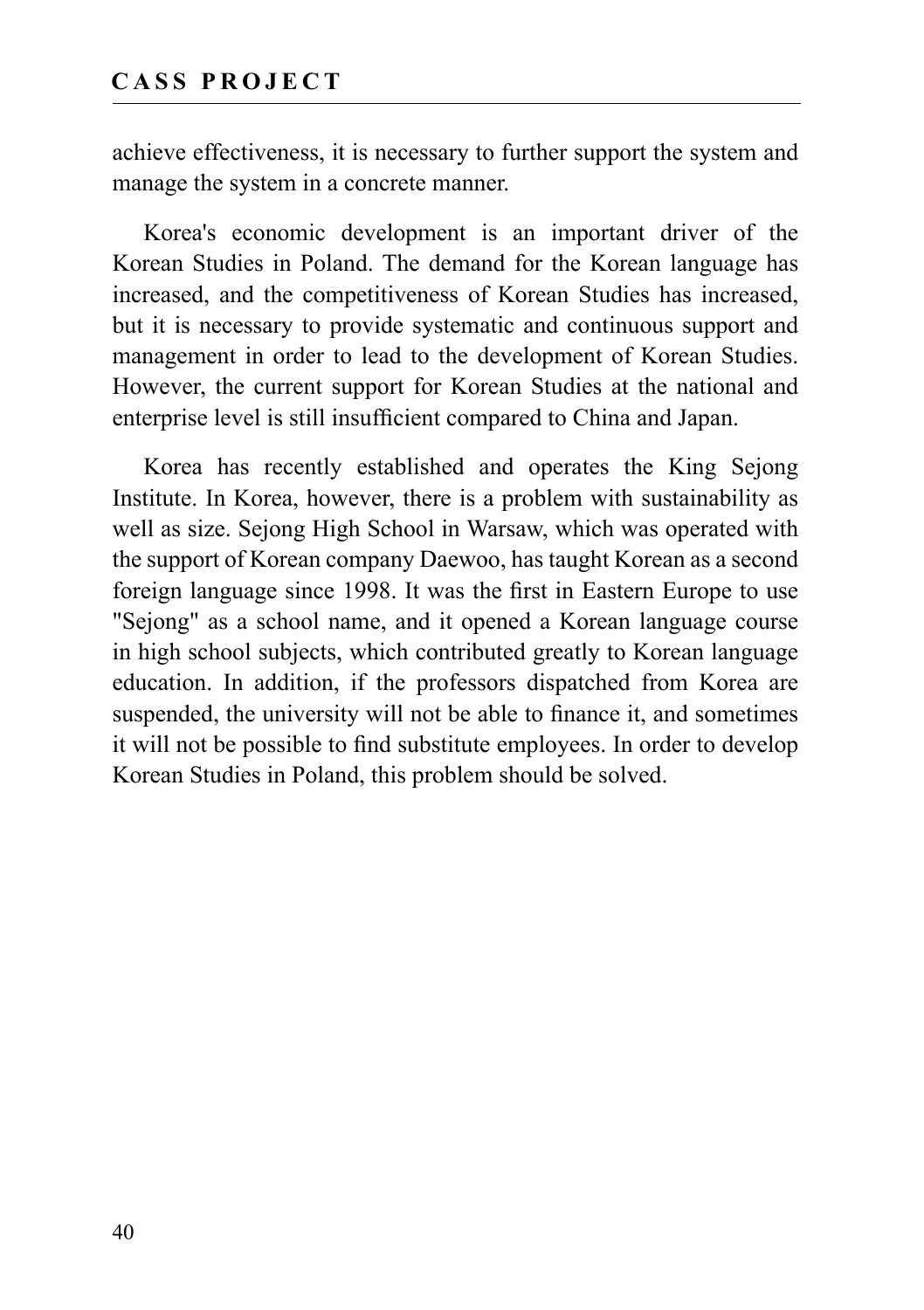# **Chosŏn Literati Elites' Perception of the Western World during the Early 19th Century –With a Special Focus on Kim Kyŏngsŏn's Journal of his Travel to Beijing,** *Yŏnwŏn chikchi* **(**燕轅直指**)**

**Cho Yang-won**  The Academy of Korean Studies, Korea

This paper analyzes Kim Kyŏngsŏn's perception of the West though his *Yŏnwŏn chikchi*. A look at the domestic and international situation during the relevant periods reveals that while the Chosŏn literati elites had a mostly positive impression of the West during the  $18<sup>th</sup>$ century, this perception took a rapid turn for the worse during the 19<sup>th</sup> century. Kim Kyŏngsŏn for one perceived the British request for trade with Chosŏn, which he identified as the root cause of the economic problems then faced by China, as representing a serious crisis for his homeland. Meanwhile, he showed great interest in Western navigation and shipbuilding technology. As far as the Catholic churches in Beijing were concerned, Kim seemed content to express his interest in Westernstyle paintings and science and technology, while limiting his work on Catholicism to the mere act of quoting from previous works on the topic.

 In terms of his visit to the Russian Legation, Kim appears not to have perceived Russia as a Western state, but rather as another branch of the Mongolian tribes, and as one which accepted and in many ways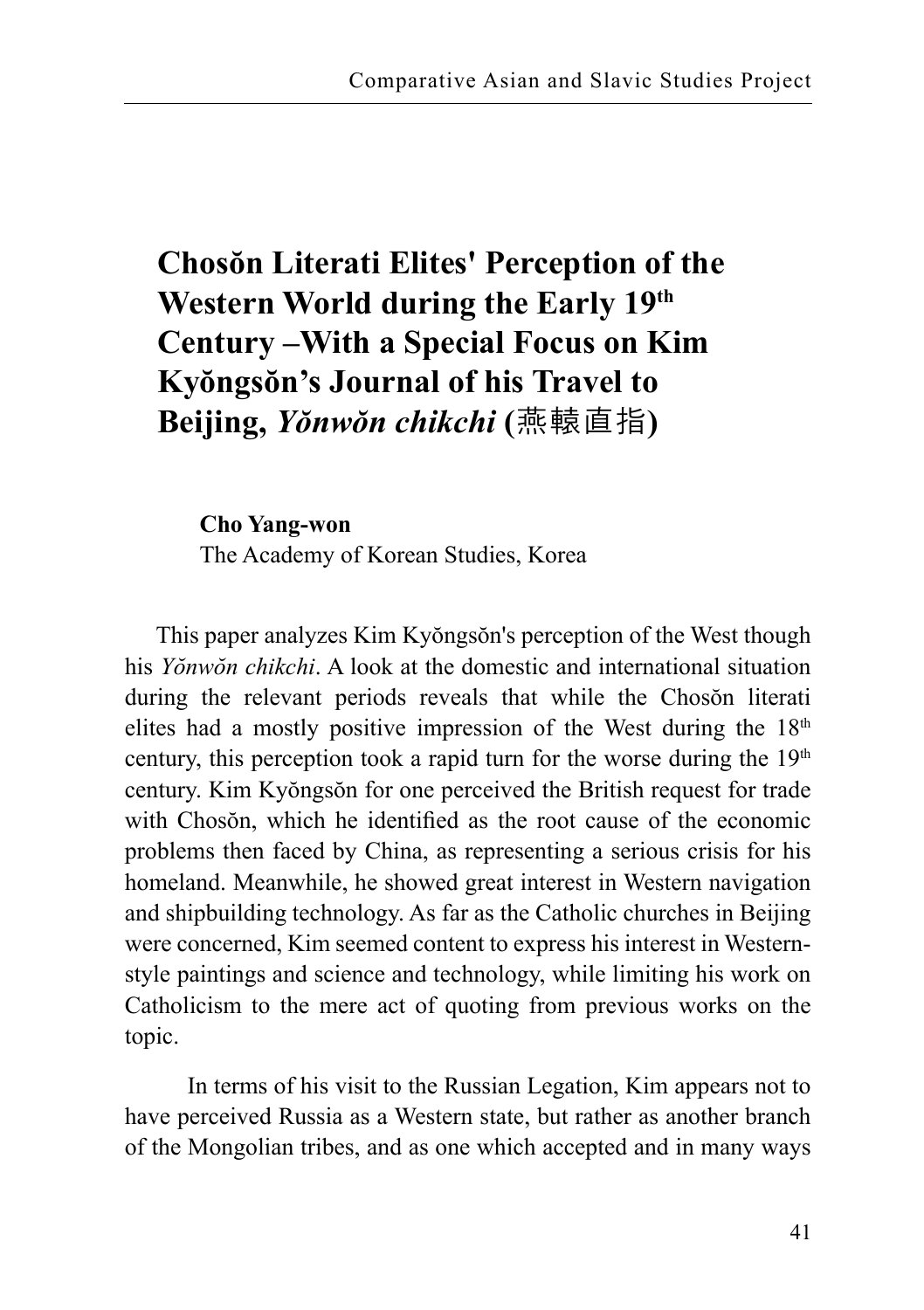mimicked Western civilization. Such a perception is evidence that Kim still possessed a narrow-minded perception of the world as it related to the West. In addition, Kim also made use of a petition to the Qing government to highlight the serious impact on China's economy and military occasioned by the spread of opium. To this end, he added his own belief that Chosŏn should begin at once to take measures to prepare itself for a similar outbreak.

Kim's records represent a salient example of Chosŏn literati elites' perception of the West during this period. The spread of the negative perception of Catholicism caused Kim to hesitate between accepting Western science and technology and excluding it all together. This is clear evidence of the fact that Kim could not rid himself completely of the prevailing perceptions of the West and of the world, perceptions which were in large part shaped by the chaotic nature of the international and domestic environments, and in which the West was viewed as a potential threat.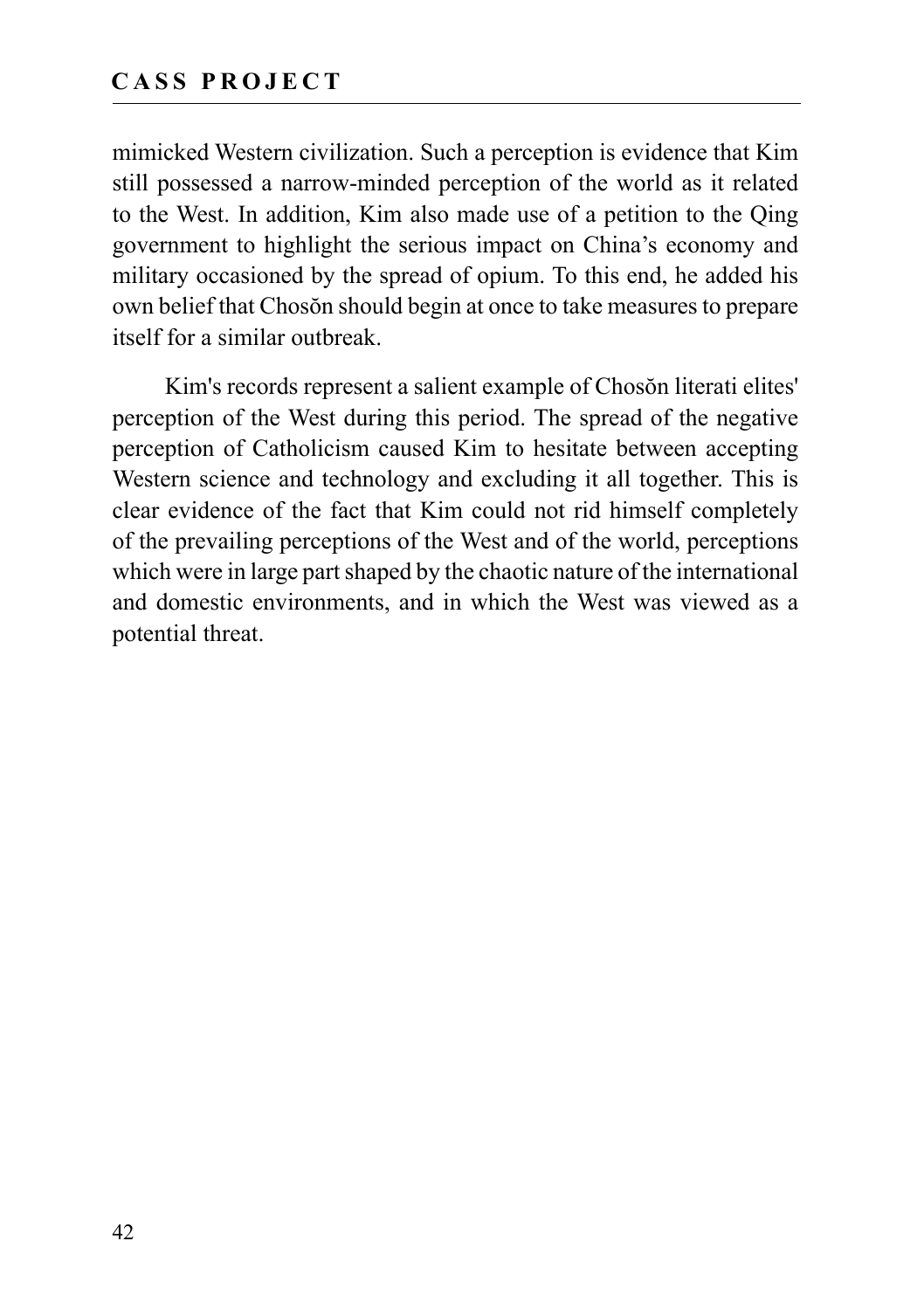# **Korean Studies Trends and Prospects in Europe**

#### **Jang Tae Yeoub**

Hankuk University of Foreign Studies, Korea

We will look at the current situation of Korean Studies in the changing educational environment of Europe and examine possible future prospects. Korean Studies in Europe belongs to a branch of Asian Studies in the area of geography, which is based on the European Orientalism of Europeans. In other words, it is an academic field that developed while prescribing the Orient as a space-time in comparison to the West, and thus making it an other. Korean Studies is in the process of gradually expanding its position in East Asian Studies, which has broadened its horizons with Japan and China. When the interests of the European academic community and the support of relevant countries are harmonized, regional studies can create synergy. Therefore, this study insists on placing Korean Studies in this educational ecosystem.

This paper is based on the field of Korean studies I have experienced in the process of academic activities in Germany, the material published in the newsletter of the Korean Society of Europe, informal interviews with other local scholars and other Korean scholars, and email communication.

Korean Studies in Europe is still in its early stage of development and is mainly being introduced into undergraduate courses. However, if the increase of the number of undergraduate students enrolled is prolonged, the expansion of graduate courses and their reorganization will naturally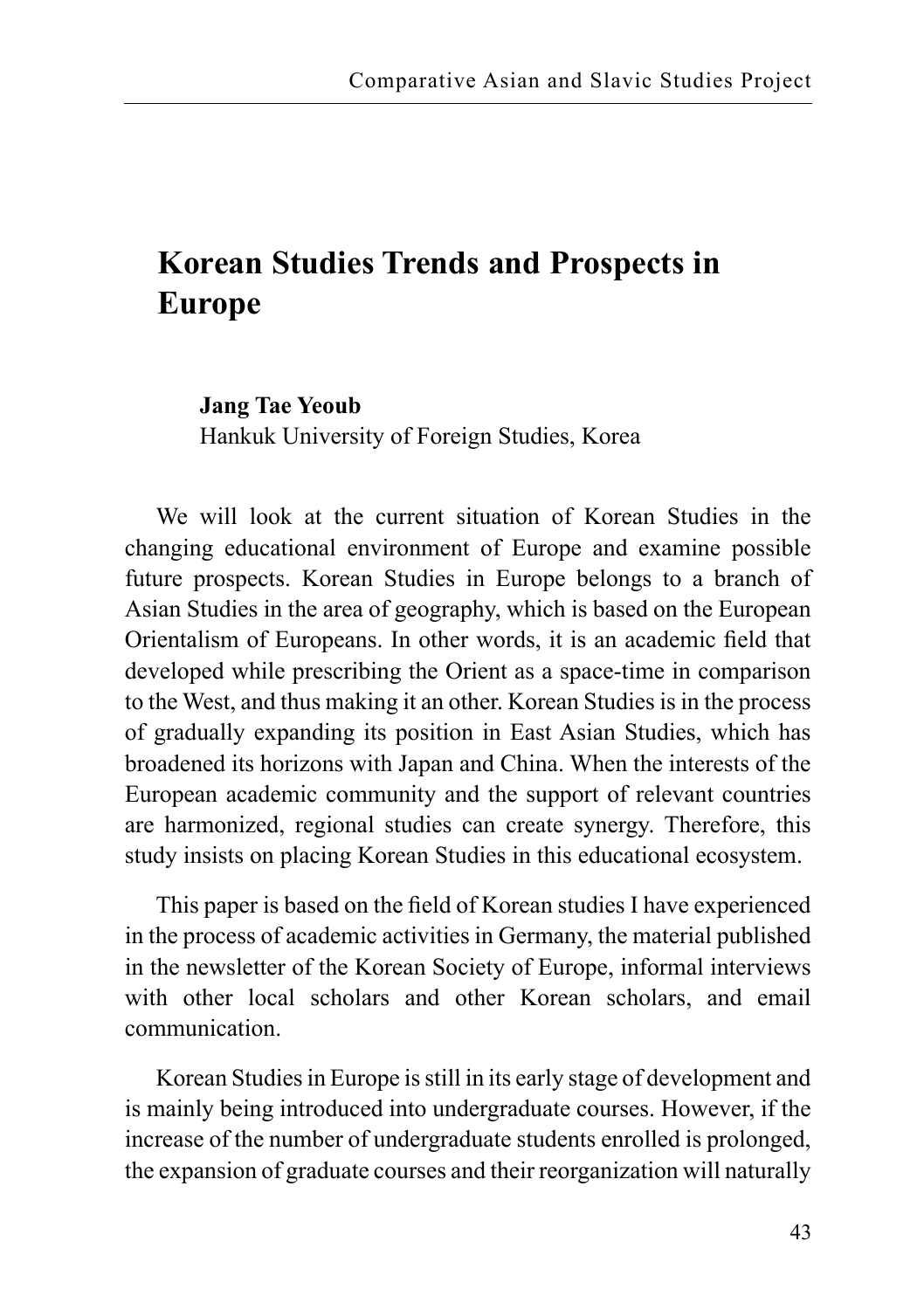be necessary. In order to facilitate the flow of international students into graduate programs, non-English universities have long used English as a substitute instead of their own language, as also happens with regional courses at Nordic universities. In other words, the Korean departments in Europe where graduate courses are expanded should be multilingual.

In addition, it is necessary to secure talented personnel such as retirement tracks, etc., in order to expand and satisfy the detailed majors of master's and doctoral students. A departmental operation system should be secured to ensure that research activities are carried out in such a way that scholars who want to minor in Korean Studies, while studying Korea as a major region, can cooperate with the respective major fields of each university and produce quality research results

With regard to the Korean government's support for Korean Studies in Europe, it is suggested that the European education system should be supported with long-term support considering the fact that the stabilization of departments takes longer. And it is also necessary to encourage and support exchange programs with rapidly growing Korean departments in non-Westerns countries, and Korean departments in Europe. If graduate courses are extended to departments of Korean studies in Europe, it is necessary to pursue a balanced development of Korean scholars by giving scholarship opportunities to non-Western Korean Studies students or by experiencing Korean Studies in Europe through the semester-exchange system.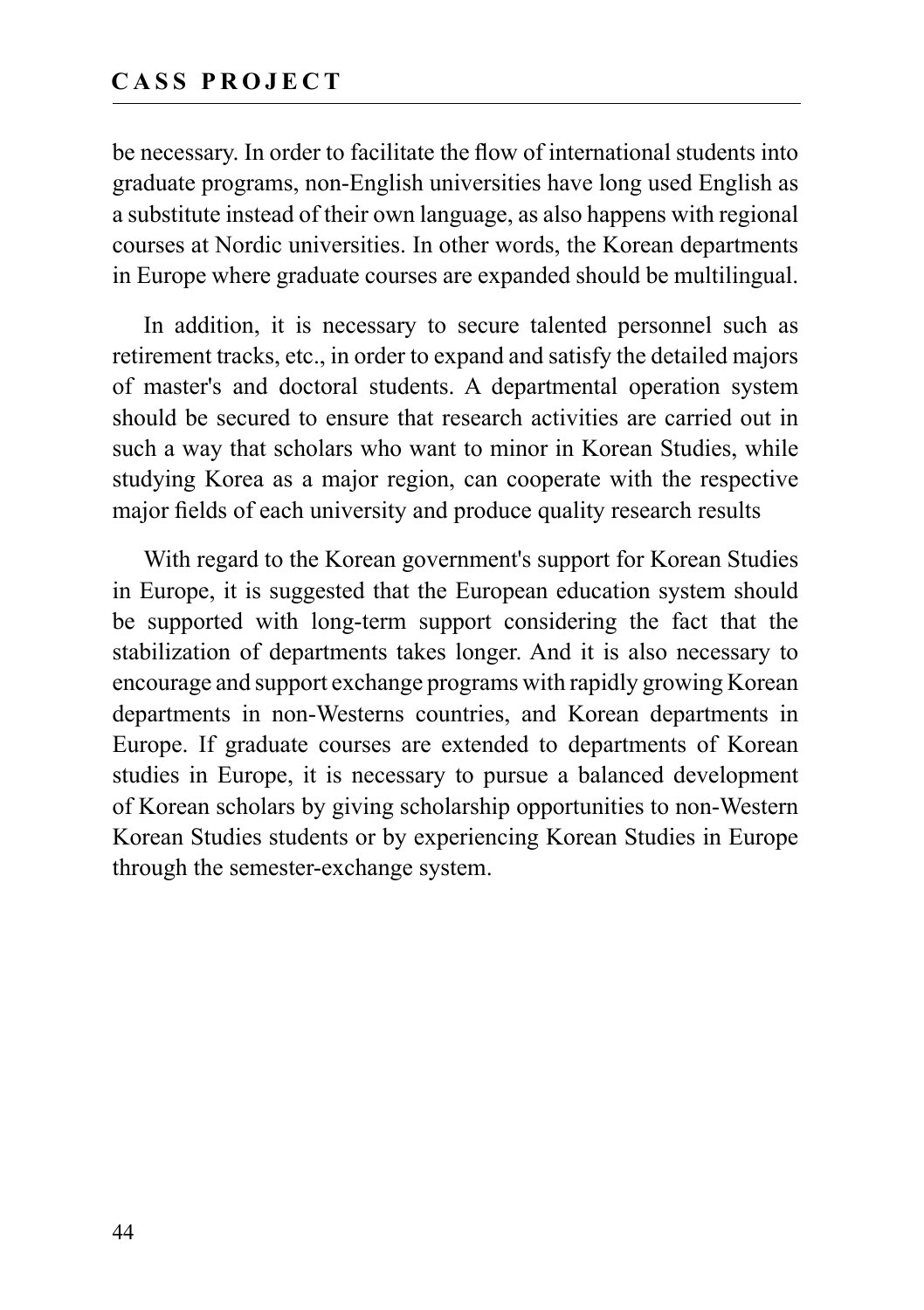# **Symbiosis and Separation: New Media Thinking in Dubravka Ugrešić's** *In the Jaws of Life* **and Cathy Park Hong's** *Dance Dance Revolution*

**Brian Willems** University of Split, Croatia

Dubravka Ugrešić's novel *In the Jaws of Life* (Štefica *Cvek u raljama* života*,* 1981) and Cathy Park Hong's poetry collection *Dance Dance Revolution* (2007) both foreground a fruitful tension between symbiosis and separation. Ugrešić's novel begins in the mode of separation, with sewing instructions on how to cut, stretch, take in and pleat the text that follows, with dotted lines and other markings appearing to show where these interventions should take place. Yet at the same time, the plot of the novel features symbiosis in the character Steffie, who is looking for someone to fall in love with. The poetry in *Dance Dance Revolution* is similar. The narrator tours a city called the Desert in the near future, describing a multicultural metropolis by using words from over 300 languages. At the same time, the tour guide also describes her childhood in South Korea during the time of the Gwangju Uprising. This narration is periodically interrupted by another story, told in Standard English, describing the narrator's childhood. These various stories, although separate, follow similar patterns which connect them in unexpected ways. The tension between symbiosis and separation, and the importance of their presence in both writers' work, is developed through a number of thinkers in the field of speculative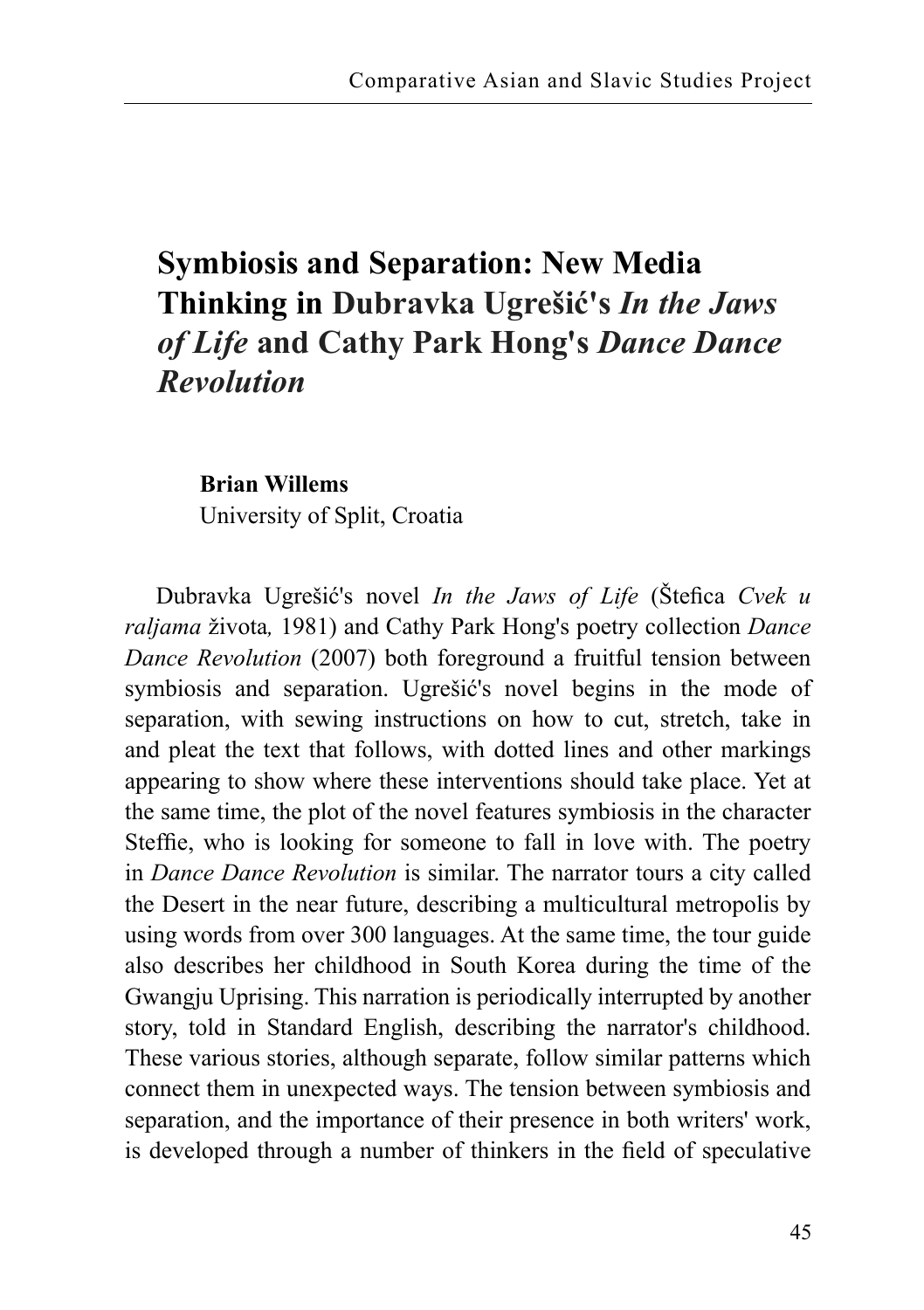realism, including Graham Harman, Jane Bennett and Steven Shaviro. In addition, it is argued that this tension arises from a similar source in both works: new media. In the film adaptation of Ugrešić's novel, the structure of cutting and pasting is rescheduled to the world of television production, seen in how Steffie's story is turned into a film that is being edited by another set of characters. The media influence in Hong's book of poetry is denoted in the title, which is taken from a popular video game. Hong has stated that she used this title because of the way the game, which involves people matching their actual dance moves to prompts on screen, is a Japanese appropriation of Western dance, which has then been imported back into the West as something new and foreign, thus mimicking the mesh of languages, cultures and stories in her collection. Lev Manovich's concept of transcoding, meaning the way that the structure of computers affects cultural concepts and viceversa, is used as a starting point for understanding the influence of new media thinking on the symbiosis and separation of these two books.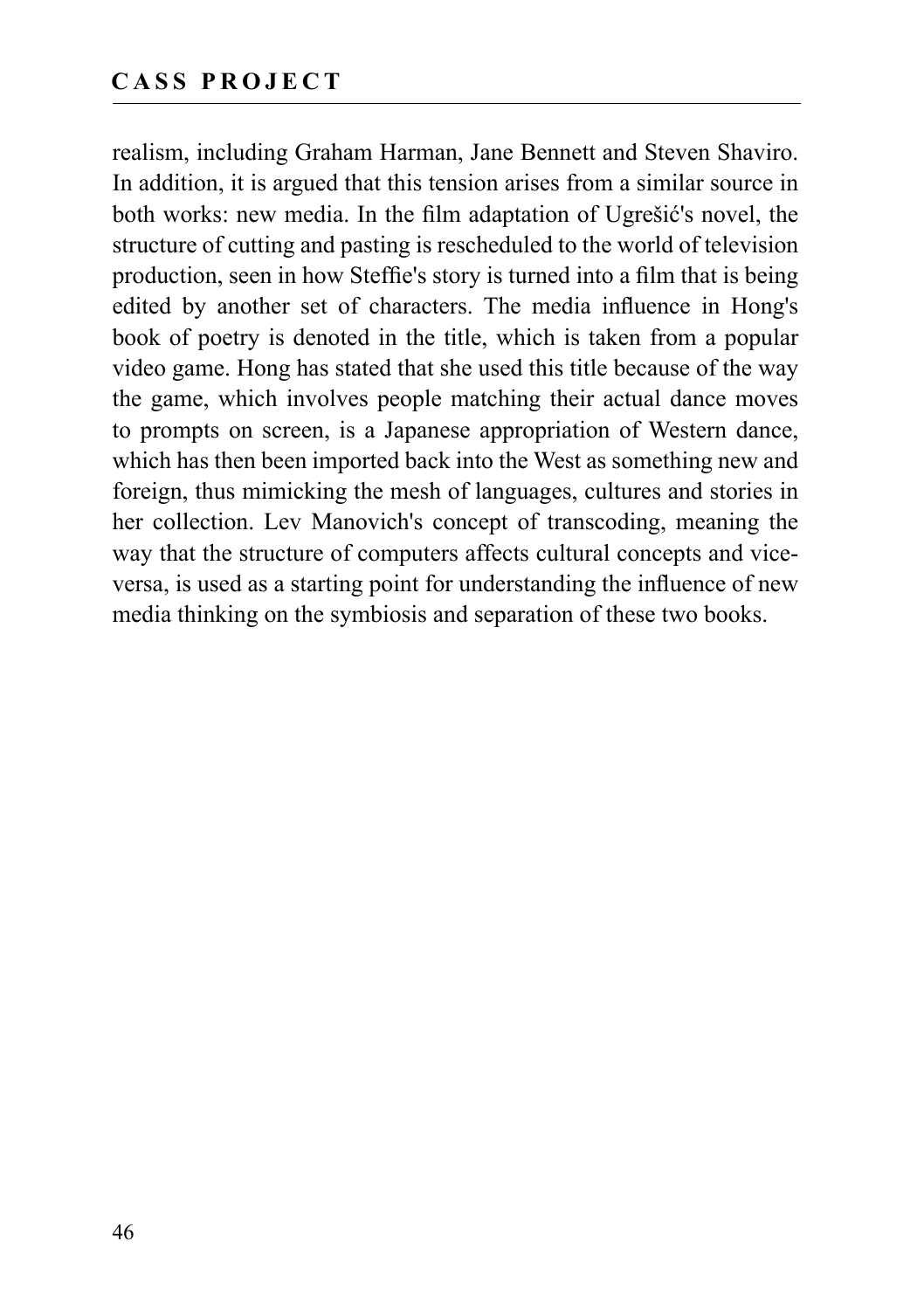### **Korean Language Courses at the University of Zadar**

**Snježana Zorić-Hofman** 

University of Zadar, Croatia / Hankuk University of Foreign Studies, Korea

Over a period of two academic years (2010/2011 and 2011/2012), I taught the course Korean Language I and II at the Centre for Foreign Languages at the University of Zadar, Croatia. It was a very interesting experience insofar as it provided me with two unexpected insights.

The first was that most students chose to study Korean because they were excited to get a taste of a new and distant language and culture. They were fascinated by the opportunity to learn something that was so different and far away from "home," and they were eager to enter a completely different world, which they had previously only known through K-pop songs or popular dramas they had watched on the Internet.

At the beginning, about 25 students were enrolled in the course. However, as the grammar started to become more complex and the lessons more demanding, the number of students decreased bit by bit. In the end, only two or three students actually completed the course.

My second insight, which I derived from the first, was that if, besides studying the Korean language itself, students would also be taught its pragmatic application in more serious areas than just entertainment, this could make for a more successful course.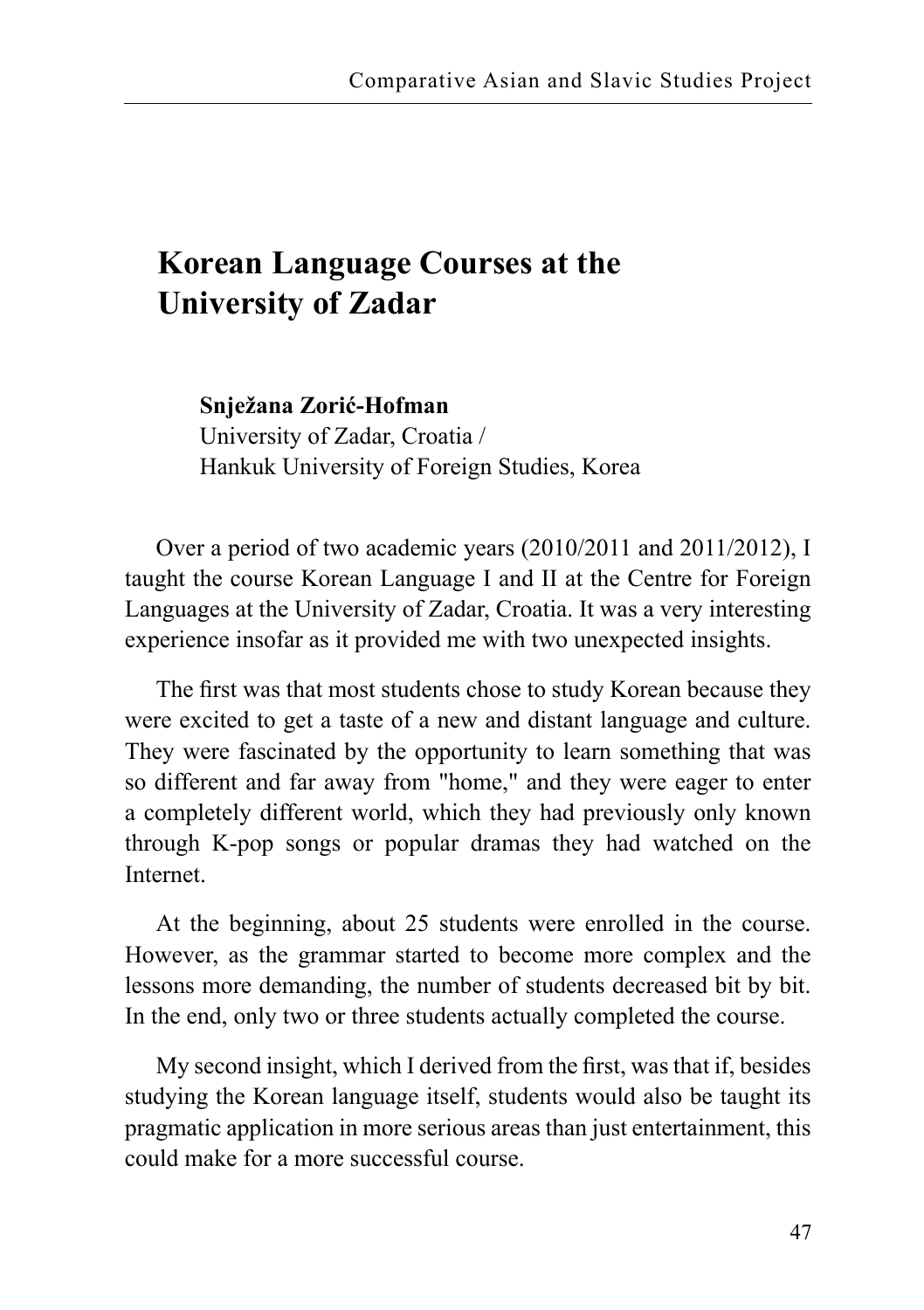In this paper, I want to discuss several questions arising from these experiences.

Firstly, why did such a significant number of students quit the course? I look for answers and explanations in the motivations and expectations of the students before signing up in the first place. As their motivation was superficial from the start (merely curiosity and wanting to encounter something unknown), most of them were not able to develop the necessary perseverance, losing interest as soon as the subject matter became more challenging. Many also reported that the course was optional for them, so they felt no pressure or responsibility to complete it, even though they could have acquired the usual number of credit points attached to foreign language classes. Rather than putting in that extra effort, these students opted to pass up the credits.

This led me to the conclusion that if interest in learning Korean did not go beyond simple curiosity about popular K-culture, any delving deeper into the language and serious commitment to learning it would seem unlikely. At the same time, this conclusion may open up another question: Why should one study the Korean language at all?

Contrary to what many "trend and culture makers" in Korea believe, namely that Korean culture is best represented in the world by its popular entertainment segment, I would argue that the latter is such a transient phenomenon that it is not a suitable foundation for any substantial academic endeavor in Korean language and culture studies. Based on my experience at the University of Zadar, I suggest that a more serious approach to Korean language teaching be combined with in-depth studies of the cultural, political, and economic contexts of Korean society, which could then be applied for example to the studies of intercultural business, communication, and IT. In other words, students may feel more motivated to learn Korean if it were taught in the areas of political studies, economics, and IT rather than in the field of the humanities.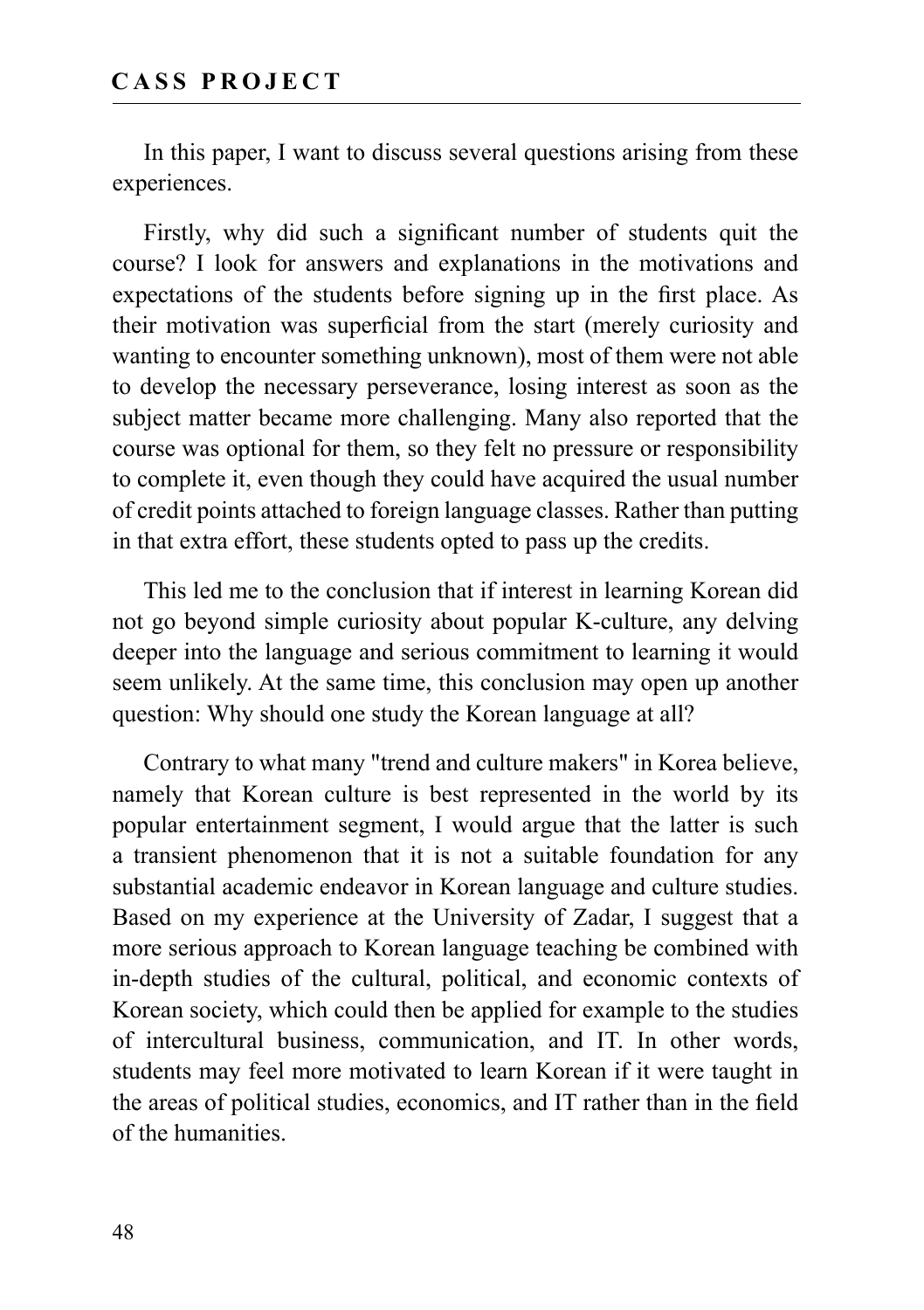### **Comparative Literature Studies: Comparing Paradigms**

**Tihomir Brajović** University of Belgrade

For decades, there has been talk and texts have been written about the necessity of a renewal of comparative literature as a consequence of the post-colonial condition, which, since the middle of the twentieth century, has presupposed the inevitable change of Eurocentrically induced hierarchic relations between the so-called great and small cultures. This process has accelerated since the fall of the Berlin Wall and the formal disappearance of the bipolar world, which, in the domain of politics, has been marked by an abandonment of ideological polarisation, and in the domain of culture, it has been marked by the necessity of finally overcoming the majority-minority logic of understanding.

Instead of a declarative invocation of egalitarianism, globalism and multiculturalism, the implementation of this state of affairs in the study of literature, especially in comparative literature, presupposes the principle of inclusiveness in the diversity of its theoretical foundation and interpretative realisation. Contemporary comparative literature proceeds from the belief that the so-called genetic-contact method is anachronistic and turns to the paradigmatic-typological model of studying literary works. At the same time, methodological exclusivity is abandoned and the multidisciplinary approach of cultural studies is adopted, as well as that of other humanistic disciplines (anthropology, cultural memory, cultural history, cultural materialism, imagology, cognitive linguistics, comparative politics, hybrid geography, etc.).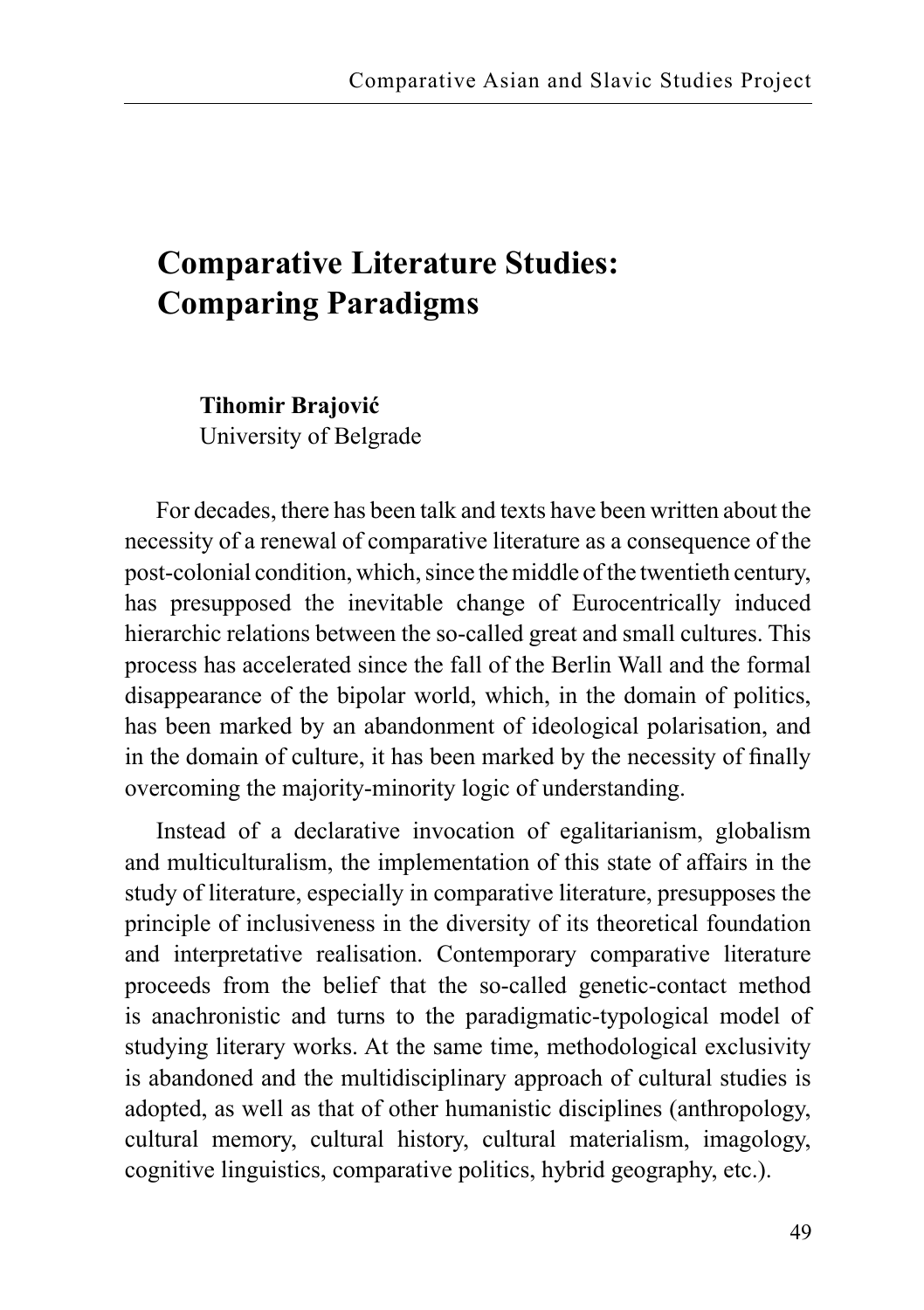Today, comparative literature pays particular attention to the subaltern perspective. As the study of literature from the point of view of historically dominant cultural influences no longer takes priority, studying paradigmatic processes and typical phenomena is better understood if one bears in mind the dispersive effects of culture and art in local, that is, regional languages/literatures. The subaltern level is the place of distinguishing and manifestations of plurality, as well as interference phenomena that comprise not only current cultural identities but also diachronically dynamic phenomena (for example, linguistic and/or cultural creolization). As opposed to the monofocalhierarchical model, within the framework of such an approach the polifocal model, which allows for a multiple "chaining" of comparative relations, takes precedence, from the relatively simple level of locally/ regionally manifestable bifocality (typological parallels between two subaltern literatures/cultures) to the complex level of a supraregionally understood polifocality (comparative relations of several local and/or regional literatures/cultures).

It is precisely the polifocal model that turns out to be suitable for comparative studies of geographically and civilisationally distant regional cultures such as East Asian and South-Eastern European cultures. The basis of this study can be provided, first of all, by the similarities relating to the historically generated subaltern position of, for example, Korean, Croatian or Serbian culture/literature in relation to the referent "great" cultures (Japanese, Chinese, German, French, Russian, etc.), as well as internal cultural-historical and political-historical relations (the cultural/ political ties and/or separation of cultures/literatures in both regions). However, the basis of such a "distanced" comparative study can also be provided by the evident differences, that is, diachronically evolved specific characteristics of both these regions, for this makes possible a comparatively argued synchronic diversification of individual, and to a certain degree, regionally viewed literatures/cultures in relation to the global geocultural and geopoetic situation today.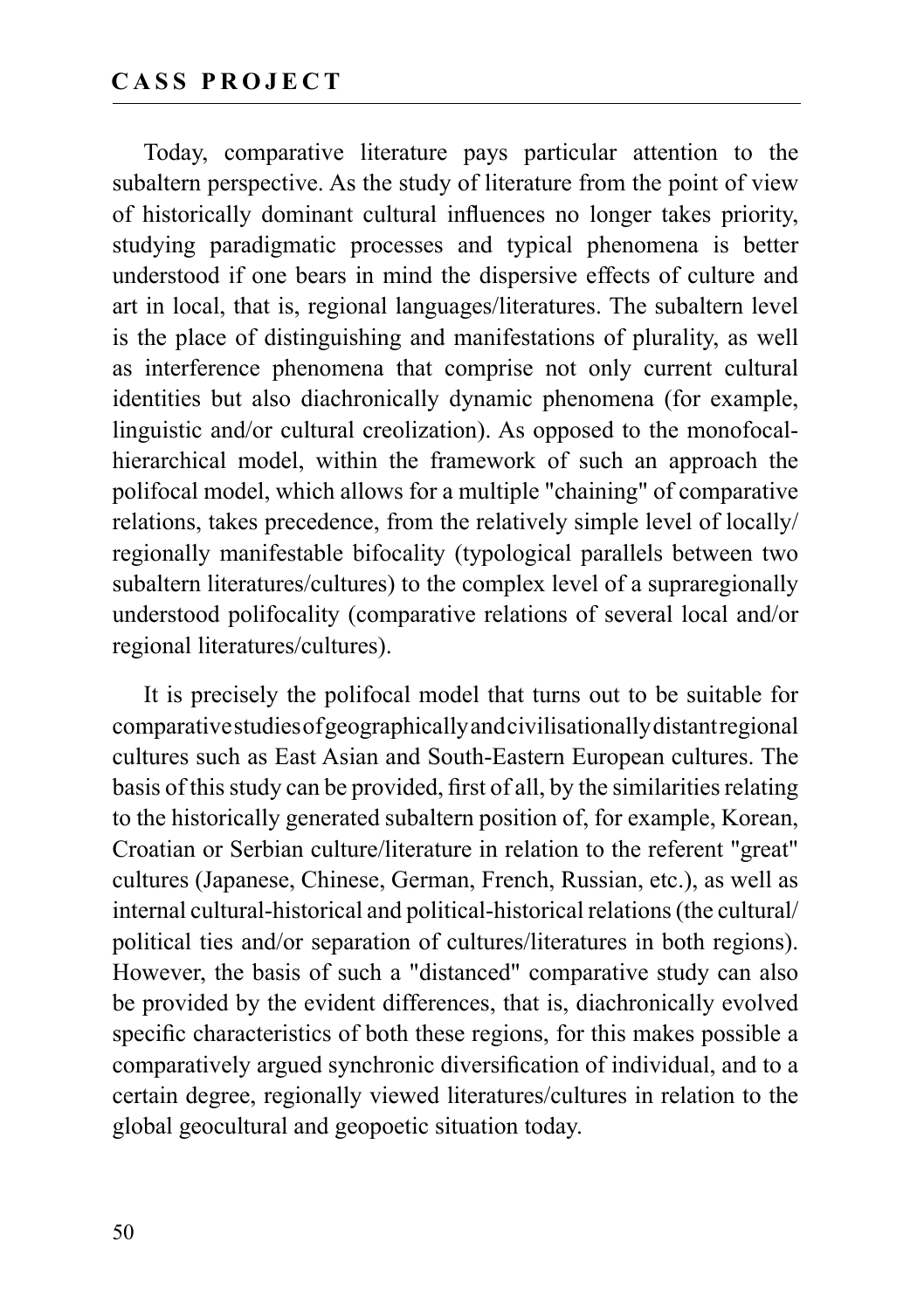## **Prospects of Korean Studies in South Eastern Europe**

**Aleksandar Jakir** University of Split, Croatia

Analysing processes of dissolution, unification and transition in Croatian history during the 20th century is a step towards a historical comparison of Croatian and Korean contemporary history.

Establishing Korean studies also aims to develop a better understanding of each other's history. The complexity of Croatian and Korean history can hardly be understood without an examination of the context of the historical processes of dissolution and unification that took (and take) place in Asia as well as in the south-eastern part of Europe. Specific macro-regions can be understood as a group of geographicalpolitical wholes which had, and continue to have, a more or less common historical development, or at least a defined common denominator in the historical sense. In my talk I would like to concentrate on some aspects of Croatian history which seem important for an understanding of processes of dissolution and unification during the 20th century and ask how we can benefit of learning and teaching each other's history. When it comes to Croatian history we can state that parts of Croatia simultaneously belonged to various state formations, so that linguistic, cultural and political influences were very diverse. Without an understanding of the basic processes and structures which characterize Croatian history, it is hardly possible to understand many phenomena connected not only with political but also economic, social and cultural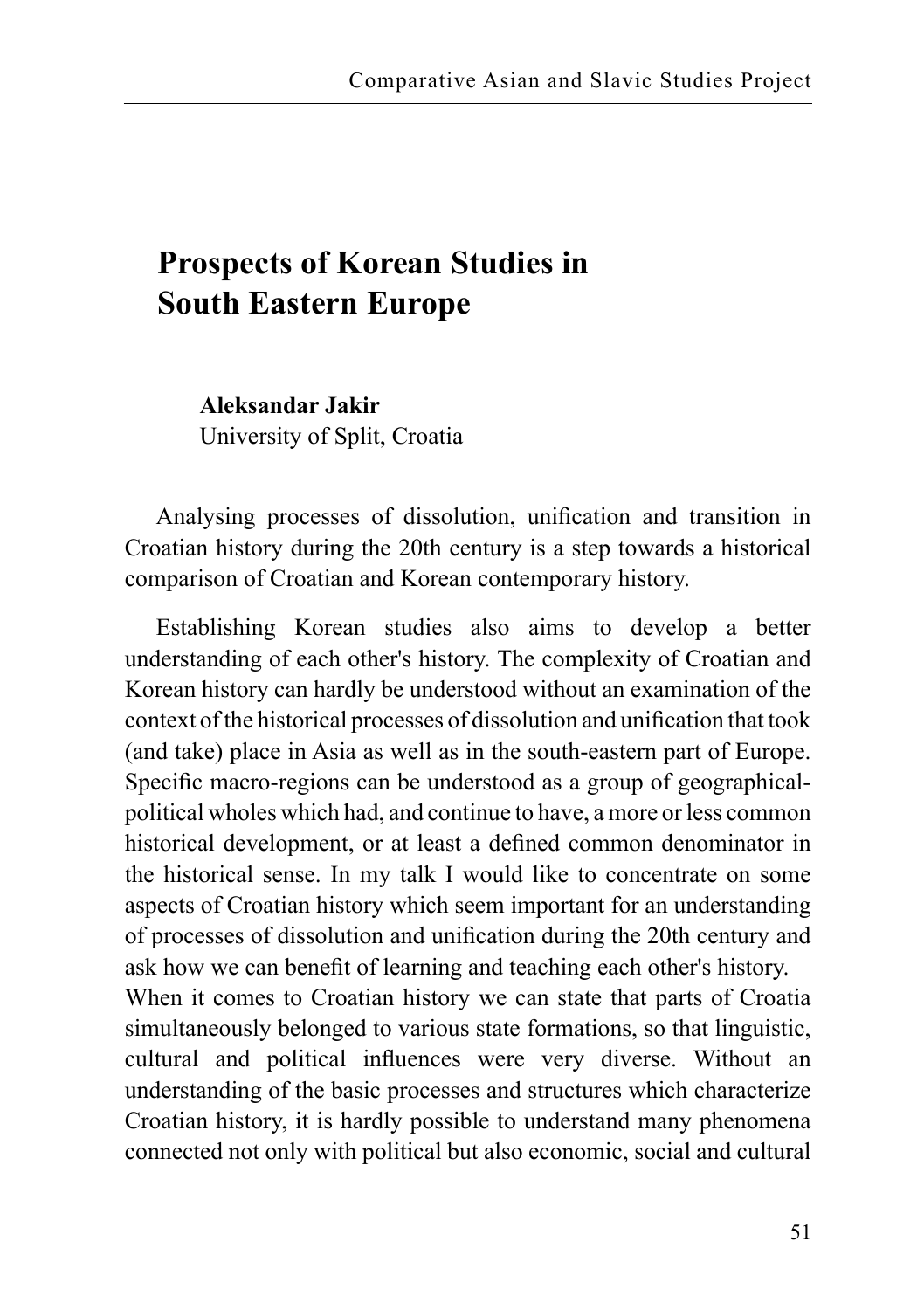problems. During the last decades scholars have debated whether the former communist countries of Eastern and South-Eastern Europe that experienced dramatic political, economic and social changes brought about by the collapse of communism could be transformed, with time, into full-fledged democracies. The vast literature on transition and democratic consolidation makes a clear distinction between the collapse of authoritarian/totalitarian regimes and the establishment of democratic ones, emphasizing the fact that the transition from old structures and processes to new ones does not necessarily lead to a democratic polity. It could be argued that post-communist countries have little prospects of becoming liberal democracies not for the lack of good will but primarily because of their specific history and negative cultural heritage. The inherited values of authoritarian egalitarianism, lack of individual initiative, an inclination towards state paternalism, widespread opportunism and low level of social capital are generally recognized as the main socio-cultural sources of resistance to market reforms and serious obstacles to acceptance and the proper functioning of institutions of political democracy. When we think about a scenario of unification of the two Korean states, it seems not far-fetched that a united Korea would have to address at least some of these problems as well. I do believe that there are benefits to be gained from a comparative approach which will lead to better knowledge of each other's history, as can be shown by analysing processes of dissolution, unification and transition.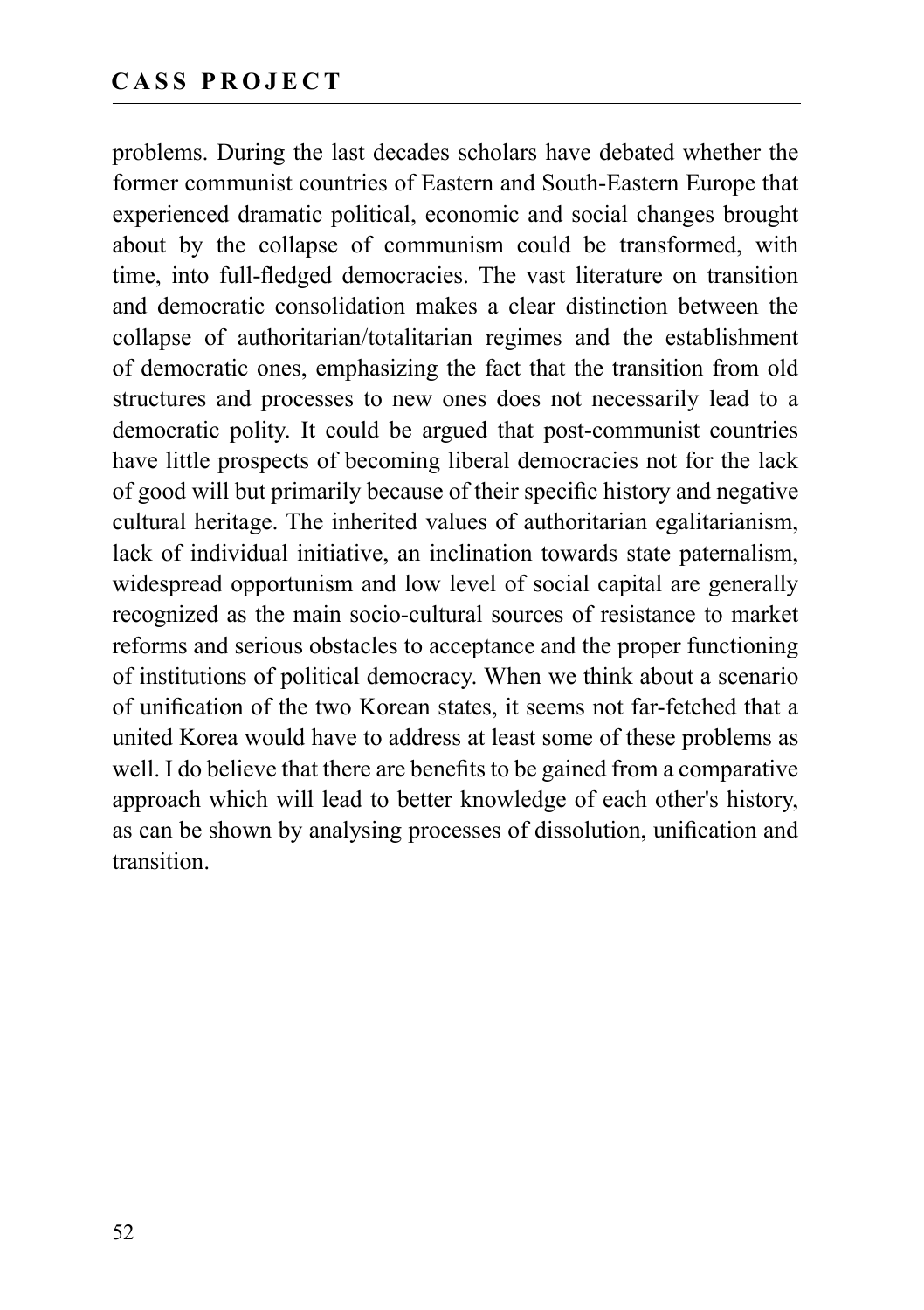### **Photo Appendix**

#### **Photos by Dan Oki (Slobodan Jokić)** University of Split, Croatia **More info on page 61**



Dan Oki (S. Jokica) WORLD FOOD From the photographic cycle "Greetings from Korea"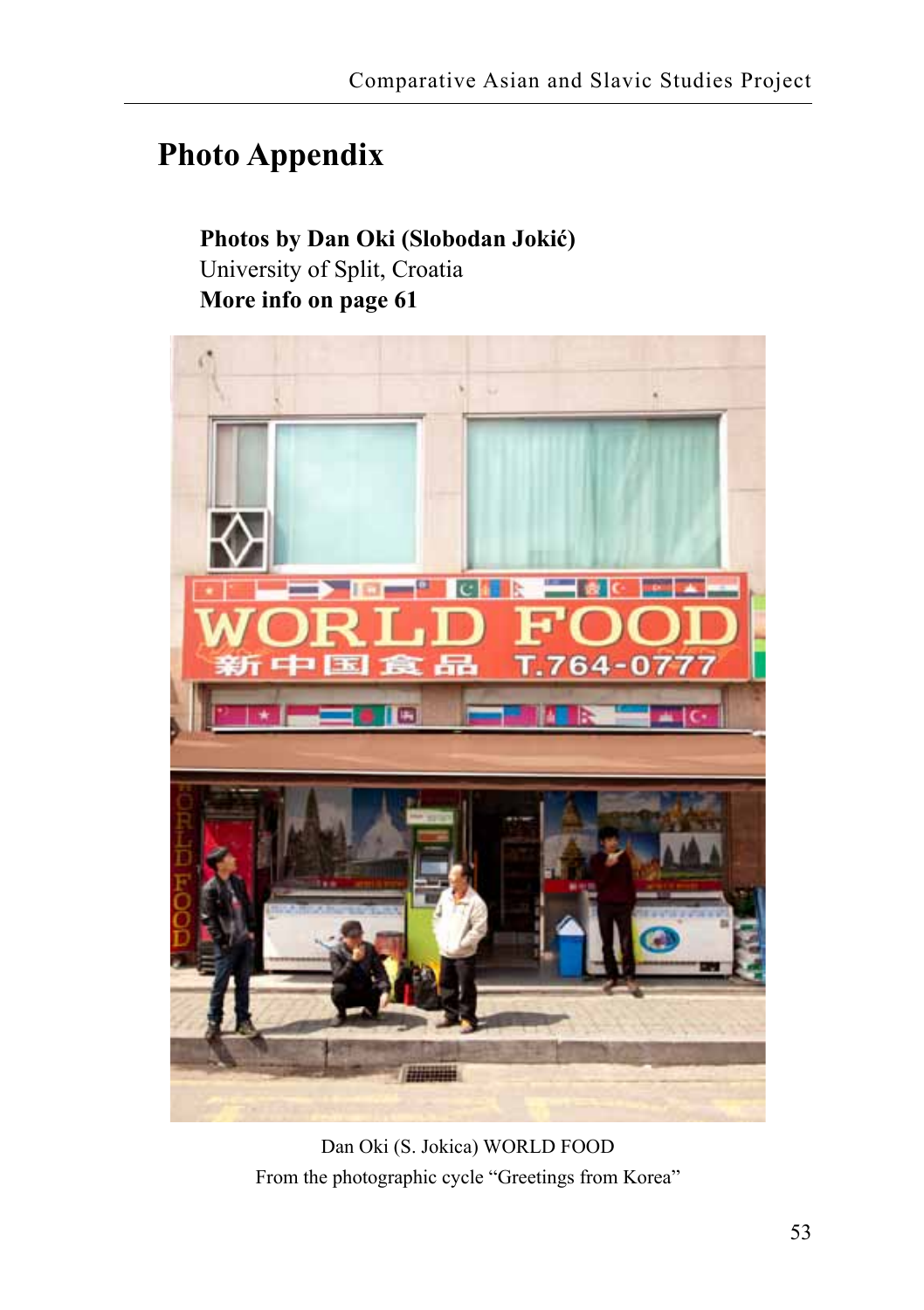

Dan Oki (S. Jokica) TOWER OF SEOUL From the photographic cycle "Greetings from Korea"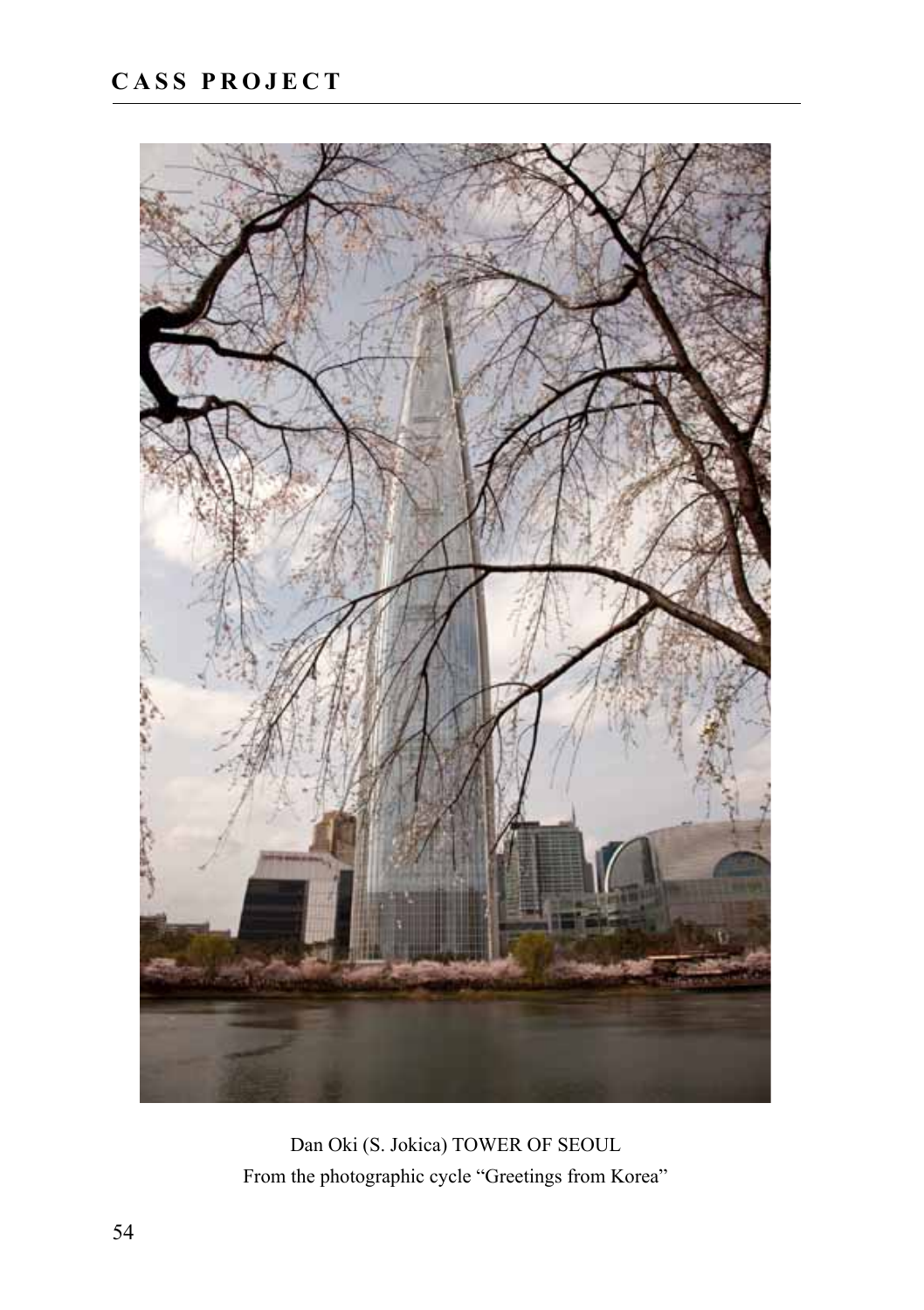

Dan Oki(S. Jokica) SEOUL HERCULES From the photographic cycle "Greetings from Korea"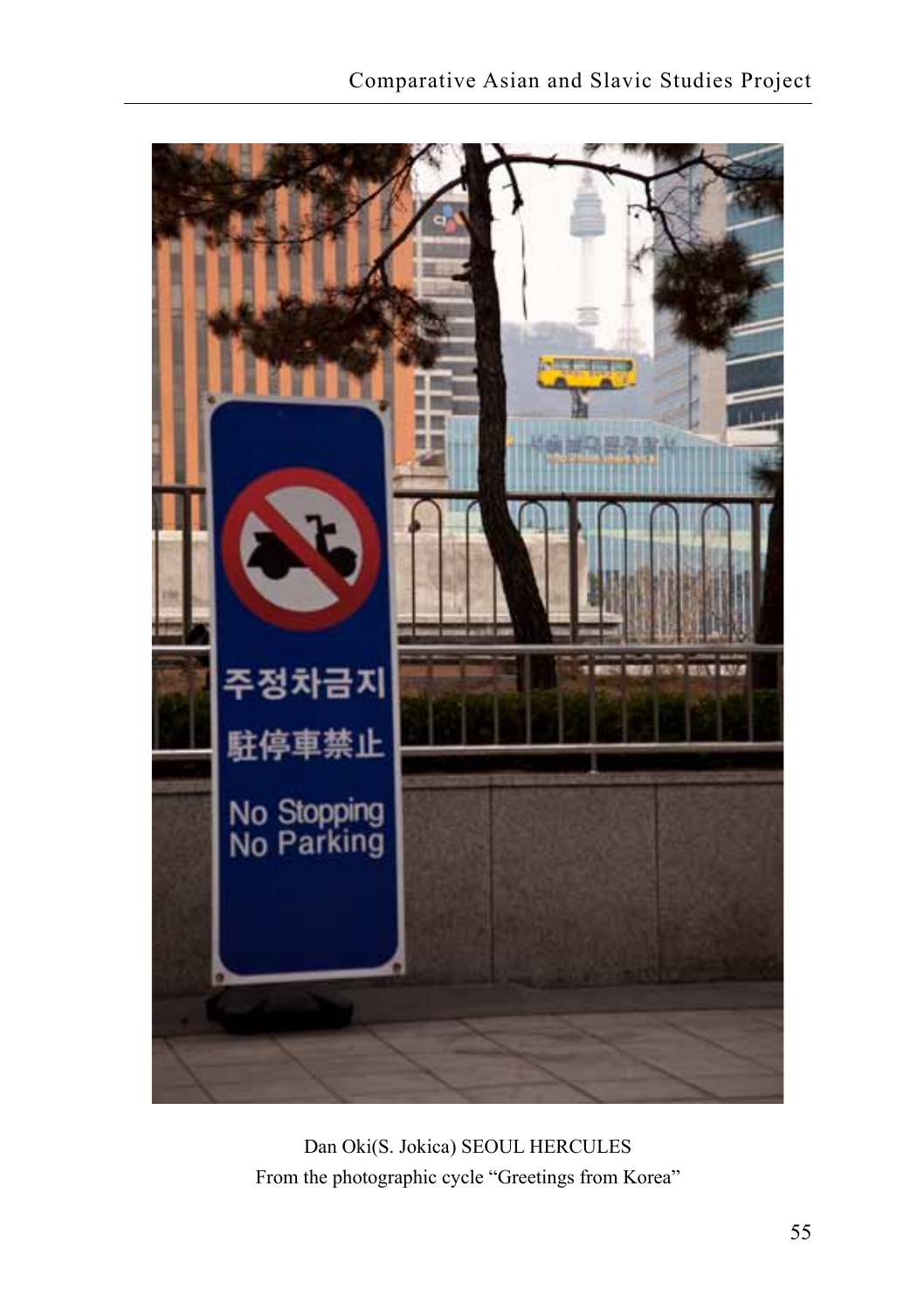

Dan Oki (S. Jokica) NAM JUNE TOWER From the photographic cycle "Greetings from Korea"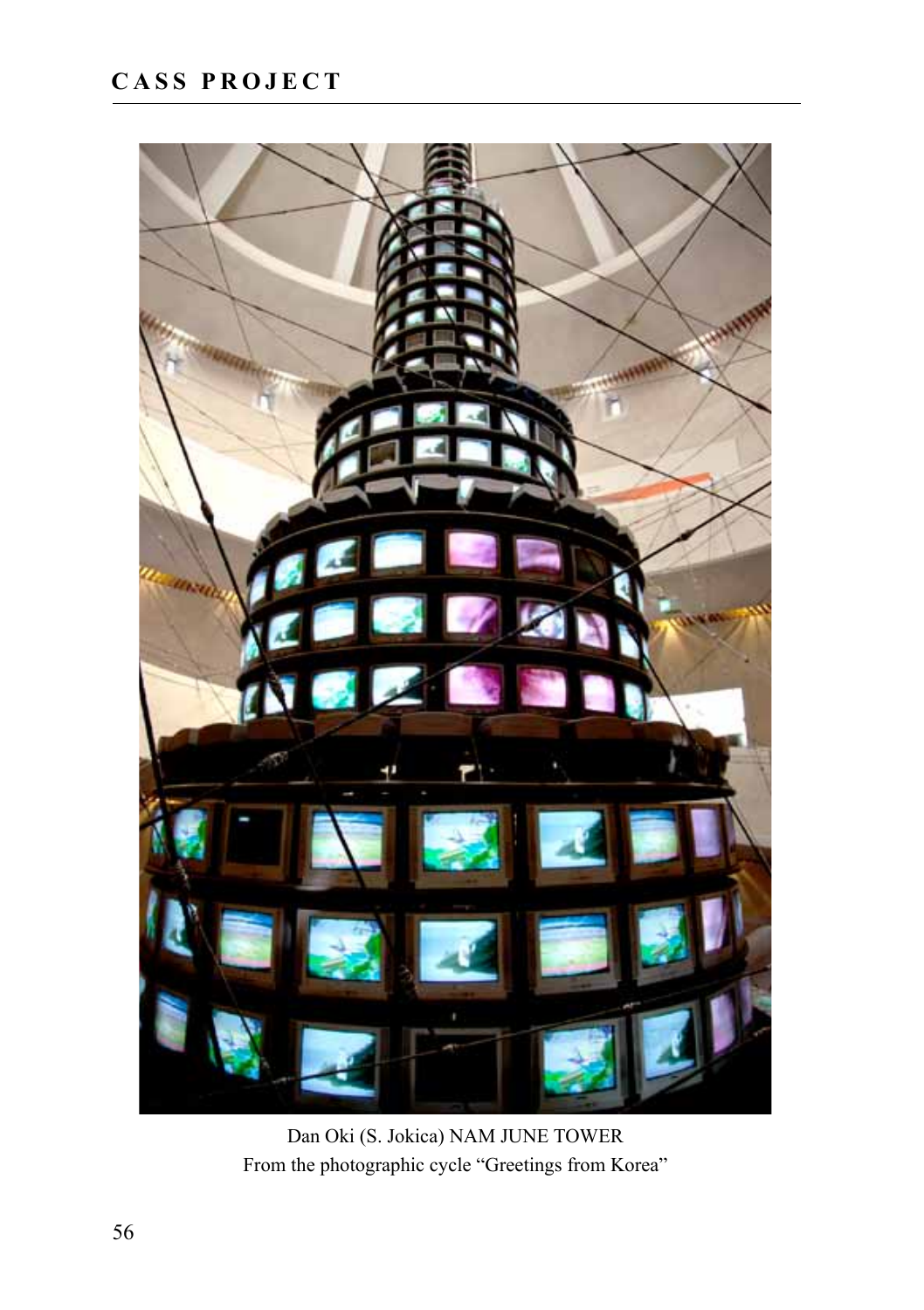

Dan Oki (S. Jokica) GRAVEYARD BUDDHAS From the photographic cycle "Greetings from Korea"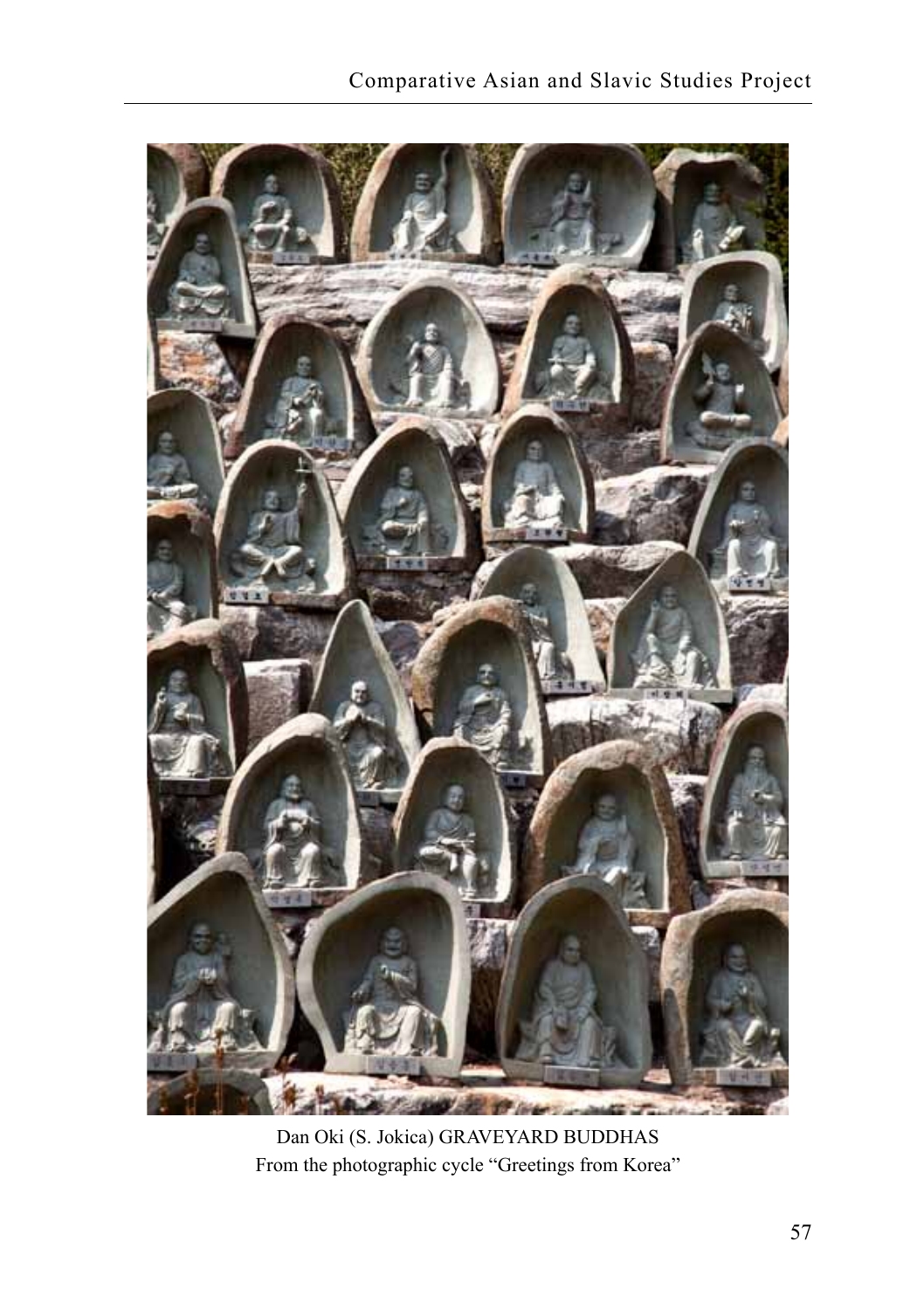

Dan Oki (S. Jokica) DUAL BUDDHA From the photographic cycle "Greetings from Korea"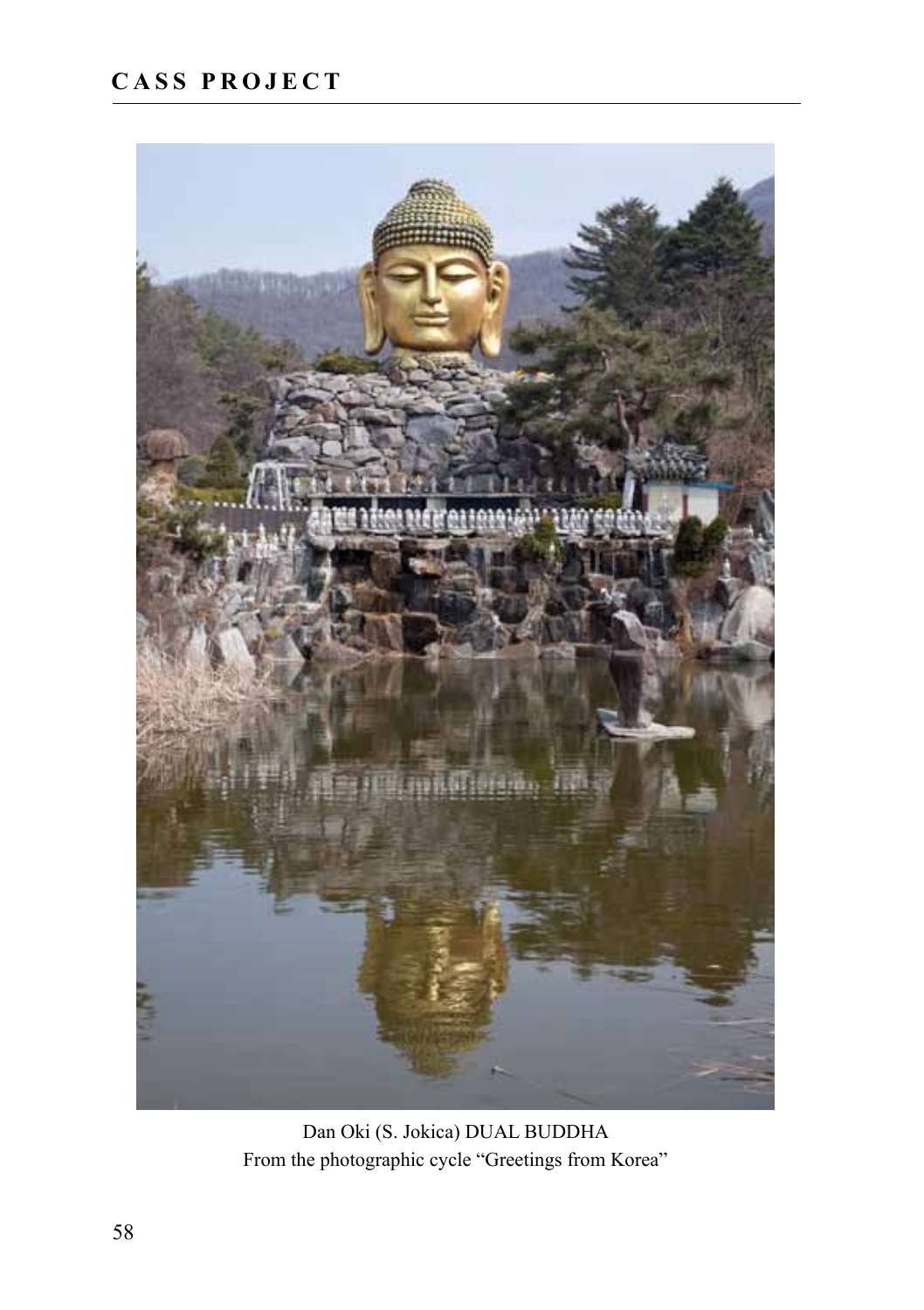

Dan Oki (S. Jokica) CROSSING From the photographic cycle "Greetings from Korea"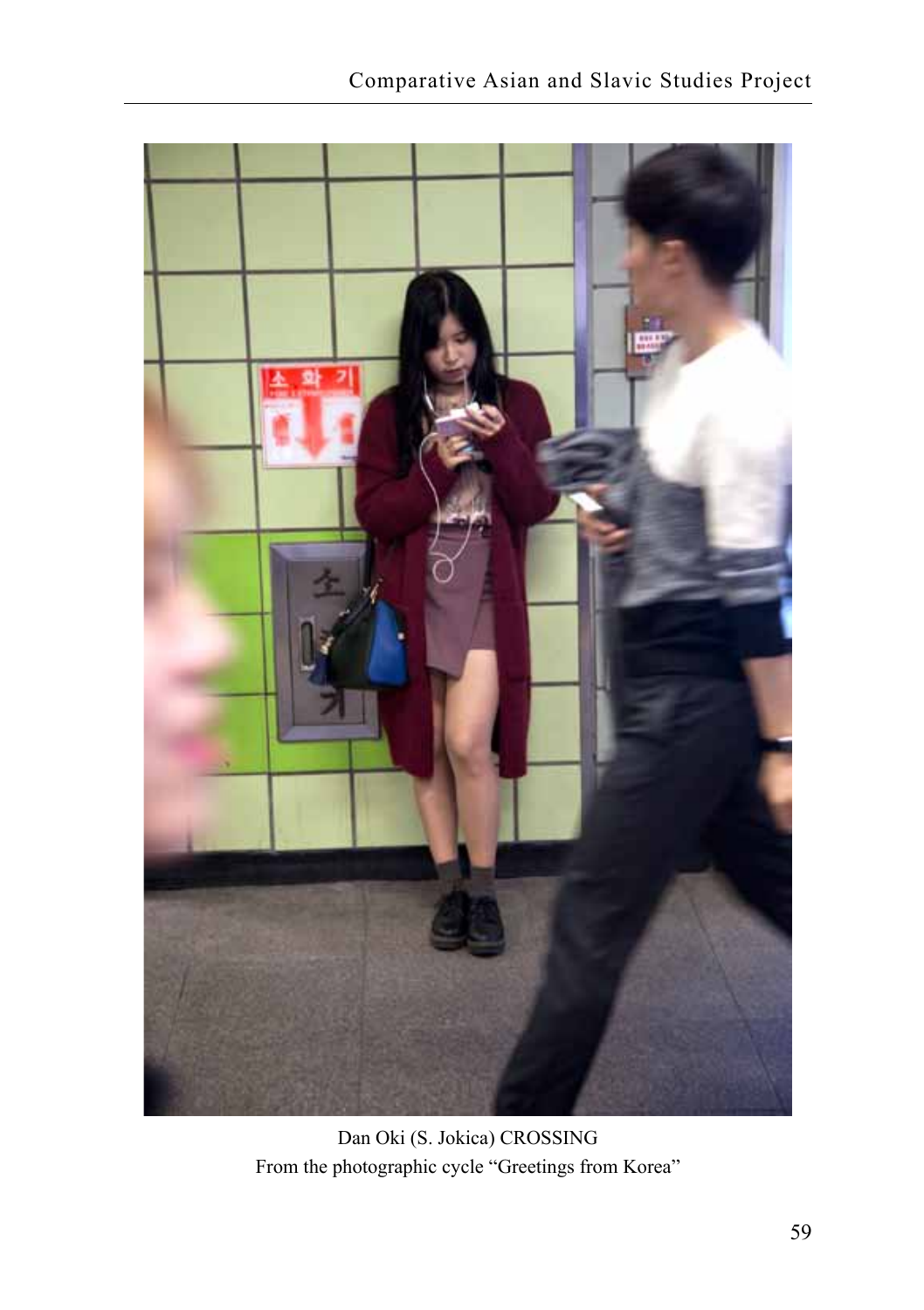

Dan Oki (S. Jokica) AIRCO BUILDING From the photographic cycle "Greetings from Korea"